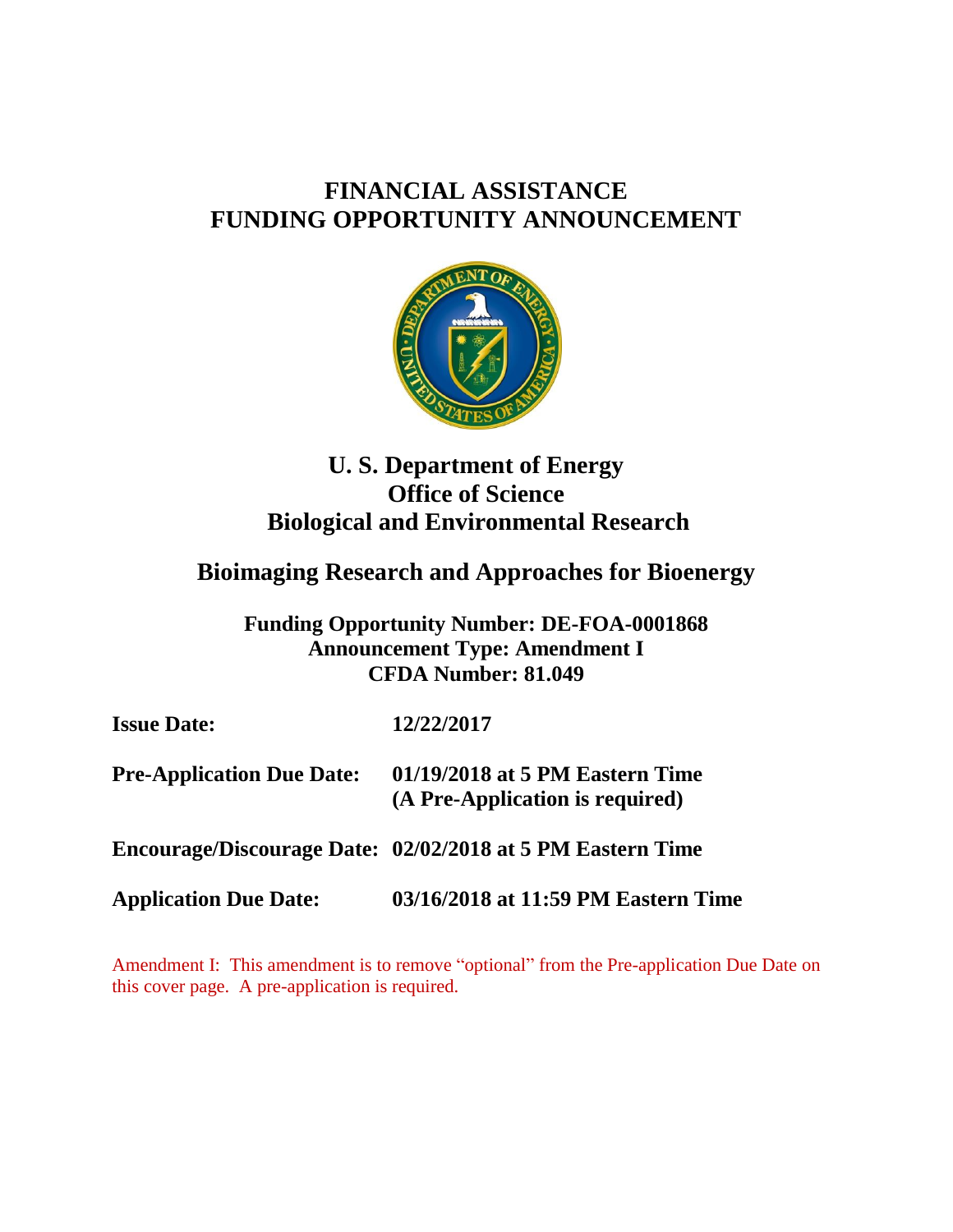# **Table of Contents**

| H. VALUE/FUNDING FOR DOE/NNSA NATIONAL LABORATORY CONTRACTORS       |  |
|---------------------------------------------------------------------|--|
|                                                                     |  |
|                                                                     |  |
|                                                                     |  |
|                                                                     |  |
|                                                                     |  |
|                                                                     |  |
|                                                                     |  |
|                                                                     |  |
|                                                                     |  |
| C. GRANTS.GOV APPLICATION SUBMISSION AND RECEIPT PROCEDURES14       |  |
|                                                                     |  |
|                                                                     |  |
|                                                                     |  |
|                                                                     |  |
|                                                                     |  |
| I. OTHER SUBMISSION AND REGISTRATION REQUIREMENTS 35                |  |
|                                                                     |  |
|                                                                     |  |
|                                                                     |  |
| C. ANTICIPATED NOTICE OF SELECTION AND AWARD DATES 44               |  |
| DOE IS INTERESTED IN SEEING PROJECTS SUPPORTED UNDER THIS FOA BEGIN |  |
|                                                                     |  |
|                                                                     |  |
|                                                                     |  |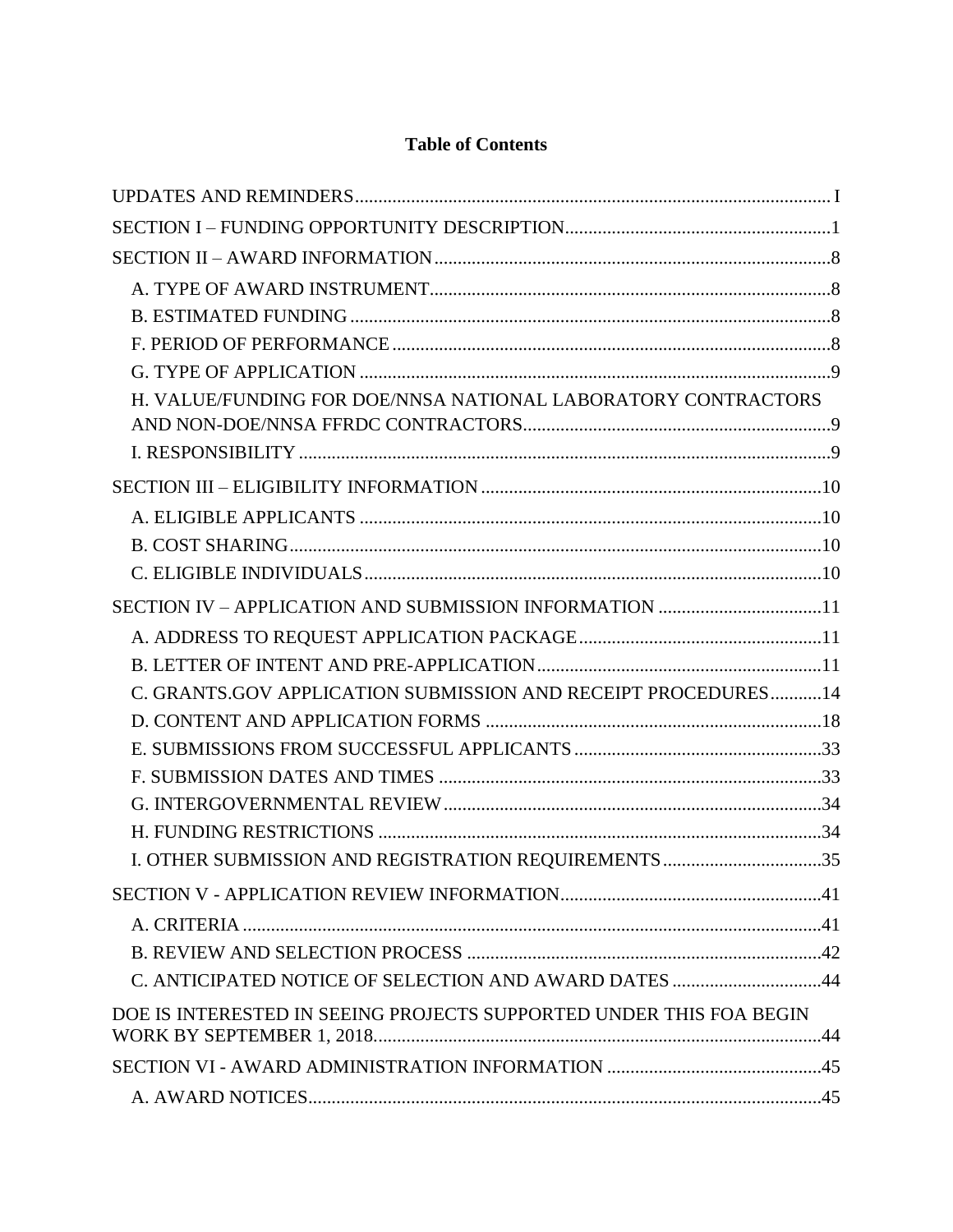| B. ADMINISTRATIVE AND NATIONAL POLICY REQUIREMENTS 45            |  |
|------------------------------------------------------------------|--|
|                                                                  |  |
|                                                                  |  |
|                                                                  |  |
|                                                                  |  |
|                                                                  |  |
|                                                                  |  |
|                                                                  |  |
|                                                                  |  |
|                                                                  |  |
| E. EVALUATION AND ADMINISTRATION BY NON-FEDERAL PERSONNEL51      |  |
| F. INTELLECTUAL PROPERTY DEVELOPED UNDER THIS PROGRAM 51         |  |
|                                                                  |  |
|                                                                  |  |
|                                                                  |  |
| J. ENVIRONMENTAL, SAFETY AND HEALTH (ES&H) PERFORMANCE OFWORK AT |  |
|                                                                  |  |
|                                                                  |  |
| L. NATIONAL ENVIRONMENTAL POLICY ACT (NEPA) COMPLIANCE 52        |  |
|                                                                  |  |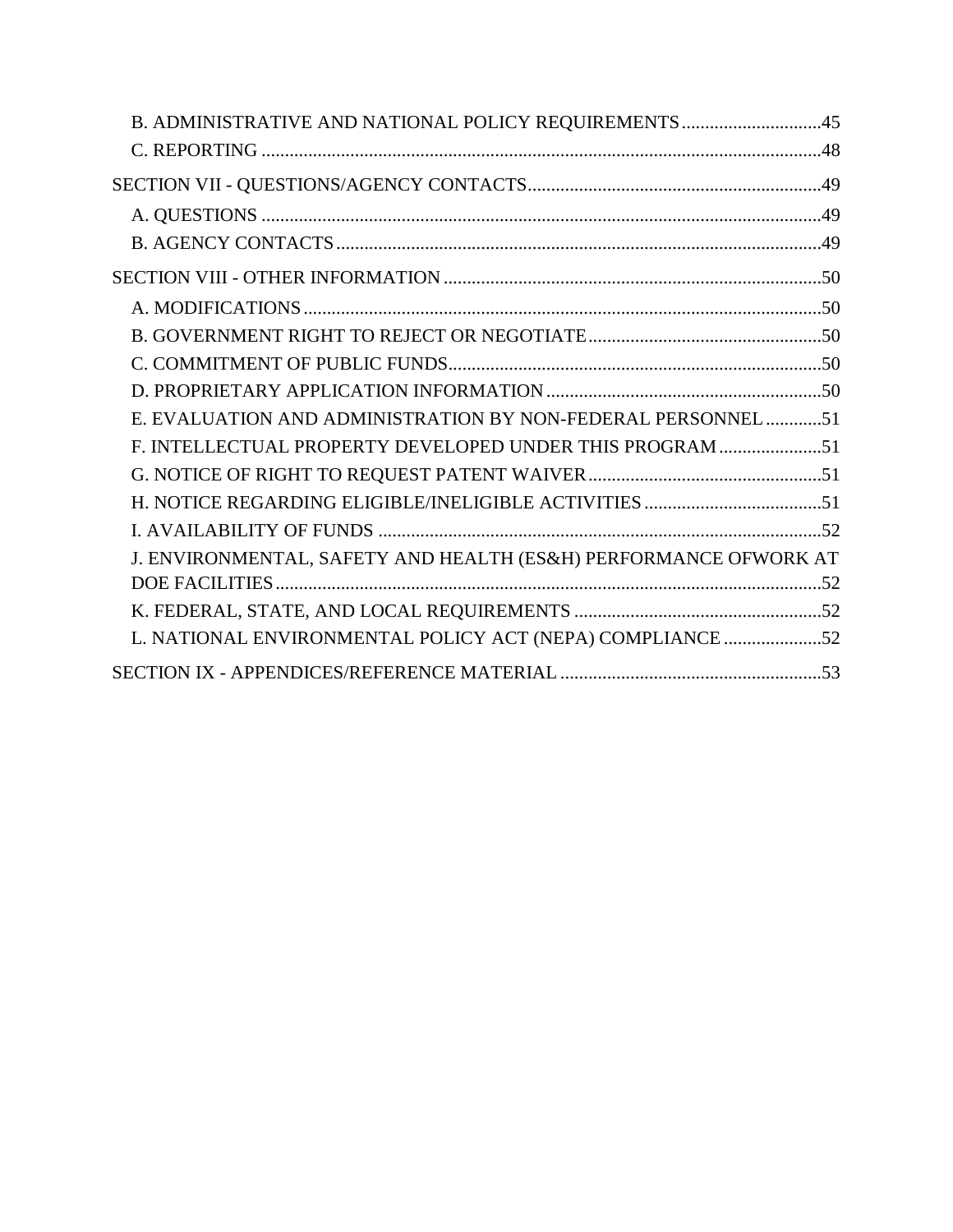# **UPDATES AND REMINDERS**

#### <span id="page-3-0"></span>RECOMMENDATION

The Office of Science (SC) encourages you to register in all systems as soon as possible. You are also encouraged to submit letters of intent, pre-applications, and applications well before the deadline.

#### AVOIDING ERRORS

The following advice is compiled from actual experiences of applicants for SC financial assistance awards.

- Please ensure that the research narrative is comprised of one and only one Portable Document Format (PDF) file, including all appendices, when it is attached to the SF-424(R&R) form.
- When using the SC PAMS website at [https://pamspublic.science.energy.gov,](https://pamspublic.science.energy.gov/) please avoid using the back-arrow button in your web browser to navigate.
- Please ensure that the application contains no personally identifiable information (PII).
- Please ensure that the budget is calculated using the applicable negotiated indirect cost and fringe benefit rates.

GRANTS.GOV WORKSPACE

Applications submitted through Grants.gov at [https://www.Grants.gov](https://www.grants.gov/) may make use of the new online collaborative tool called "Workspace" to permit teams to simultaneously work on their application. More information is available at

[https://www.grants.gov/web/grants/applicants/workspace-overview.html.](https://www.grants.gov/web/grants/applicants/workspace-overview.html)

#### DATA MANAGEMENT PLAN

Applications submitted under this Funding Opportunity Announcement (FOA) are subject to the SC Statement on Digital Data Management, published at [https://science.energy.gov/funding](http://science.energy.gov/funding-opportunities/digital-data-management/)[opportunities/digital-data-management/.](http://science.energy.gov/funding-opportunities/digital-data-management/) Compliance with this statement is detailed in Section IV of this FOA.

#### ACKNOWLEDGMENT OF FEDERAL SUPPORT

The SC published guidance about how its support should be acknowledged at [https://science.energy.gov/funding-opportunities/acknowledgements/.](http://science.energy.gov/funding-opportunities/acknowledgements/)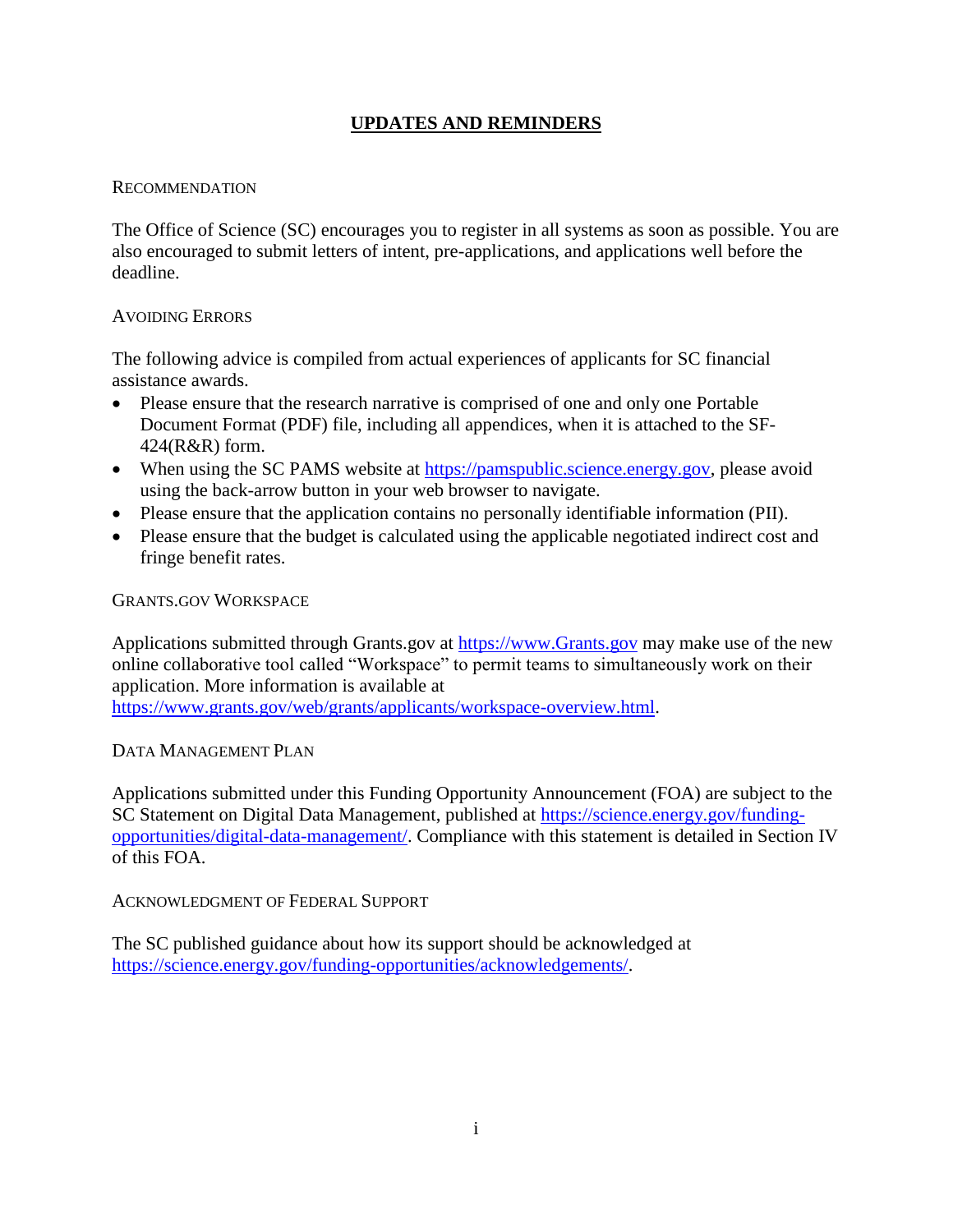#### **Section I – FUNDING OPPORTUNITY DESCRIPTION**

# <span id="page-4-0"></span>**GENERAL INQUIRIES ABOUT THIS FOA SHOULD BE DIRECTED TO:**

#### **Technical/Scientific Program Contact:**

Dr. Prem Srivastava 301-903-4071 Prem.Srivastava@science.doe.gov

#### **STATUTORY AUTHORITY**

Public Law 95-91, U.S. Department of Energy Organization Act Public Law 109-58, Energy Policy Act of 2005

#### **APPLICABLE REGULATIONS**

Uniform Administrative Requirements, Cost Principles, and Audit Requirements for Federal Awards, codified at 2 CFR 200 U.S. Department of Energy Financial Assistance Rules, codified at 2 CFR 910 U.S. Department of Energy, Office of Science Financial Assistance Program Rule, codified at 10

#### **SUMMARY**

CFR 605

The Biological and Environmental Research (BER) of the SC, U.S. Department of Energy (DOE) hereby announces its interest in receiving applications to support fundamental research towards enabling new bioimaging capabilities for the study of plant and microbial systems relevant to bioenergy research. New imaging instrumentation is needed to observe and characterize multiple metabolic processes occurring within the living plant and microbial systems relevant to bioenergy and bioproduct production from renewable biomass. These processes include, but are not limited to real-time dynamic imaging of metabolic pathways, the transport of materials within and among cellular organelles including plant-root and organismal interactions, enzyme function and cellular structures. Of interest is the development of multimodal imaging devices constructed by merging new, innovative and/or transformational improvements to existing capabilities which will enable simultaneous observations in synergistic combination with correlated structural and/or chemical imaging to interpret biological function in and among whole microbial or plant cells.

This FOA is envisioned as a multidisciplinary research endeavor involving expertise from different disciplines of physical sciences and biology. This will require a multidisciplinary team effort from imaging and physical scientists, plant biologists, microbiologists, and engineers in conceptualizing interdisciplinary approaches and leveraging tools and resources (including those available at the DOE National Laboratories and national scientific user facilities) to advanc**e** the development of novel bioimaging capabilities from proof of principle to common research practice.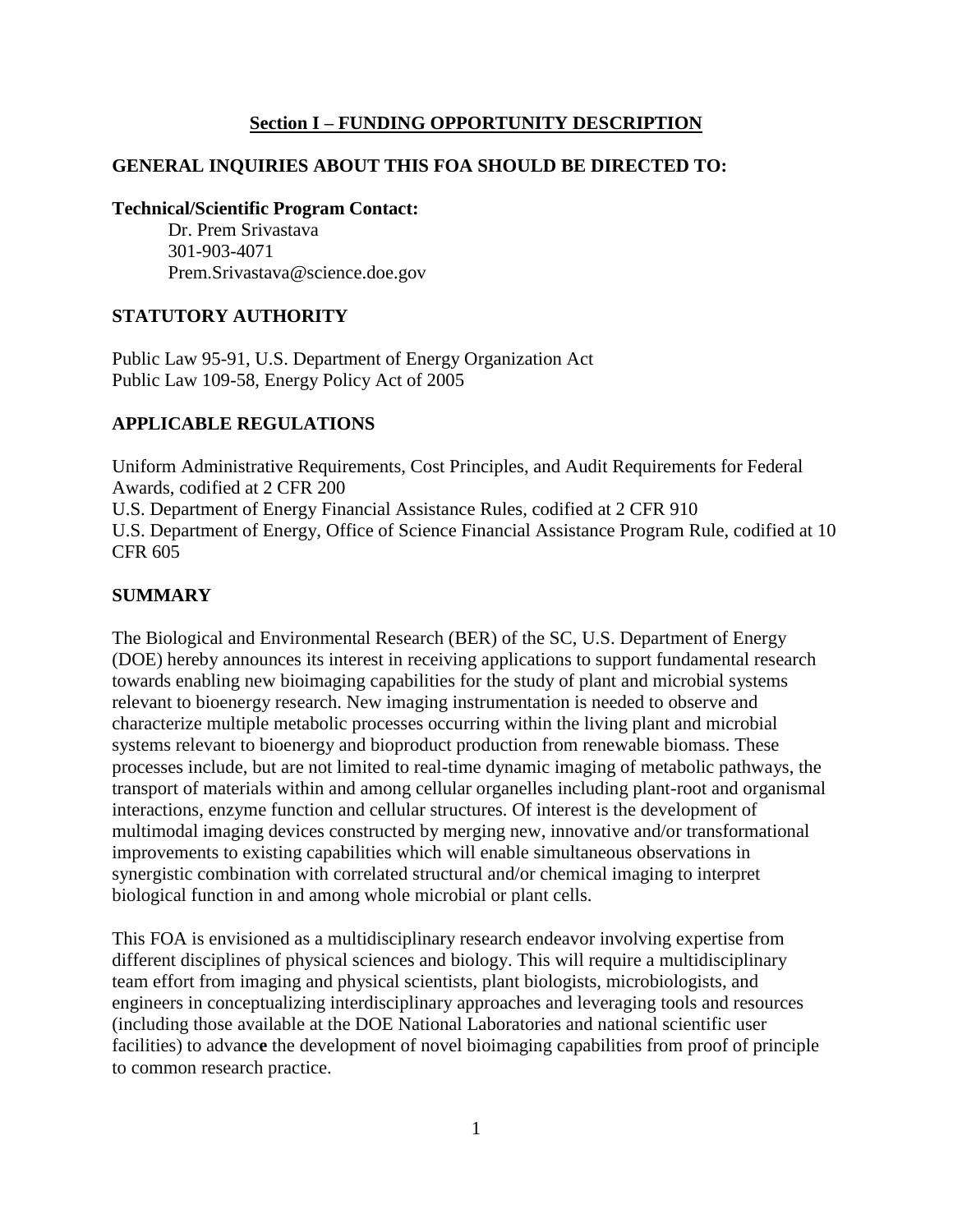The FOA solicits applications from individual investigators and research partnerships that may include the BER structural biology capabilities at the DOE Synchrotron Light and Neutron Sources.

#### **SUPPLEMENTARY INFORMATION**

The BER supports fundamental research to advance a predictive understanding of complex biological and environmental systems relevant to DOE energy missions. Starting with the genetic potential encoded by organisms' genomes, BER-supported programs seek to define the principles that guide the translation of the genetic code into functional metabolism to understand, predict, manipulate and design biological processes for beneficial bioenergy and bioproduct production. BER's Mesoscale to Molecules activity supports these efforts through basic research to enable the development of bioimaging capabilities for *in situ* visualization of the spatial and temporal distributions of key molecules, metabolites, enzymes and cellular structures in plant and microbial systems relevant to bioenergy research.

The program is developing new and improved instrumentation to create a versatile toolbox for bioimaging and characterization of biological processes relevant to bioenergy research. The current program focuses on a range of optical systems configured with multifunctional techniques to nondestructively image biological processes *in vivo*. These efforts include, but are not limited to, multimodal optical, fluorescence, Raman-based and other microscopy capabilities for *in vivo* analysis of plant and microbial systems. Additional functionality could be enhanced through judicious probe and/or biomarker development targeted to specific processes and/or metabolic pathways of interest in these systems. Combining probes and/or biomarkers in association with imaging techniques would help further define specific biochemical steps and/or substrates, metabolites, enzymes, and regulatory molecules within a biological process or metabolic pathway of interest. This information is often crucial for validating hypotheses of cellular metabolism or engineered pathway optimization. Furthermore, these techniques could be complemented by innovative applications of X-ray and neutron-based techniques at DOEsponsored user facilities to further resolve key structures and configurations of biomolecules and cellular structures impacting processes of relevance to BER. For example, different biological macromolecules catalyzing metabolic and/or transport reactions exist in spatially defined or membrane-bound regions within the cell. A major challenge is to understand how metabolic pathways are organized within topological constraints at the subcellular scale within living systems. Techniques to understand the structure, function and location of these macromolecules is key towards developing a better understanding of the spatiotemporal dependence of metabolic processes in biological systems at cellular and subcellular levels.

This FOA requests the development of new or improved bioimaging capabilities to dynamically image and characterize metabolic processes in living plant and microbial systems of relevance to BER bioenergy and environmental research goals. It is anticipated that the research accomplishments made during the course of this research will broaden a set of bioimaging and characterization techniques to enable an improved understanding of the spatial/temporal relationships, physical connections, and chemical exchanges that facilitate the flow of information and materials across membranes and between intracellular partitions. These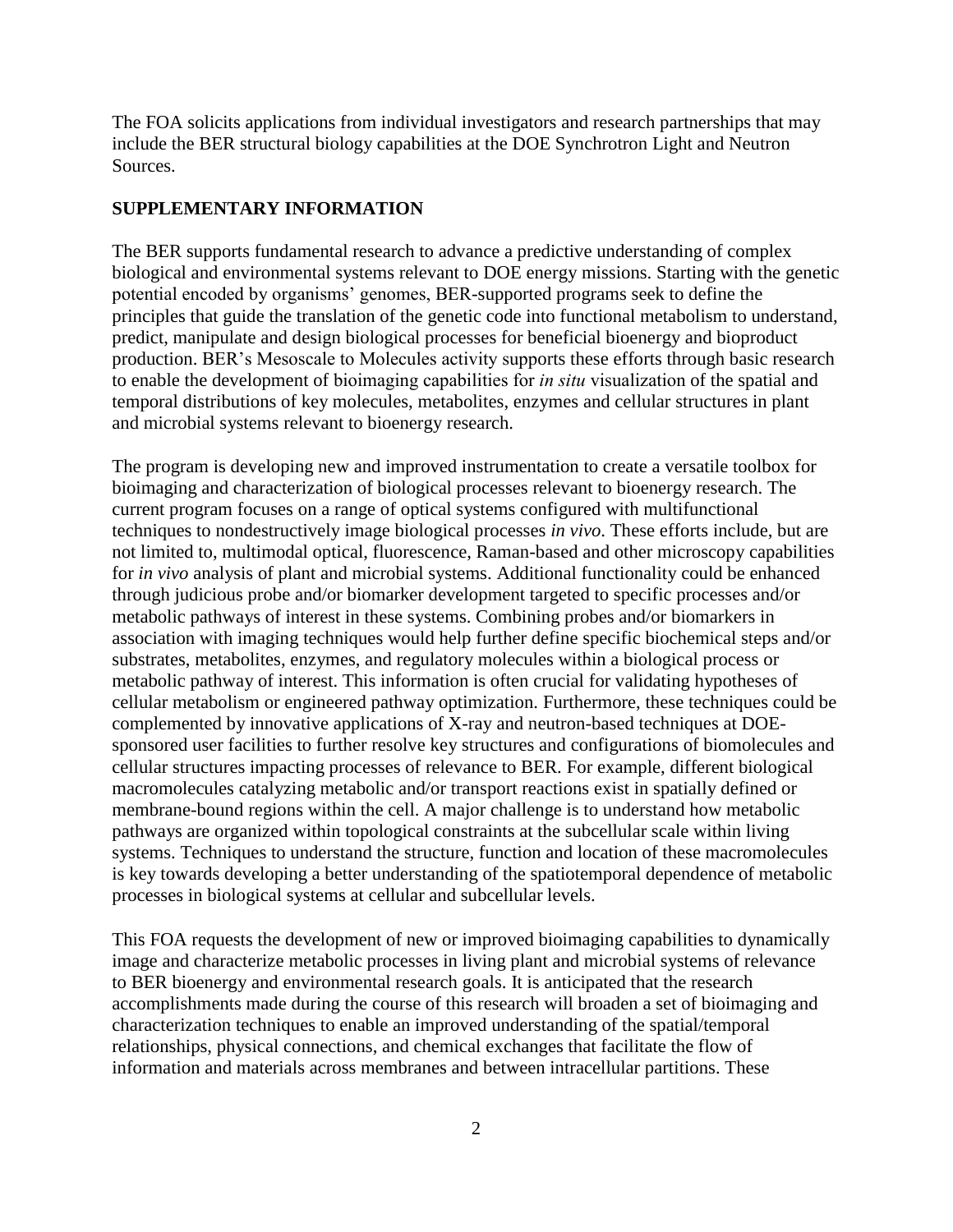techniques are envisioned to enable testing and validation of hypothesized cellular processes and/or genome-based models of cellular metabolism.

Applicants need to be aware that BER has particular interests in understanding plant metabolic processes impacting cell wall composition, synthesis and deconstruction for dedicated bioenergy biomass crop development, and engineering microbial pathways for production of fuels and chemicals from renewable biomass. A compendium of the latest abstracts of research projects in bioenergy and environmental research sponsored by BER is available at: [http://genomicscience.energy.gov/pubs/2017abstracts/index.shtml.](http://genomicscience.energy.gov/pubs/2017abstracts/index.shtml)

This FOA will support multidisciplinary research endeavors in bioimaging approaches within BER's mission. Partnering with BER-supported structural biology facilities at the DOE Synchrotron Light and Neutron sources is encouraged but not required. Applications that offer a clear vision towards development of new innovative and/or multifunctional bioimaging capabilities from proof of principle to potential application in BER-relevant systems biology research are of primary interest. The emphasis should be on new innovative bioimaging approach research. Improvements to existing instrumentation, tools, and approaches, which yield transformational (not incremental) impact will be considered. **However, applications that offer existing approaches for specific uses merely to promote new research and applications, with no potential for innovation, will not be given priority. The intent of this FOA is not to support new systems biology research to promote, involve or utilize existing imaging approaches available independently or through collaborations.**

BER encourages the submission of innovative "high-risk/high-reward" research applications that address new imaging and characterization challenges with a potential for high impact. The probability of success and the risk-reward balance will be considered when making funding decisions.

This FOA encourages the development of new bioimaging approaches and demonstration of their utility for imaging biological systems of relevance to bioenergy and environmental research. Potential applicants should address the topic outlined below**,** from prototype development to performance testing.

**Development of new innovative and/or significantly improved instrumentation and imaging approaches**: New imaging approaches enabling visualization and quantitative characterization of subcellular macromolecules and their dynamic role in carrying out intracellular metabolic processes and cellular function over a wide range of dimensions, time scales and environmental perturbations. Also included are improvements to existing approaches (e.g. microscopies), which will yield transformational impact in the field, and multimodal synergy for simultaneous observations for correlative structural and chemical imaging and the interpretation of biological function. Where needed, selective, non-perturbative probes and/or biomarkers, and/or contrasting techniques to measure key biochemical processes, concentration profiles of nutrients, metabolites, signaling molecules, extracellular matrices and other biomolecules in plant and/or microbial cells relevant to BER's bioenergy and environmental research are also of interest. (Stand-alone probe development projects will not be given consideration under this FOA).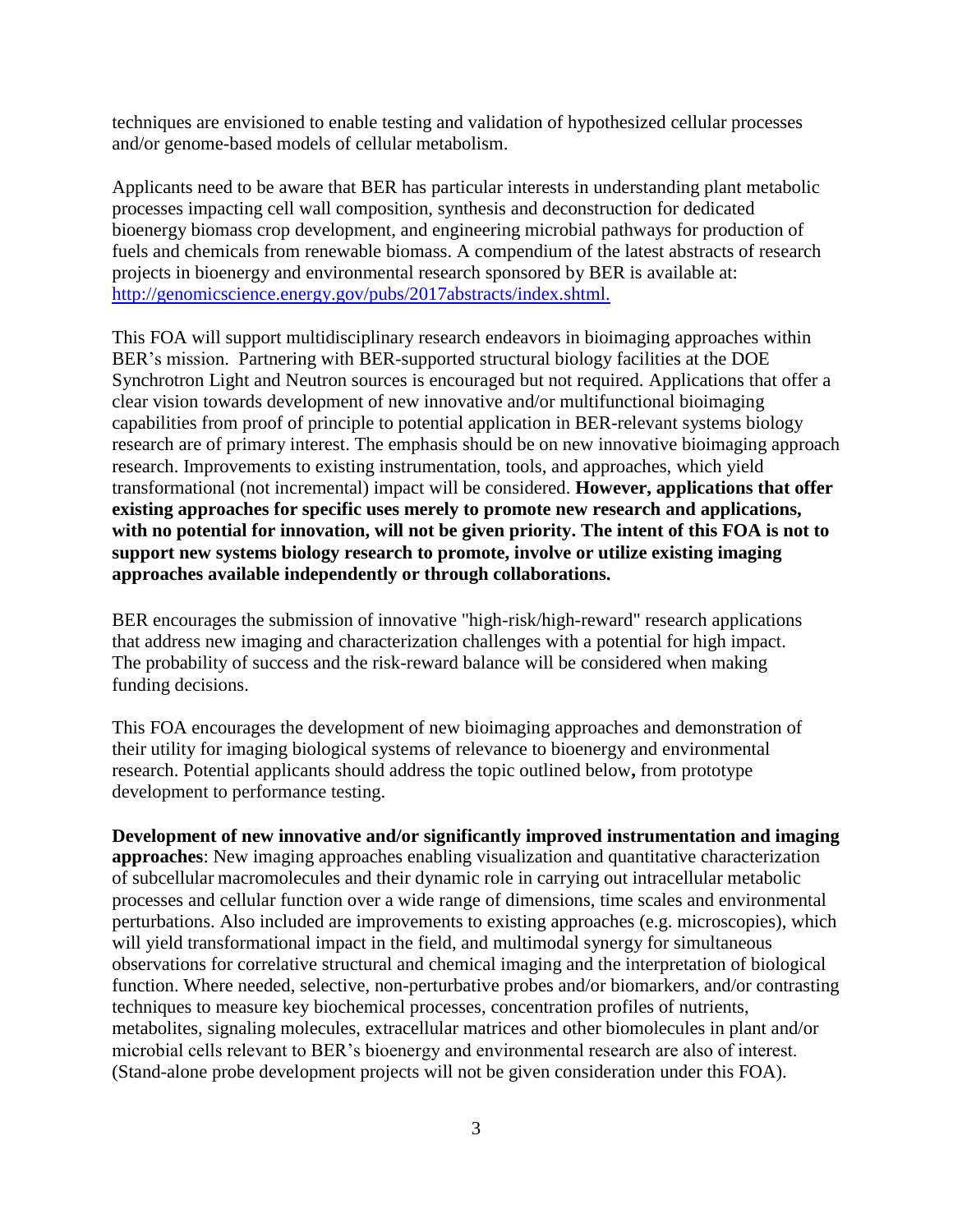Performance of the new bioimaging approach developed under this FOA must be tested against at least one of the listed biological imaging targets of relevance to BER's efforts in bioenergy and environmental research including:

**Imaging lignocellulosic biomass deconstruction** – BER bioenergy research efforts seek ways to efficiently deconstruct plant biomass either enzymatically and/or via physical/chemical means to liberate sugars and other components that can be biologically converted to fuels and chemicals. Biomass deconstruction is a major cost driver for biofuel production and gaining a basic understanding of this process is crucial to designing more cost efficient methods. New and/or improved imaging and characterization techniques are needed to visualize biomass breakdown processes. These techniques, combined with innovative probes, biomarkers or contrasting methods are needed to provide the ability to track and understand biomass deconstruction processes, the mechanisms of enzymatic deconstruction (e.g. cellulases, hemicellulases, and lignin-modifying enzymes) of lignocellulose and predict lignin's amenability to structural modifications, enzymatic cleavage and degradation.

**Imaging metabolic pathways –** BER bioenergy and environmental programs seek to understand and design new microbial metabolic pathways for use in biofuel and bioproduct production from renewable biomass. These efforts are aided by the ability to visualize and track the spatiotemporal expression patterns of natural or engineered pathways in microorganisms, the distribution of metabolites, and presence of metabolic inhibitors and competitive pathways. Techniques that can be used to dynamically track specific metabolic pathways in microorganisms and/or aid optimization of engineered pathways are needed. Of particular relevance are those pathways involved in biomass deconstruction and conversion of lignocellulosic sugars or lignin components to fuels and chemicals.

**Tracking Pathways of Carbon Fixation in Plants:** Photosynthesis may be diverted away from low-energy sugar production and towards production of higher energy compounds that can be further converted to biofuels and bioproducts. The enzymatic pathways for the production of fatty acids, terpenoids and sugars in plants are well established. However, current research efforts seek to further divert carbon fixation into higher energy compounds for use as biofuels and/or bioproducts in a dedicated bioenergy crop. These efforts will require methods to understand the mechanisms (natural or engineered) to divert the flow of photosynthetic carbon from low energy-content sugars to higher energy content terpenoids or fatty acids. Tracer techniques (*e.g.* carbon isotopes) in combination with appropriate imaging devices may be used to interrogate the carbon flux pathways proceeding to terpenoid or alkane synthesis, and to understand how to reengineer intermediary metabolic pathways for improved biomass production.

**Imaging rhizosphere processes:** In the rhizosphere, plant roots interact with the soil, altering its physical, chemical and biological properties. The mechanisms controlling the temporal dynamics of structural changes in the rhizosphere, and how rhizosphere structure and chemistry affects water and nutrient fluxes in and around plant roots are poorly understood. New imaging and characterization approaches are needed to accelerate the understanding of rhizosphere processes. Linking the physical heterogeneity of soil to biological processes requires approaches that allow imaging of the spatial and temporal dynamics of the nutrients within the rhizosphere.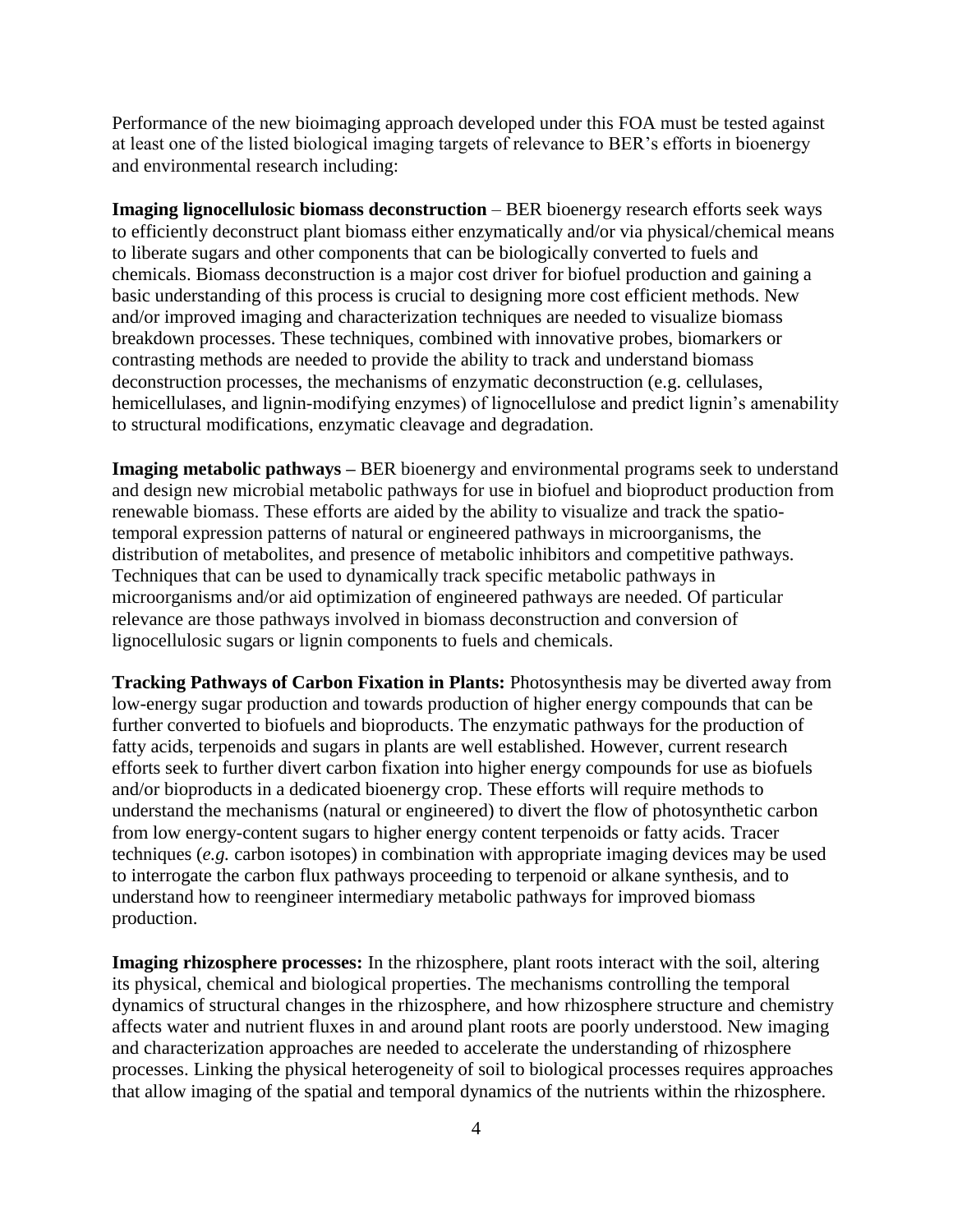These approaches should allow visualization and measurement of nutrient resource capture between competing plant cells and microorganisms, and alterations to nutrient flux in response to external or internal stimuli.

Applicants are encouraged to review key support documents including:

Mesoscale to Molecules: 2016 Principal Investigator Meeting Proceedings (October 2016) [https://science.energy.gov/~/media/ber/pdf/community](https://science.energy.gov/~/media/ber/pdf/community-resources/2016_Bioimaging_Technologies_PI_Meeting.pdf)[resources/2016\\_Bioimaging\\_Technologies\\_PI\\_Meeting.pdf](https://science.energy.gov/~/media/ber/pdf/community-resources/2016_Bioimaging_Technologies_PI_Meeting.pdf)

Grand Challenges for Biological and Environmental Research: Progress and Future Vision (DRADT Report - September 2017) [https://science.energy.gov/~/media/ber/berac/pdf/Reports/BERAC-Grand-Challenges-Draft-](https://science.energy.gov/~/media/ber/berac/pdf/Reports/BERAC-Grand-Challenges-Draft-Report.pdf)[Report.pdf](https://science.energy.gov/~/media/ber/berac/pdf/Reports/BERAC-Grand-Challenges-Draft-Report.pdf)

Technologies for Characterizing Molecular and Cellular Systems Relevant to Bioenergy and Environment (September 2018) [http://genomicscience.energy.gov/technologies/index.shtml.](http://genomicscience.energy.gov/technologies/index.shtml)

**Applicants are encouraged to consider the use of resources provided by DOE Science User Facilities and Community Resources.** These include the DOE Systems Biology Knowledgebase [\(www.kbase.us\)](http://www.kbase.us/), the DOE Joint Genome Institute [\(http://www.jgi.doe.gov/\)](http://www.jgi.doe.gov/), the DOE Environmental Molecular Sciences Laboratory [\(http://www.emsl.pnl.gov/emslweb/\)](http://www.emsl.pnl.gov/emslweb/) and DOE Structural Biology Infrastructure Facilities [\(http://science.energy.gov/ber/research/bssd/structural-biology/\)](http://science.energy.gov/ber/research/bssd/structural-biology/).

**Annual Principal Investigator (PI) Meeting.** If a project is funded, beginning in the first year of funding, one or more project participants will be required to attend an annual PI meeting, generally held in the Washington, D.C., area. Reasonable travel expenses may be included as part of the project budget.

#### **Potential research partnerships with the BER structural biology capabilities at the DOE Synchrotron Light and Neutron Sources:**

The DOE Structural Biology program currently sponsors X-ray, Infrared and Neutron facilities and capabilities that investigate biosystems across multiple scales. The DOE Bioimaging and Characterization Research for Bioenergy seeks to build new approaches that fill gaps in the spatial, temporal and chemical imaging landscape. Integration of these different approaches to link information of complementary and synergistic nature will yield a more complete understanding of biological system organization and dynamics.

- Coupling DOE sponsored beamlines that provide advanced X-ray and neutron macromolecular crystallography and spectroscopy capabilities with Nuclear Magnetic Resonance and Transmission Electron Microscopy approaches can reveal detailed structures and mechanisms of challenging macromolecular complexes and protein interactions important to BER missions such as biofuel production or biogeochemical cycling.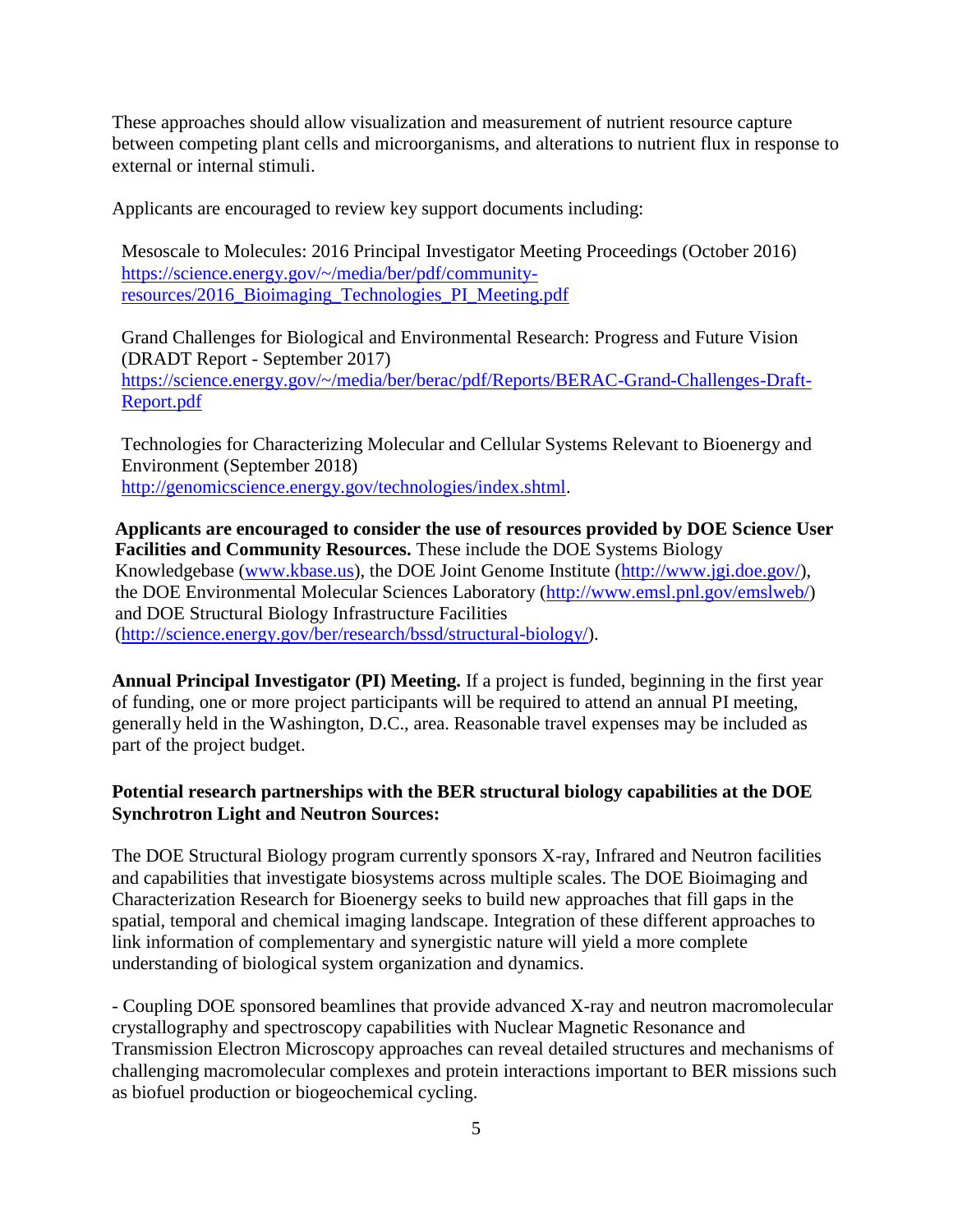- X-ray, electron, ion, optical and neutron 2D and 3D imaging and spectroscopy capabilities can be harnessed to precisely map the position and state of proteins, molecular probes, elements and isotopes in the whole-cell context to reveal the fate, conversion and flow of materials within single cells or between complex biosystems such as plant-microbe-soil interactions.

- Research efforts assimilating data from available DOE resources with high performance computing to overlay and co-register multimodal datasets of various formats, magnifications, and resolutions from the same sample will be needed to appreciate biosystem architecture and processes across scales.

All applications must include letters of agreement from each sub-awardee/or subcontractor who would receive funding. These letters should specify the contributions the collaborators intend to make if the application is accepted and funded. Applications for multi-investigator projects must present a management structure for integrating collaborating investigators. Involvement of students and post-doctoral scientists is encouraged. The lead submission must include all budgetary information for all funded subawardees. Applications that do not include these required elements will be considered non-responsive and will be declined without review.

#### **Collaboration**

Multi-disciplinary and inter-institutional collaborations are strongly encouraged. There are no limitations on the types of institutions that may collaborate under this FOA, but there are limitations about roles, allocation of budgets and how collaborators may apply that are applicable to DOE National Laboratories, other Federal agencies, and other Federal agency's Federally Funded Research and Development Centers (FFRDCs):

**Roles:** DOE National Laboratories, other Federal agencies, and their FFRDCs may not serve as the lead institution of a collaborating team.

**Budgets:** DOE National Laboratories, other Federal agencies, and their FFRDCs are limited to no more than 25% of the total costs of a collaboration. Every collaboration must show clear scientific leadership from the submitting lead institution. Collaborating applications from DOE National Laboratories, other Federal agencies, and their FFRDCs must reflect specific and unique capabilities/expertise at the collaborating institution.

**Application:** DOE National Laboratories, other Federal agencies, and their FFRDCs must apply with collaborative applications, not as potential subawards.

#### **Collaborative Applications vs. Subawards**

The following points of advice to applicants may be helpful:

- 1. Both collaborative applications and proposed subawards are methods by which multiple institutions can work together to reach the scientific objectives described in this FOA.
	- a. Collaborative applications are assembled from multiple identical applications submitted by the proposing institution. Such applications may be submitted under this FOA in Grants.gov. The multiple applications will be assembled into one joint collaborative application, which will be merit-reviewed as one application, with recommendations to fund or decline the application made at the level of each independent application.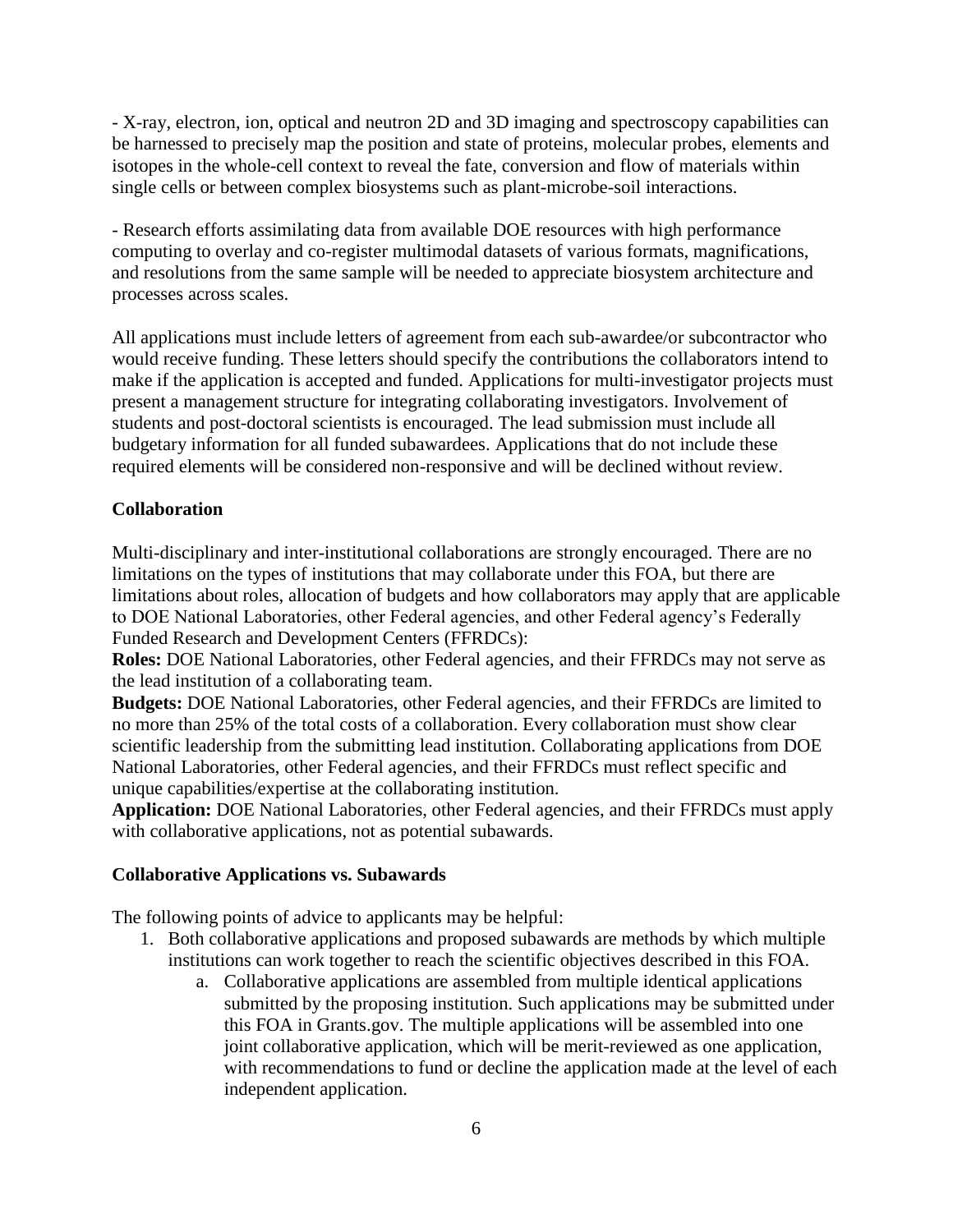- b. Subawards exist when multiple institutions work together to submit one application with a designated prime awardee and multiple potential subawardees.
- c. DOE National Laboratories, other Federal agencies, and their FFRDCs may not be proposed as subawardees because they cannot be funded as subawardees. DOE will make separate awards to its laboratories and to other agencies and their FFRDCs.
- 2. Choose the appropriate structure based on the nature of the scientific work being proposed. If multiple institutions will be functioning as a network of peer-level researchers, a collaborative structure would be more appropriate. If multiple institutions will be functioning with leadership and direction coming from one institution, a subaward arrangement would be more appropriate. **For this FOA, collaborators that are not from DOE National Laboratories, other Federal agencies, and their FFRDCs are expected to be under the leadership and direction of a lead institution, making subawards a more appropriate model.**
- 3. A well-thought-out research plan and its associated budget(s) should leave no confusion about which institution will do which parts of the research.

# **Collaborative Applications**

Collaborative applications submitted from different institutions must clearly indicate they are part of a collaborative project/group. Every partner institution must submit an application through its own sponsored research office. Each collaborative group is only allowed one lead institution. Each application within the collaborative group, including the narrative and all required appendices and attachments, must be identical with the following exceptions:

- Each application must contain a correct  $SF-424$  ( $R&R$ ) cover page for the submitting institution only.
- Each application must contain a unique budget corresponding to the expenditures for that application's submitting institution only.
- Each application must contain a unique budget justification corresponding to the expenditures for that application's submitting institution only.

Our intent is to create from the various proposals associated with a collaborative group one document for merit review that consists of the common, identical proposal materials combined with a set of detailed budgets from the partner institutions. Thus, it is very important that every proposal in the collaborative group be identical (including the title) with the exception of the budget and budget justification pages.

All entities submitting applications to this FOA must recognize the moral and legal obligations to comply with export controls and policies that relate to the transfer of knowledge that has relevance to the production of special nuclear materials (SNM) and technologies with potential dual use. Please see 10 CFR 810 for further information.

This FOA is to support scientific endeavors that could be described in scholarly publications. Do not submit applications containing restricted data or unclassified nuclear information as defined in the Atomic Energy Act of 1954, as amended, 42 USC 2011 et seq., 10 CFR 1017, 10 CFR 1045.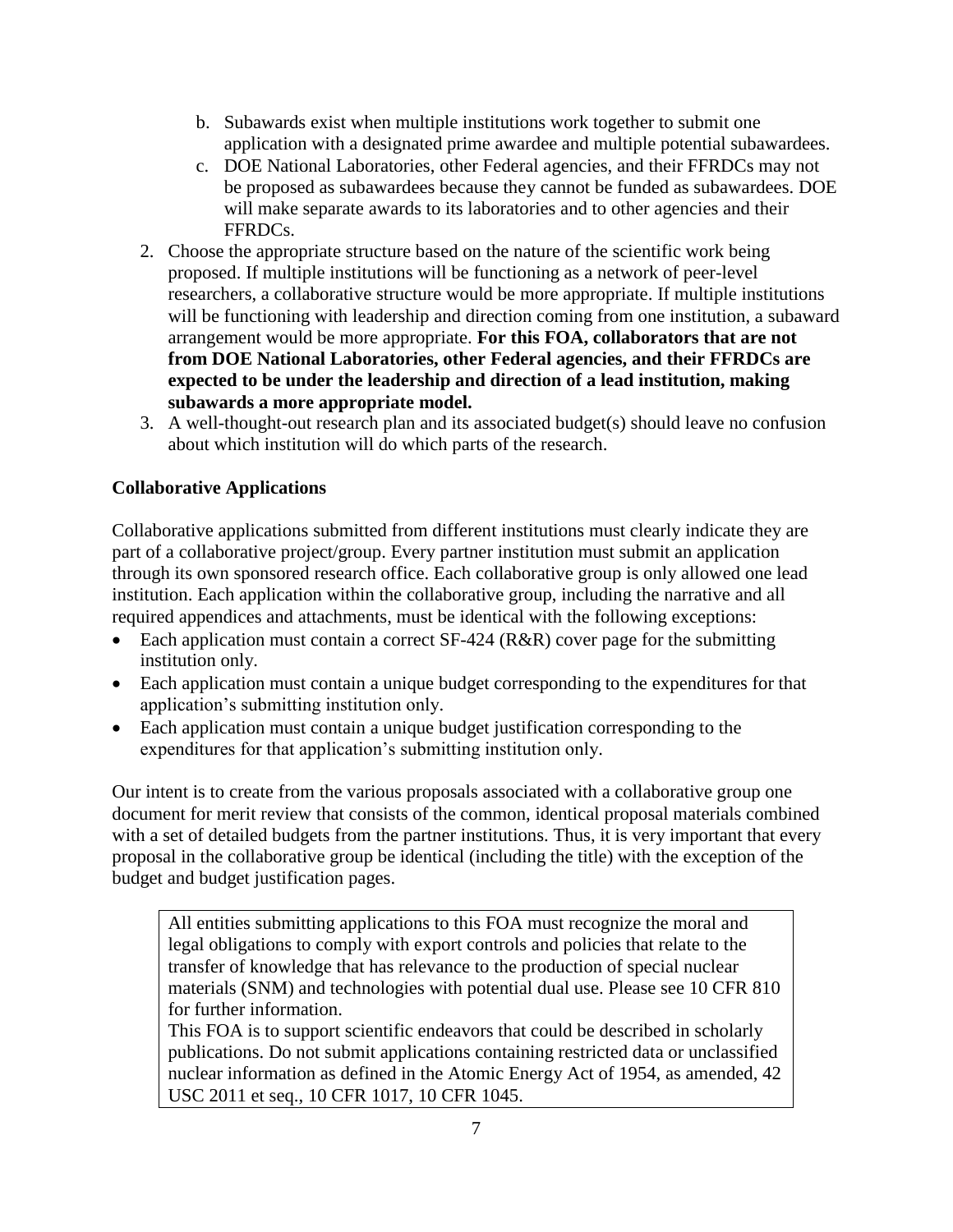# **5Section II – AWARD INFORMATION**

# <span id="page-11-1"></span><span id="page-11-0"></span>**A. TYPE OF AWARD INSTRUMENT**

DOE anticipates awarding Financial Assistance Grants under this FOA.

# <span id="page-11-2"></span>**B. ESTIMATED FUNDING**

It is anticipated that up to \$5 million will be available for multiple awards to be made in Fiscal Year 2018, with an additional \$5 million available per year, up to three years, contingent on the availability of appropriated funds. The number of awards will be contingent on satisfactory peer review, the availability of appropriated funds, and the size of the awards. Multiple year funding is expected. Applications may request project support for up to three years, with future-year support contingent on the availability of funds, progress of the research, and programmatic needs.

DOE is under no obligation to pay for any costs associated with preparation or submission of applications. Furthermore, DOE reserves the right to fund, in whole or in part, any, all, or none of the applications submitted in response to this FOA.

# **C. MAXIMUM AND MINIMUM AWARD SIZE**

The award size will depend on the number of meritorious applications and the availability of appropriated funds.

**Ceiling**  \$500,000 per year

**Floor**  \$250,000 per year

# **D. EXPECTED NUMBER OF AWARDS**

The exact number of awards will depend on the number of meritorious applications and the availability of appropriated funds.

# **E. ANTICIPATED AWARD SIZE**

It is anticipated that award sizes may range from \$250,000 per year to \$500,000 per year.

# <span id="page-11-3"></span>**F. PERIOD OF PERFORMANCE**

Awards are expected to be made for a period of up to three years as befitting for the research project. It is anticipated that some projects will be forward funded; i.e. receive funding for the full project period in the initial award.

Out-year funding will depend upon suitable progress and the availability of appropriated funds.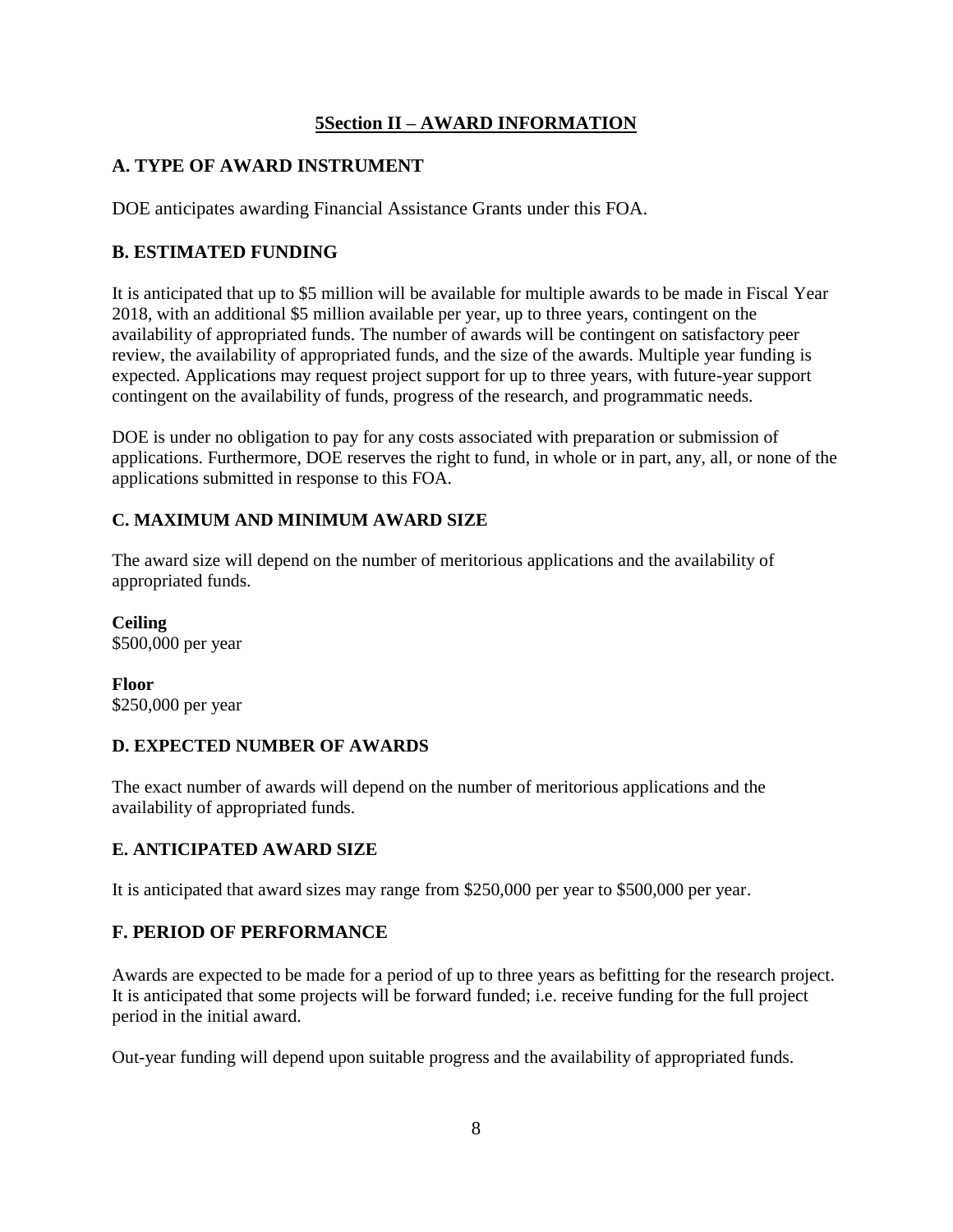# <span id="page-12-0"></span>**G. TYPE OF APPLICATION**

DOE will accept new applications under this FOA.

# <span id="page-12-1"></span>**H. VALUE/FUNDING FOR DOE/NNSA NATIONAL LABORATORY CONTRACTORS AND NON-DOE/NNSA FFRDC CONTRACTORS**

For Financial Assistance Grant awards, the value of, and funding for, a DOE/NNSA National Laboratory contractor, a non-DOE/NNSA FFRDC contractor, or another Federal Agency's portion of the work will not be included in the award to the successful applicant. DOE will fund a DOE/NNSA National Laboratory contractor through the DOE fieldwork authorization system or other appropriate process and will fund non-DOE/NNSA FFRDC contractors and other Federal agencies through an interagency agreement in accordance with the Economy Act, 31 U.S.C. 1535, or other statutory authority.

#### <span id="page-12-2"></span>**I. RESPONSIBILITY**

The successful prime applicant/awardee (lead organization) will be the responsible authority regarding the settlement and satisfaction of all contractual and administrative issues, including but not limited to, disputes and claims arising out of any agreement between the applicant and any team member, and/or subawardee.

If an award is made to a DOE/NNSA National Laboratory, all Disputes and Claims will be resolved in accordance with the terms and conditions of the DOE/NNSA National Laboratory's Maintenance & Operations (M&O) contract, as applicable, in consultation between DOE and the prime awardee.

If an award is made to another Federal agency or its FFRDC contractor, all Disputes and Claims will be resolved in accordance with the terms and conditions of the interagency agreement in consultation between DOE and the prime awardee.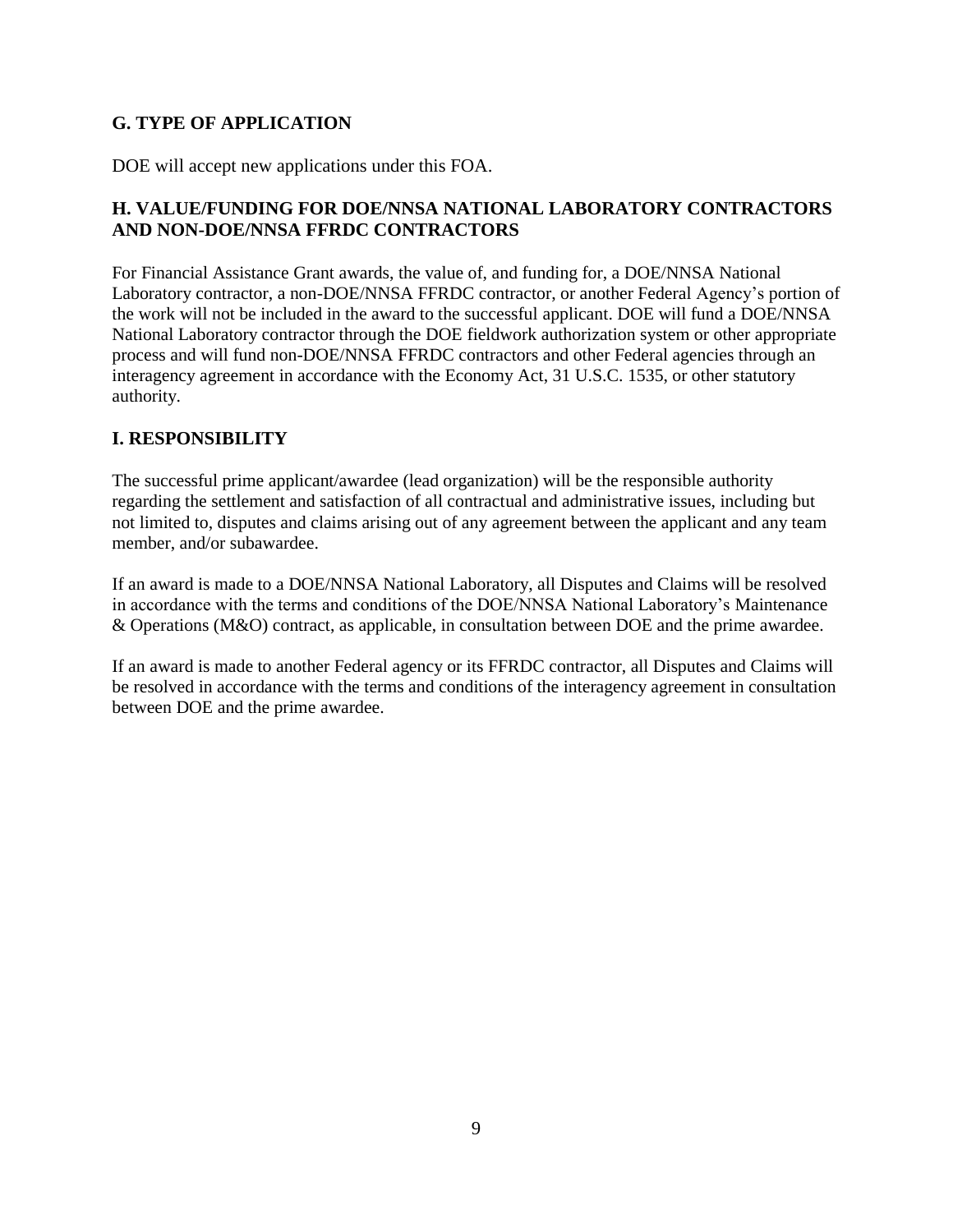# **Section III – ELIGIBILITY INFORMATION**

#### <span id="page-13-1"></span><span id="page-13-0"></span>**A. ELIGIBLE APPLICANTS**

All types of applicants are eligible to apply as the prime applicant (lead institution), except DOE/NNSA National Laboratories, other Federal Agencies, FFRDC Contractors, and nonprofit organizations described in section 501(c)(4) of the Internal Revenue Code of 1986 that engaged in lobbying activities after December 31, 1995.

Synergistic collaborations with researchers in other Federal Agencies and their FFRDC's, including the DOE/NNSA National Laboratories are permitted; but DOE/NNSA National Laboratories, other Federal agencies, and their FFRDC's are **not** permitted to apply as the lead institution.

DOE/NNSA National Laboratories, other Federal agencies, and their FFRDC's may submit applications in response to this FOA as collaborators to a lead institution's application. Such proposed collaborations should be limited to filling critical voids in expertise and can represent no more than 25 percent of the total budget. Collaborators from DOE/NNSA National Laboratories, other Federal Agencies, or their FFRDC's may not exceed 25 percent of the total budget for the collaborative group.

#### <span id="page-13-2"></span>**B. COST SHARING**

Cost sharing is not required.

# <span id="page-13-3"></span>**C. ELIGIBLE INDIVIDUALS**

Individuals with the skills, knowledge, and resources necessary to carry out the proposed research as a Program Director/Principal Investigator (PD/PI) are invited to work with their organizations to develop an application for assistance. Individuals from underrepresented groups as well as individuals with disabilities are always encouraged to apply for assistance.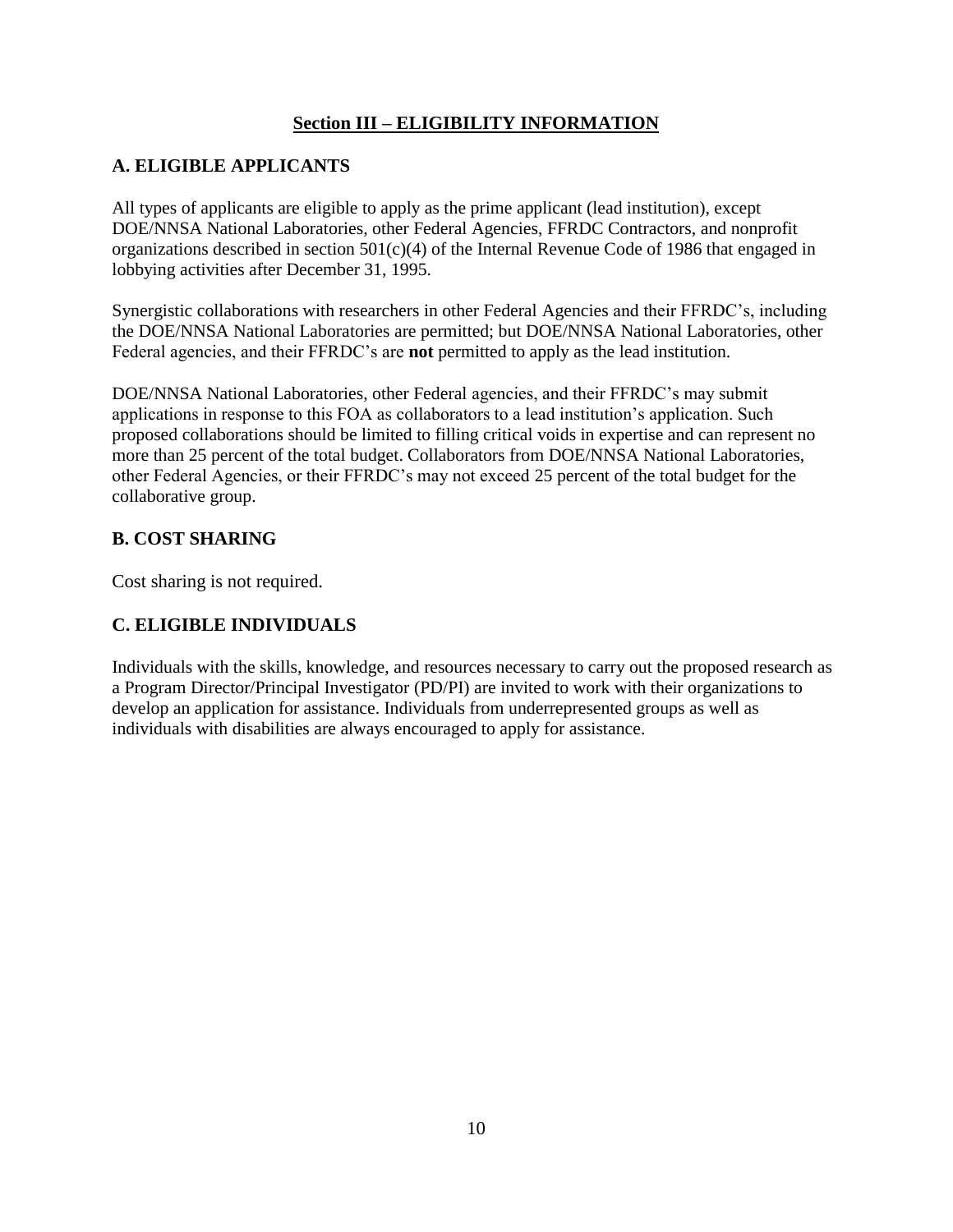# **Section IV – APPLICATION AND SUBMISSION INFORMATION**

# <span id="page-14-1"></span><span id="page-14-0"></span>**A. ADDRESS TO REQUEST APPLICATION PACKAGE**

Application forms and instructions are available at Grants.gov. To access these materials, go to [https://www.grants.gov](http://www.grants.gov/) , select "Apply for Grants", and then select "Download Application Package." Enter the Catalog of Federal Domestic Assistance (CFDA) number (81.049) and/or the FOA (DE-FOA-0001868) shown on the cover of this FOA and then follow the prompts to download the application package.

Applications submitted through [www.FedConnect.net](http://www.fedconnect.net/) will not be accepted.

# <span id="page-14-2"></span>**B. LETTER OF INTENT AND PRE-APPLICATION**

#### **1. Letter of Intent**

A letter of intent is not required.

#### **2. Pre-application**

PRE-APPLICATION DUE DATE January 19, 2018, 5:00 pm Eastern Time

ENCOURAGE/DISCOURAGE DATE February 02, 2018, 5:00 pm Eastern Time

A pre-application is required and must be submitted by January 19, 2018, 5:00 pm Eastern Time.

Pre-applications will be reviewed for responsiveness of the proposed work to the research topics identified in this FOA. DOE will send a response by email to each applicant encouraging or discouraging the submission of a full application by February 02, 2018. Applicants who have not received a response regarding the status of their pre-application by this date are responsible for contacting the program to confirm this status.

**Only those applicants that receive notification from DOE encouraging an application may submit applications.** No other full applications will be considered.

The pre-application attachment should include, at the top of the first page, the following information:

> Title of Preapplication Principal Investigator Name, Job Title **Institution** PI Phone Number, PI Email Address Funding Opportunity Announcement Number: DE-FOA-0001868

This information should be followed by a clear and concise description of the objectives and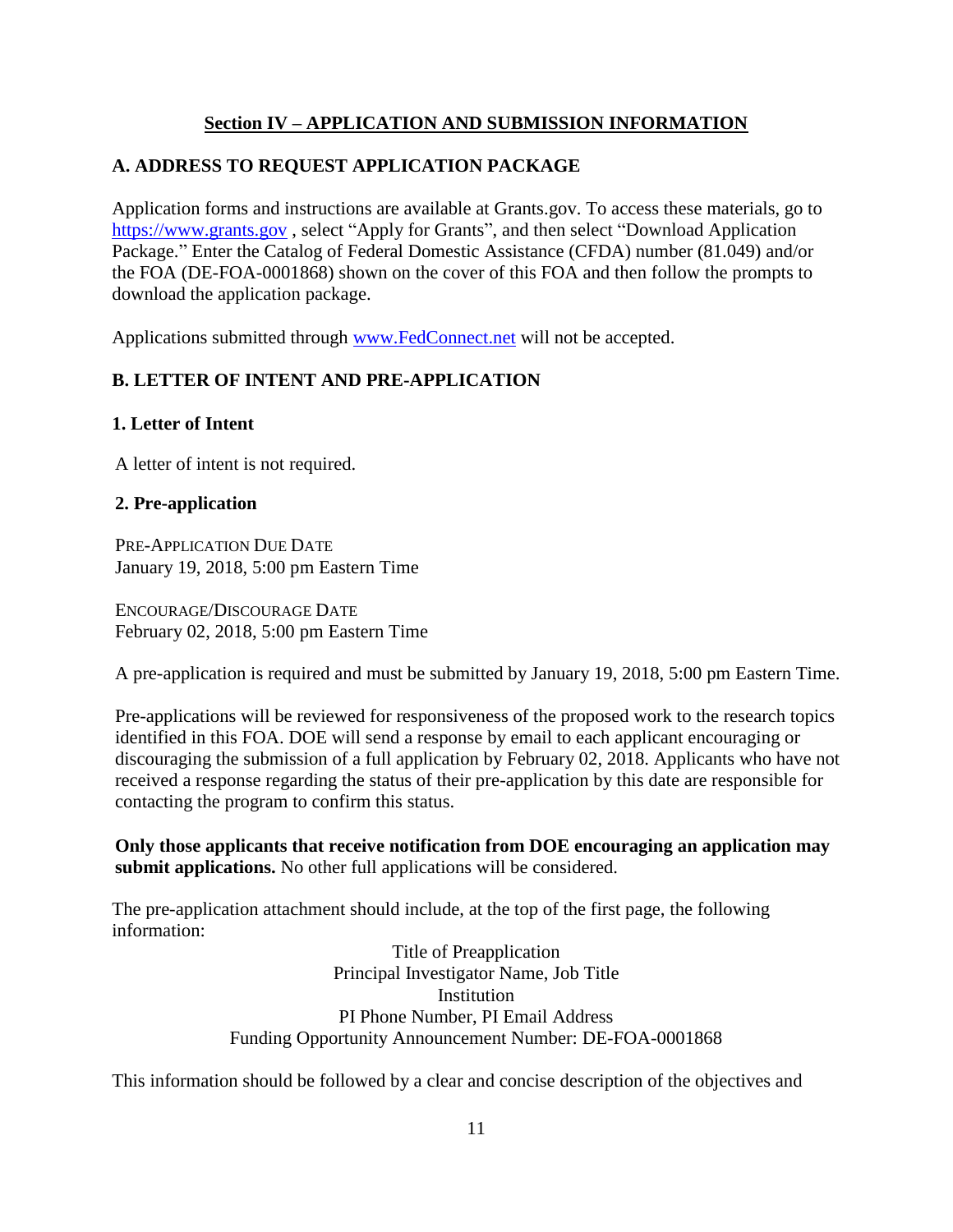technical approach of the proposed research. The pre-application may not exceed two pages, with a minimum text font size of 11 point and margins no smaller than one inch on all sides. Figures and references, if included, must fit within the two-page limit.

The pre-application must also include a list of the names and institutional affiliations of all participating investigators, including collaborators and consultants on the proposed project. For each funded PI, provide a list of collaborative co-PI including co-authors of the past 48 months, co-editors of the past 24 months, graduate and postdoctoral advisors/advisees, and close associations. This list of participants and collaborators will not count toward the page limit for the pre-application.

Those pre-applications that are encouraged will be used to help SC begin planning for the full application peer review process. The intent of the SC in discouraging submission of certain full applications is to save the time and effort of applicants in preparing and submitting full applications not responsive to this funding opportunity announcement.

The PI will be automatically notified when the pre-application is encouraged or discouraged. The DOE SC Portfolio Analysis and Management System (PAMS) will send an email to the PI from [PAMS.Autoreply@science.doe.gov,](mailto:PAMS.Autoreply@science.doe.gov) and the status of the pre-application will be updated at the PAMS website [https://pamspublic.science.energy.gov/.](https://pamspublic.science.energy.gov/) Notifications are sent as soon as the decisions to encourage or discourage are finalized.

It is important that the pre-application be a single file with extension .pdf, .docx, or .doc. The filename should not exceed 50 characters. The pre-application must be submitted electronically through the DOE SC PAMS website [https://pamspublic.science.energy.gov/.](https://pamspublic.science.energy.gov/) The PI and anyone submitting on behalf of the PI must register for an account in PAMS before it will be possible to submit a pre-application. All PI's and those submitting pre-applications on behalf of PI's are encouraged to establish PAMS accounts as soon as possible to avoid submission delays.

You may use the Internet Explorer, Firefox, Google Chrome, or Safari browsers to access PAMS.

Registering to PAMS is a two-step process; once you create an individual account, you must associate yourself with ("register to") your institution. Detailed steps are listed below.

# **Create PAMS Account:**

To register, click the "Create New PAMS Account" link on the website [https://pamspublic.science.energy.gov/.](https://pamspublic.science.energy.gov/)

- Click the "No, I have never had an account" link and then the "Create Account" button.
- You will be prompted to enter your name and email address, create a username and password, and select a security question and answer. Once you have done this, click the "Save and Continue" button.
- On the next page, enter the required information (at least one phone number and your mailing address) and any optional information you wish to provide (e.g., FAX number, website, mailstop code, additional email addresses or phone numbers, Division/Department). Click the "Create Account" button.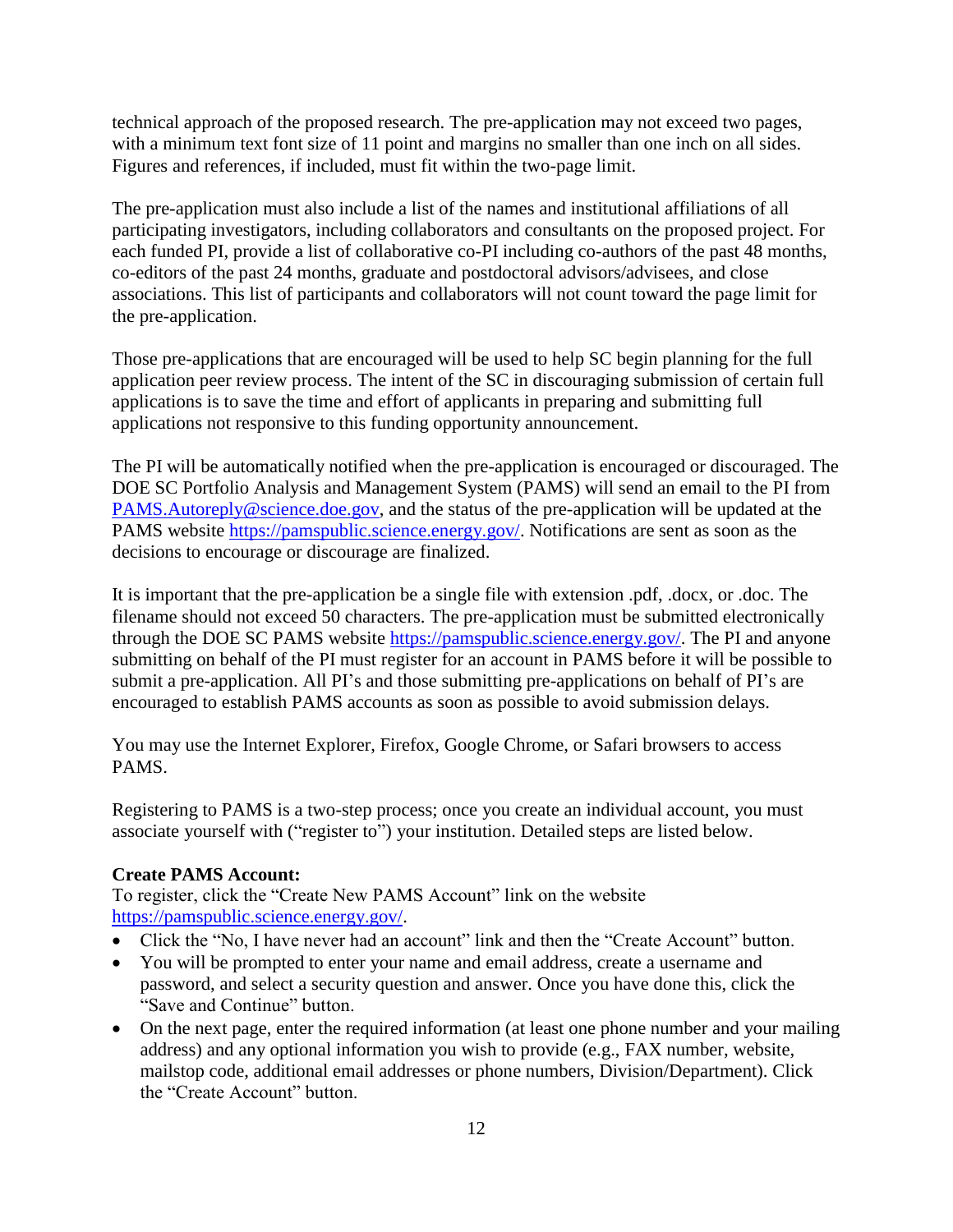Read the user agreement and click the "Accept" button to indicate that you understand your responsibilities and agree to comply with the rules of behavior for PAMS.

PAMS will take you to the "Having Trouble Logging In?" page. (If you have been an Office of Science merit reviewer or if you have previously submitted an application, you may already be linked to an institution in PAMS. If this happens, you will be taken to the PAMS home page.

#### **Register to Your Institution:**

- Click the link labeled "Option 2: I know my institution and I am here to register to the institution." (Note: If you previously created a PAMS account but did not register to an institution at that time, you must click the Institutions tab and click the "Register to Institution" link.)
- PAMS will take you to the "Register to Institution" page.
- Type a word or phrase from your institution name in the field labeled, "Institution Name like," choose the radio button next to the item that best describes your role in the system, and click the "Search" button. A "like" search in PAMS returns results that contain the word or phrase you enter; you do not need to enter the exact name of the institution, but you should enter a word or phrase contained within the institution name. (If your institution has a frequently used acronym, such as ANL for Argonne National Laboratory or UCLA for the Regents of the University of California, Los Angeles, you may find it easiest to search for the acronym under "Institution Name like." Many institutions with acronyms are listed in PAMS with their acronyms in parentheses after their names.)
- Find your institution in the list that is returned by the search and click the "Actions" link in the Options column next to the institution name to obtain a dropdown list. Select "Add me to this institution" from the dropdown. PAMS will take you to the "Institutions – List" page.
- If you do not see your institution in the initial search results, you can search again by clicking the "Cancel" button, clicking the Option 2 link, and repeating the search.
- If, after searching, you think your institution is not currently in the database, click the "Cannot Find My Institution" button and enter the requested institution information into PAMS. Click the "Create Institution" button. PAMS will add the institution to the system; associate your profile with the new institution, and return you to the "Institutions – List" page when you are finished.

#### **Submit Your Pre-Application:**

- Create your pre-application (called a preproposal in PAMS) outside the system and save it as a file with extension .docx, .doc, or .pdf. Make a note of the location of the file on your computer so you can browse for it later from within PAMS.
- Log into PAMS and click the Proposals tab. Click the "View / Respond to Funding Opportunity Announcements" link and find the current announcement in the list. Click the "Actions/Views" link in the Options column next to this announcement to obtain a dropdown menu. Select "Submit Preproposal" from the dropdown.
- On the Submit Preproposal page, select the institution from which you are submitting this preproposal from the Institution dropdown. If you are associated with only one institution in the system, there will only be one institution in the dropdown.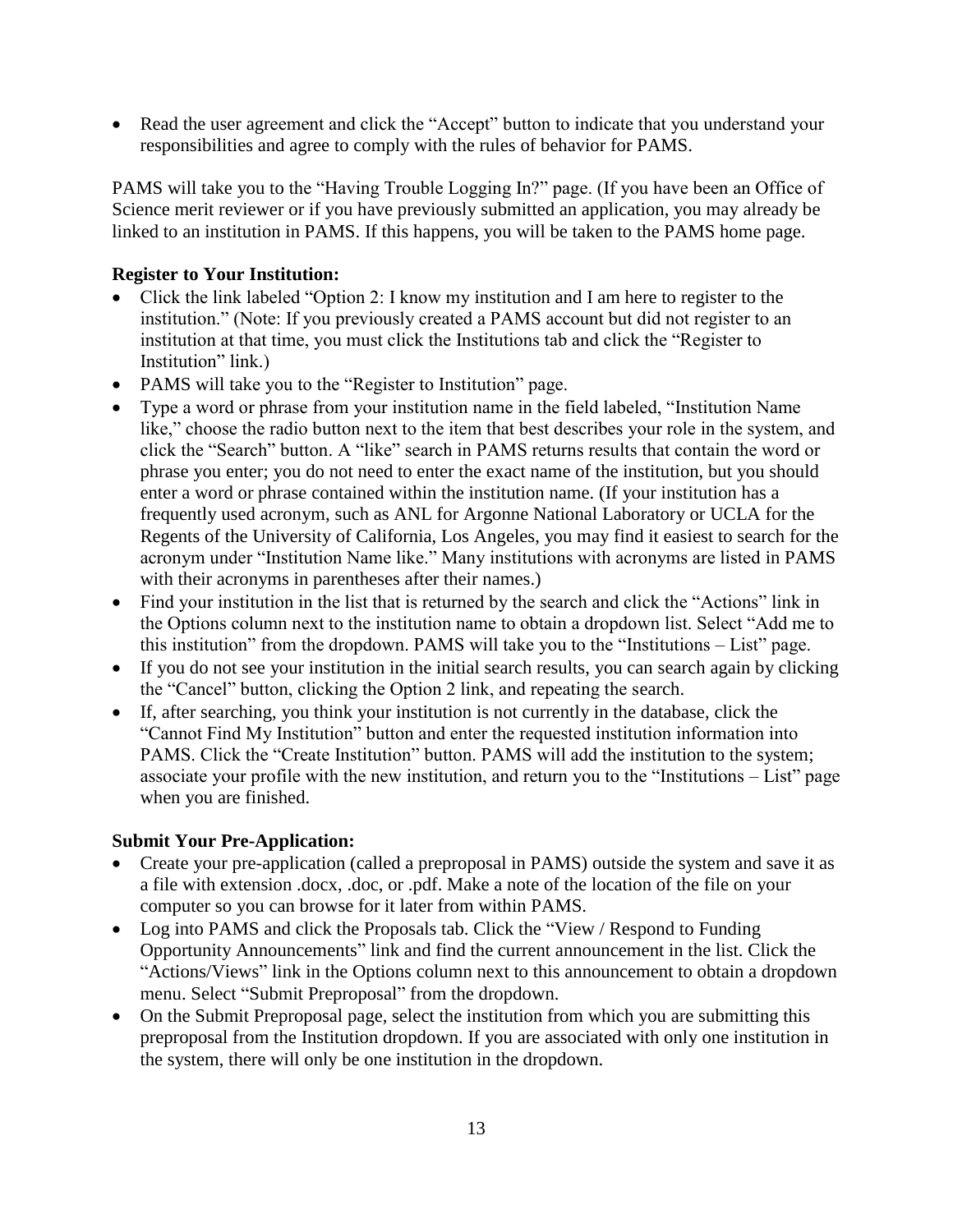- Note that you must select one and only one PI per preproposal; to do so, click the "Select PI" button on the far right side of the screen. Find the appropriate PI from the list of all registered users from your institution returned by PAMS. (Hint: You may have to sort, filter, or search through the list if it has multiple pages.) Click the "Actions" link in the Options column next to the appropriate PI to obtain a dropdown menu. From the dropdown, choose "Select PI."
- If the PI for whom you are submitting does not appear on the list, it means he or she has not yet registered in PAMS. For your convenience, you may have PAMS send an email invitation to the PI to register in PAMS. To do so, click the "Invite PI" link at the top left of the "Select PI" screen. You can enter an optional personal message to the PI in the "Comments" box, and it will be included in the email sent by PAMS to the PI. You must wait until the PI registers before you can submit the preproposal. Save the preproposal for later work by clicking the "Save" button at the bottom of the screen. It will be stored in "My Preproposals" for later editing.
- Enter a title for your preproposal.
- Select the appropriate technical contact from the Program Manager dropdown.
- To upload the preproposal file into PAMS, click the "Attach File" button at the far right side of the screen. Click the "Browse" (or "Choose File" depending on your browser) button to search for your file. You may enter an optional description of the file you are attaching. Click the "Upload" button to upload the file.
- At the bottom of the screen, click the "Submit to DOE" button to save and submit the preproposal to DOE.
- Upon submission, the PI will receive an email from the PAMS system [<PAMS.Autoreply@science.doe.gov>](mailto:PAMS.Autoreply@science.doe.gov) acknowledging receipt of the preproposal.

You are encouraged to register for an account in PAMS at least a week in advance of the preproposal submission deadline so that there will be no delays with your submission.

For help with PAMS, click the "External User Guide" link on the PAMS website, [https://pamspublic.science.energy.gov/.](https://pamspublic.science.energy.gov/) You may also contact the PAMS Help Desk, which can be reached Monday through Friday, from 9 AM – 5:30 PM Eastern Time. Telephone: (855) 818- 1846 (toll free) or (301) 903-9610, email: [sc.pams-helpdesk@science.doe.gov.](mailto:sc.pams-helpdesk@science.doe.gov) All submission and inquiries about this FOA should reference **DE-FOA-0001868.**

Pre-applications submitted outside PAMS will not be considered. Pre-applications may not be submitted through Grants.gov or [www.FedConnect.net.](http://www.fedconnect.net/)

# <span id="page-17-0"></span>**C. GRANTS.GOV APPLICATION SUBMISSION AND RECEIPT PROCEDURES**

This section provides the application submission and receipt instructions for applications to SC. Please read the following instructions carefully and completely:

#### **1. Electronic Delivery**

The SC is participating in the Grants.gov initiative to provide the grant community with a single site to find and apply for grant funding opportunities. The SC requires applicants to submit their applications online through Grants.gov.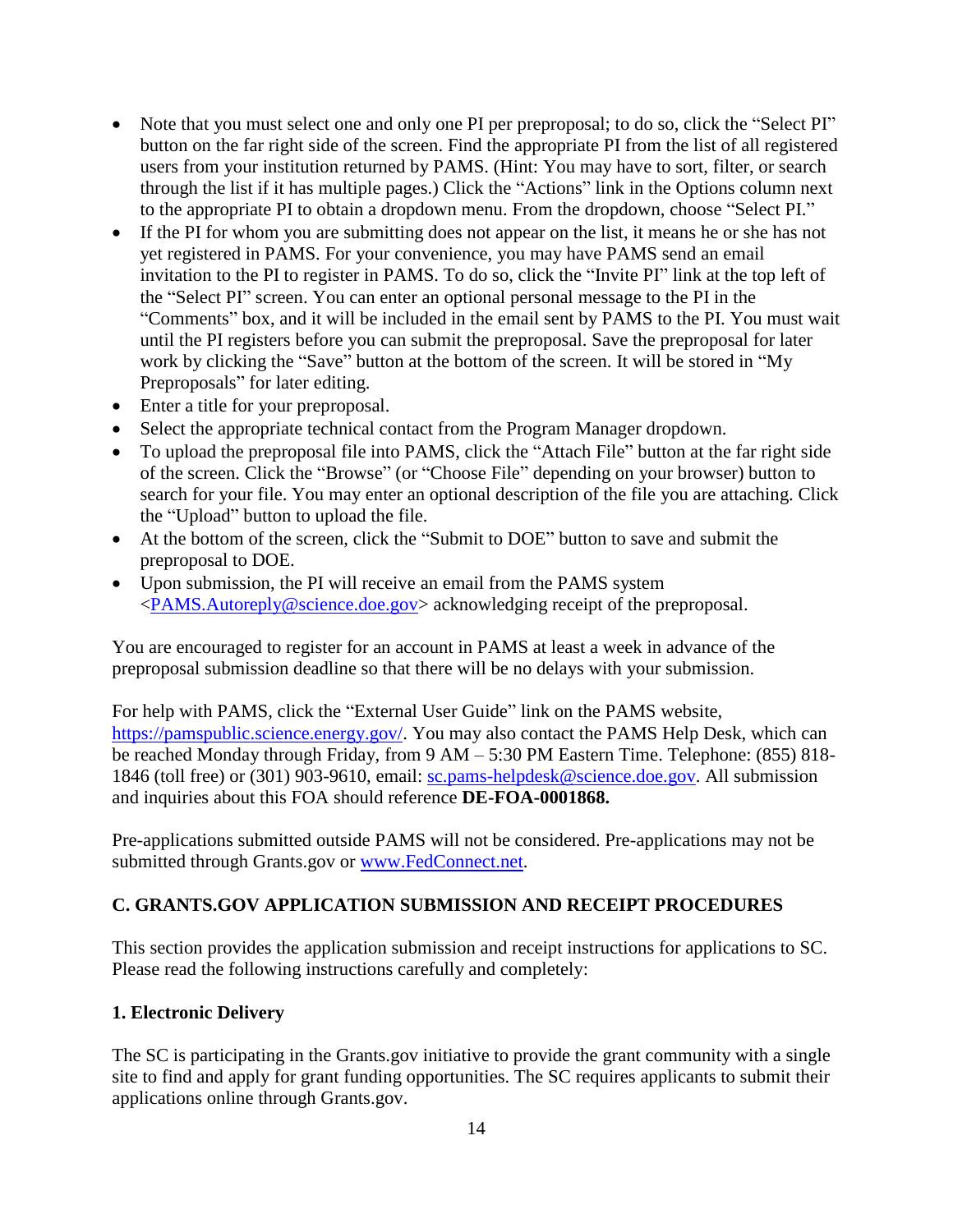#### **2. How to Register to Apply through Grants.gov**

a. Instructions: Read the instructions below about registering to apply for SC funds. Applicants should read the registration instructions carefully and prepare the information requested before beginning the registration process. Reviewing and assembling the required information before beginning the registration process will alleviate last-minute searches for required information.

The registration process can take up to four weeks to complete. Therefore, registration should be done in sufficient time to ensure it does not impact your ability to meet required application submission deadlines.

If individual applicants are eligible to apply for this grant funding opportunity, refer to: <https://www.grants.gov/web/grants/applicants/individual-registration.html>

Organization applicants can find complete instructions here: <https://www.grants.gov/web/grants/applicants/organization-registration.html>

1) Obtain a Data Universal Numbering System (DUNS) Number: All entities applying for funding, including renewal funding, must have a DUNS number from Dun & Bradstreet (D&B). Applicants must enter the DUNS number in the data entry field labeled "Organizational DUNS" on the SF-424 (R&R) form.

For more detailed instructions for obtaining a DUNS number, refer to: [https://www.grants.gov/web/grants/applicants/organization-registration/step-1-obtain-duns](https://www.grants.gov/web/grants/applicants/organization-registration/step-1-obtain-duns-number.html)[number.html](https://www.grants.gov/web/grants/applicants/organization-registration/step-1-obtain-duns-number.html)

2) Register with the System for Award Management (SAM): In addition to having a DUNS number, organizations applying online through Grants.gov must register with SAM. All organizations must register with SAM in order to apply online. Failure to register with SAM will prevent your organization from applying through Grants.gov.

For more detailed instructions for registering with SAM, refer to: [https://www.grants.gov/web/grants/applicants/organization-registration/step-2-register-with](https://www.grants.gov/web/grants/applicants/organization-registration/step-2-register-with-sam.html)[sam.html](https://www.grants.gov/web/grants/applicants/organization-registration/step-2-register-with-sam.html)

3) Create a Grants.gov Account: The next step in the registration process is to create an account with Grants.gov. Applicants must know their organization's DUNS number to complete this process. Completing this process automatically triggers an email request for applicant roles to the organization's E-Business Point of Contact (EBiz POC) for review. The EBiz POC is a representative from your organization who is the contact listed for SAM. To apply for grants on behalf of your organization, you will need the Authorized Organizational Representative (AOR) role.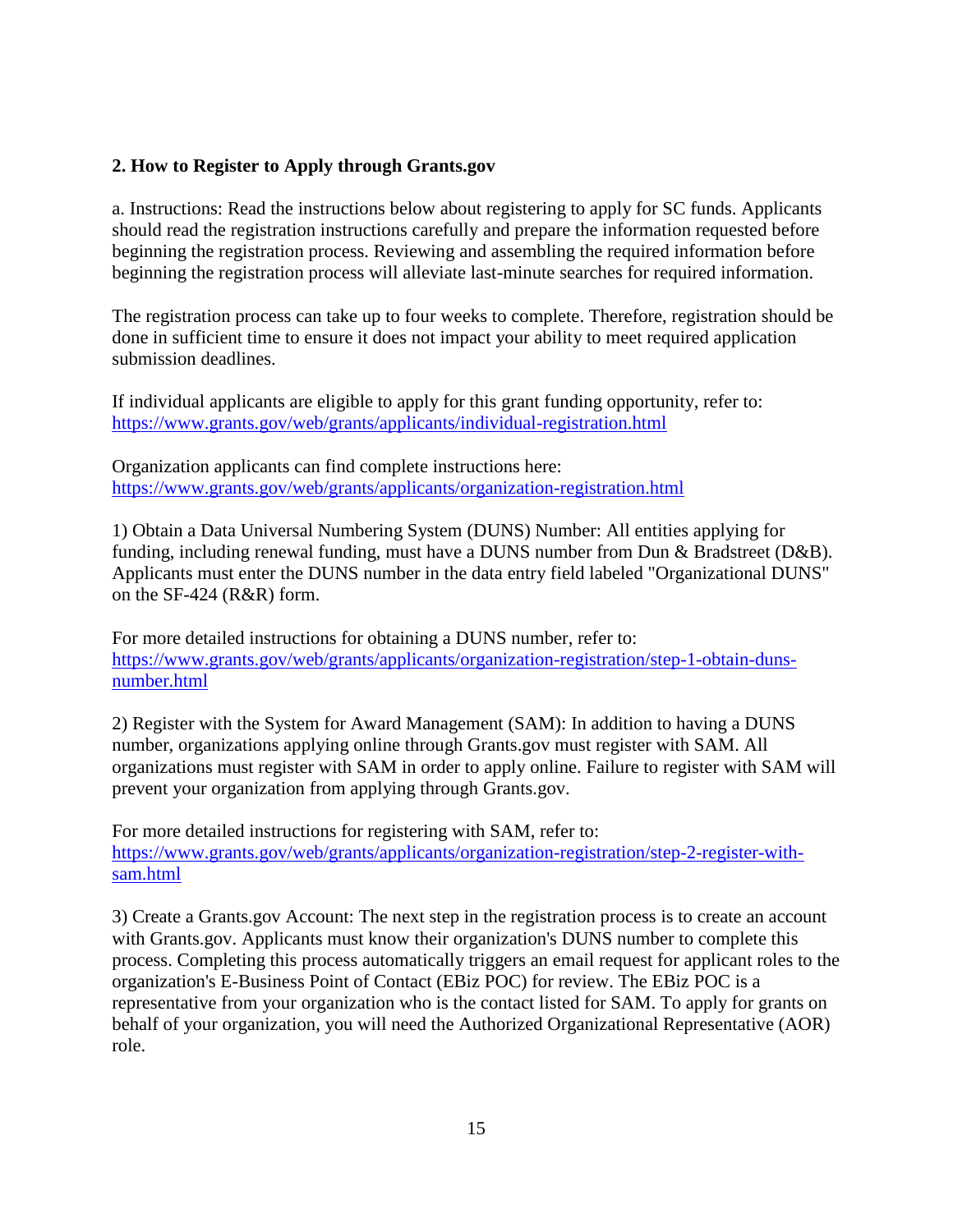For more detailed instructions about creating a profile on Grants.gov, refer to: [https://www.grants.gov/web/grants/applicants/organization-registration/step-3-username](https://www.grants.gov/web/grants/applicants/organization-registration/step-3-username-password.html)[password.html](https://www.grants.gov/web/grants/applicants/organization-registration/step-3-username-password.html)

4) Authorize Grants.gov Roles: After creating an account on Grants.gov, the EBiz POC receives an email notifying them of your registration and request for roles. The EBiz POC will then log in to Grants.gov and authorize the appropriate roles, which may include the AOR role, thereby giving you permission to complete and submit applications on behalf of the organization. You will be able to submit your application online anytime after you have been approved as an AOR.

For more detailed instructions about creating a profile on Grants.gov, refer to: [https://www.grants.gov/web/grants/applicants/organization-registration/step-4-aor](https://www.grants.gov/web/grants/applicants/organization-registration/step-4-aor-authorization.html)[authorization.html](https://www.grants.gov/web/grants/applicants/organization-registration/step-4-aor-authorization.html)

5) Track Role Status: To track your role request, refer to: [https://www.grants.gov/web/grants/applicants/organization-registration/step-5-track-aor](https://www.grants.gov/web/grants/applicants/organization-registration/step-5-track-aor-status.html)[status.html](https://www.grants.gov/web/grants/applicants/organization-registration/step-5-track-aor-status.html)

b. Electronic Signature: When applications are submitted through Grants.gov, the name of the organization's AOR that submitted the application is inserted into the signature line of the application, serving as the electronic signature. The EBiz POC must authorize individuals who are able to make legally binding commitments on behalf of the organization as an AOR; this step is often missed and it is crucial for valid and timely submissions.

# **3. How to Submit an Application to the Office of Science via Grants.gov**

Grants.gov applicants can apply online using Workspace. Workspace is a shared, online environment where members of a grant team may simultaneously access and edit different webforms within an application. For each FOA, you can create individual instances of a workspace.

Below is an overview of applying on Grants.gov. For access to complete instructions on how to apply for opportunities, refer to:

<https://www.grants.gov/web/grants/applicants/apply-for-grants.html>

1) Create a Workspace: Creating a workspace allows you to complete it online and route it through your organization for review before submitting.

2) Complete a Workspace: Add participants to the workspace, complete all the required forms, and check for errors before submission.

a. Adobe Reader: If you decide not to apply by filling out webforms you can download individual PDF forms in Workspace so that they will appear similar to other Standard forms. The individual PDF forms can be downloaded and saved to your local device storage, network drive(s), or external drives, then accessed through Adobe Reader.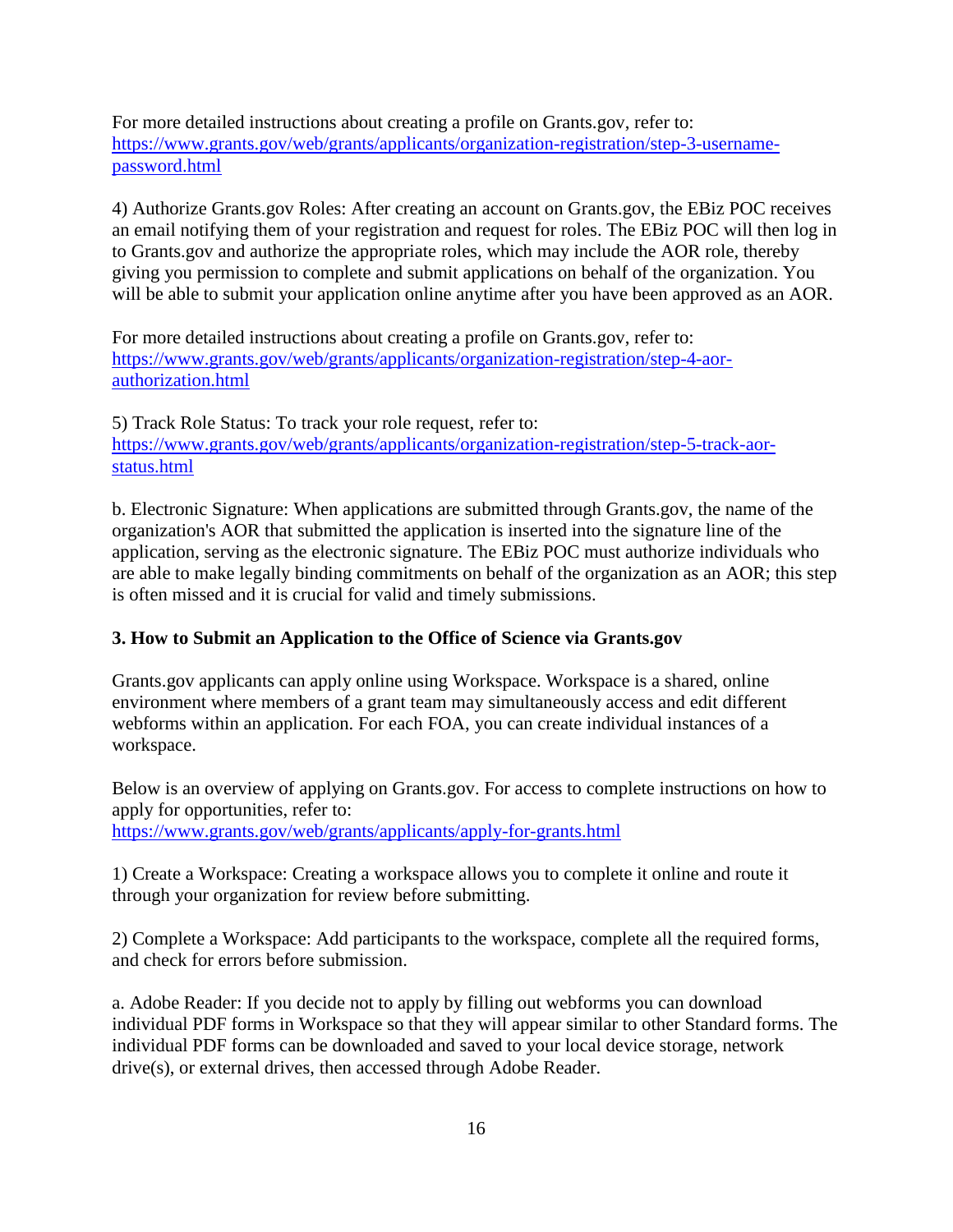NOTE: Visit the Adobe Software Compatibility page on Grants.gov to download the appropriate version of the software at: [https://www.grants.gov/web/grants/applicants/adobe-software](https://www.grants.gov/web/grants/applicants/adobe-software-compatibility.html)[compatibility.html](https://www.grants.gov/web/grants/applicants/adobe-software-compatibility.html)

b. Mandatory Fields in Forms: In the forms, you will note fields marked with an asterisk and a different background color. These fields are mandatory fields that must be completed to successfully submit your application.

c. Complete SF 424 (R&R) Fields First: The forms are designed to fill in common required fields across other forms, such as the applicant name, address, and DUNS number. To trigger this feature, an applicant must complete the SF-424 (R&R) information first. Once it is completed, the information will transfer to the other forms.

3) Submit a Workspace: An application may be submitted through workspace by clicking the Sign and Submit button on the Manage Workspace page, under the Forms tab. Grants.gov recommends submitting your application package at least 24-48 hours prior to the close date to provide you with time to correct any potential technical issues that may disrupt the application submission.

4) Track a Workspace: After successfully submitting a workspace package, a Grants.gov Tracking Number (GRANTXXXXXXXX) is automatically assigned to the package. The number will be listed on the Confirmation page that is generated after submission.

For additional training resources, including video tutorials, refer to: <https://www.grants.gov/web/grants/applicants/applicant-training.html>

Applicant Support: Grants.gov provides applicants 24/7 support via the toll-free number 1-800- 518-4726 and email at support@grants.gov. For questions related to the specific grant opportunity, contact the number listed in the application package of the grant you are applying for.

If you are experiencing difficulties with your submission, it is best to call the Grants.gov Support Center and get a ticket number. The Support Center ticket number will assist the Office of Science with tracking your issue and understanding background information on the issue.

#### **4. Timely Receipt Requirements and Proof of Timely Submission**

Proof of timely submission is automatically recorded by Grants.gov. An electronic date/time stamp is generated within the system when the application is successfully received by Grants.gov. The applicant AOR will receive an acknowledgement of receipt and a tracking number (GRANTXXXXXXXX) from Grants.gov with the successful transmission of their application. Applicant AORs will also receive the official date/time stamp and Grants.gov Tracking number in an email serving as proof of their timely submission.

When SC successfully retrieves the application from Grants.gov, and acknowledges the download of submissions, Grants.gov will provide an electronic acknowledgment of receipt of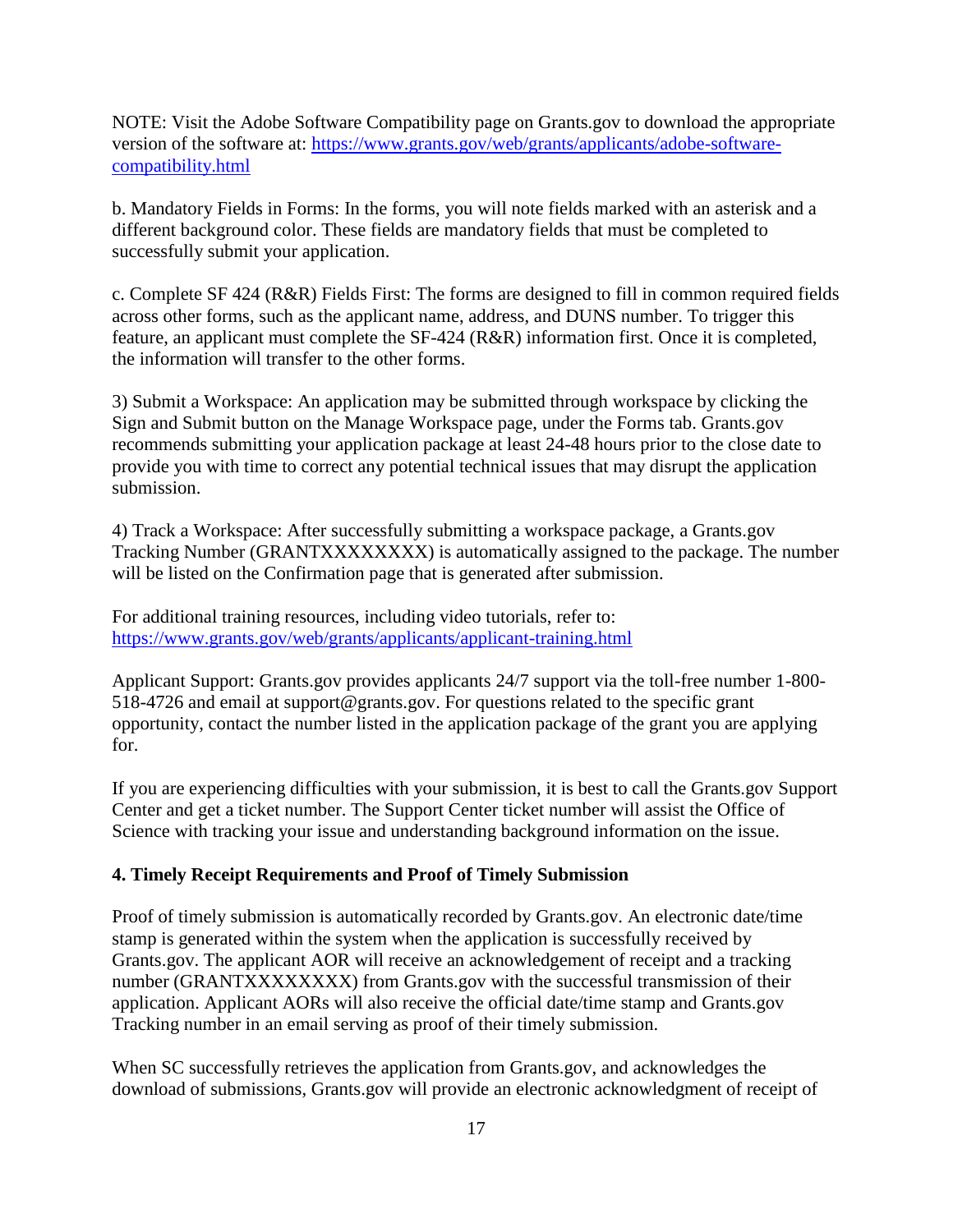the application to the email address of the applicant with the AOR role. Again, proof of timely submission shall be the official date and time that Grants.gov receives your application. Applications received by Grants.gov after the established due date for the program will be considered late and will not be considered for funding by SC.

Applicants using slow internet, such as dial-up connections, should be aware that transmission can take some time before Grants.gov receives your application. Again, Grants.gov will provide either an error or a successfully received transmission in the form of an email sent to the applicant with the AOR role. The Grants.gov Support Center reports that some applicants end the transmission because they think that nothing is occurring during the transmission process. Please be patient and give the system time to process the application.

#### <span id="page-21-0"></span>**D. CONTENT AND APPLICATION FORMS**

#### APPLICATION PREPARATION

You must download the application package, application forms and instructions, from Grants.gov at [https://www.grants.gov/.](https://www.grants.gov/) Additional instructions are provided in [Section IV, Part](#page-17-0)  [C](#page-17-0) of this FOA.)

You are required to use the compatible version of Adobe Reader software to complete a [Grants.gov](http://www.grants.gov/) Adobe application package. To ensure you have the [Grants.gov](http://www.grants.gov/) compatible version of Adobe Reader, visit the software compatibility page at [https://www.grants.gov/web/grants/applicants/adobe-software-compatibility.html.](http://www.grants.gov/web/grants/applicants/adobe-software-compatibility.html)

You must complete the mandatory forms and any applicable optional forms (e.g., Disclosure of Lobbying Activities (SF-LLL)) in accordance with the instructions on the forms and the additional instructions below.

Files that are attached to the forms must be in Adobe Portable Document Format (PDF) unless otherwise specified in this announcement. Attached PDF files must be plain files consisting of text, numbers, and images without editable fields, signatures, passwords, redactions, or other advanced features available in some PDF-compatible software. Do not use PDF portfolios or binders.

Please note the following restrictions that apply to the names of all files attached to your application:

- Please limit file names to 50 or fewer characters
- Do not attach any documents with the same name. All attachments should have a unique name.
- Please use only the following Unicode Transformation Format (UTF)-8 characters when naming your attachments: A-Z, a-z, 0-9, underscore, hyphen, space, period, parenthesis, curly braces, square brackets, ampersand, tilde, exclamation point, comma, semi colon, apostrophe, at sign, number sign, dollar sign, percent sign, plus sign, and equal sign. Attachments that do not follow this rule may cause the entire application to be rejected or cause issues during processing.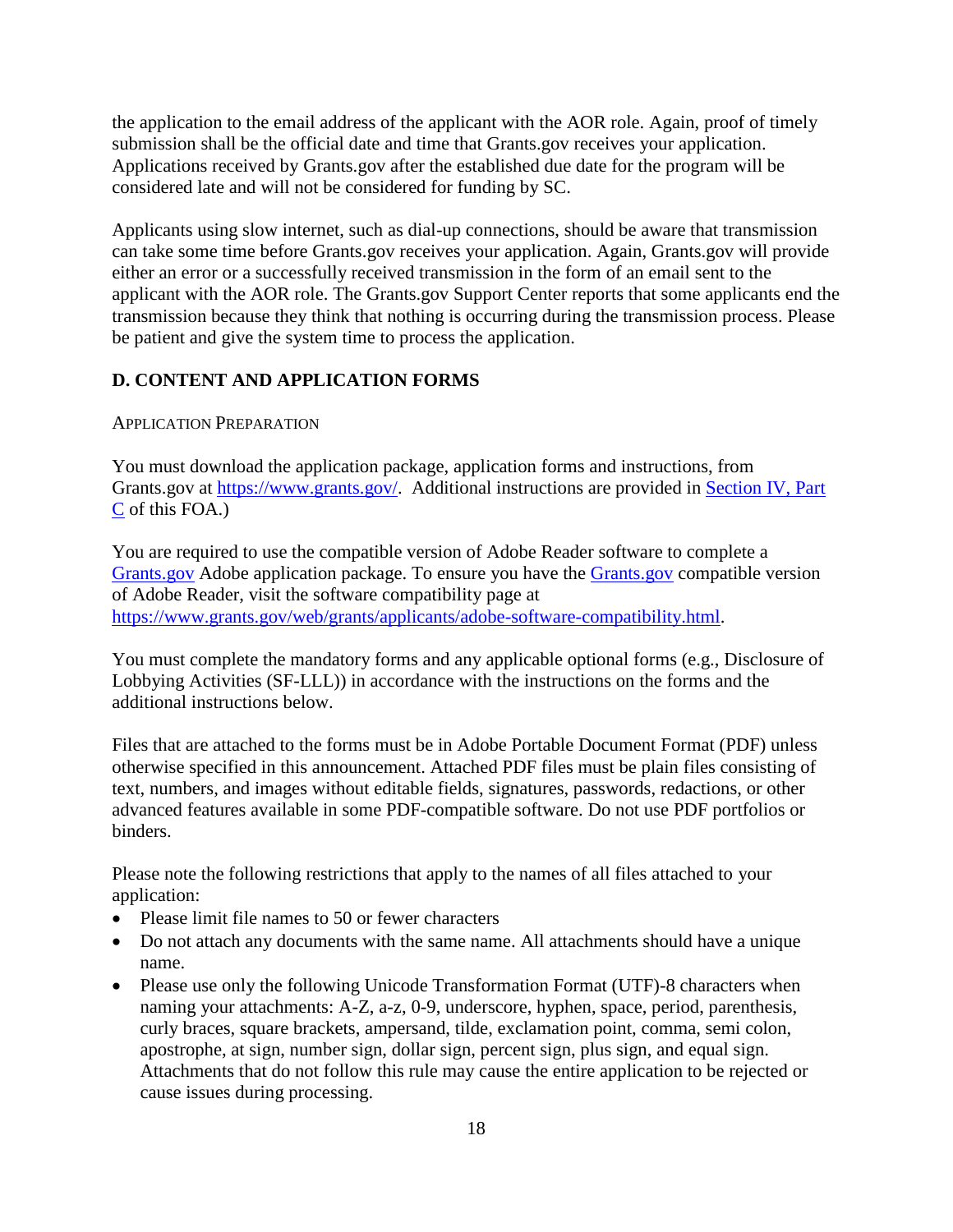#### **LETTERS**

Letters of collaboration from unfunded collaborators should also be included, if applicable, and 17 should be placed in Appendix 7 (Other Attachment). These letters should state the intention to participate in the proposed research, with a brief description of the activities to be undertaken by the collaborator. Do not submit general letters of support as these are not used in making funding decisions and can interfere with the selection of peer reviewers.

#### RESUBMISSION OF APPLICATIONS

Applications submitted under this FOA may be withdrawn from consideration by using the SC PAMS website at [https://pamspublic.science.energy.gov.](https://pamspublic.science.energy.gov/) Applications may be withdrawn at any time between when the applicant submits the application and when DOE makes the application available to merit reviewers. Such withdrawals take effect immediately and cannot be reversed. Please exercise due caution.

After an application is withdrawn, it may be resubmitted, if this FOA is still open for the submission of applications. Such resubmissions will only count as one submission if this FOA restricts the number of applications from an applicant.

Note that there may be a delay between the application's submission in Grants.gov and when it is available to be withdrawn in PAMS. SC will usually consider the last submission, according to its Grants.gov timestamp, to be the intended version. Please consult with your program manager to resolve any confusion about which version of an application should be considered.

#### IMPROPER CONTENTS OF APPLICATIONS

Applications submitted under this FOA will be stored in controlled-access systems, but they may be made publicly available if an award is made. As such, it is critical that applicants follow these guidelines:

- Do not include information subject to any legal restriction on its open distribution, whether classified, export control, or unclassified controlled nuclear information.
- Do not include sensitive and protected personally identifiable information, including social security numbers, birthdates, citizenship, marital status, or home addresses. Pay particular attention to the content of biographical sketches and curriculum vitae.
- Do not include letters of support from Federal officials.
- Do not include letters of support on Federal letterhead. Letters that are not letters of support (such as letters confirming access to sites, facilities, equipment, or data; or letters from DOE Cognizant Contracting Officers) may be on Federal letterhead.
- Clearly mark all proprietary or trade-secret information.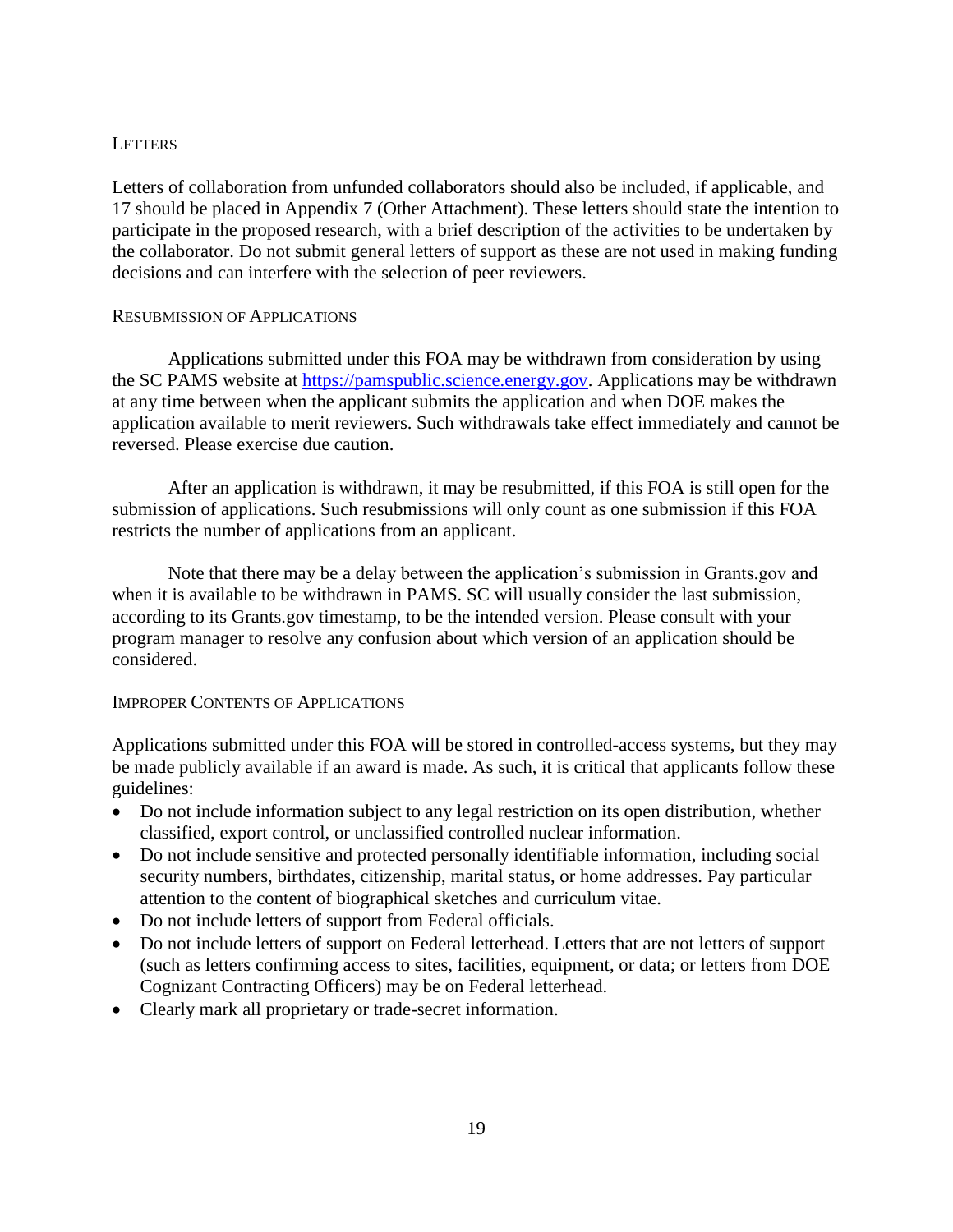CHANGE OF AWARDEE INSTITUTION

If an awardee chooses to relinquish an award made under this FOA to permit the transfer of the award to a new institution, the new institution must submit an application under the thenavailable SC "annual" or "open" FOA.

# **1. SF-424 (R&R)**

Complete this form first to populate data in other forms. Complete all the required fields in accordance with the pop-up instructions on the form. The list of certifications and assurances referenced in Field 17 is available on the DOE Financial Assistance Forms Page at [https://energy.gov/management/office-management/operational-management/financial](http://energy.gov/management/office-management/operational-management/financial-assistance/financial-assistance-forms)[assistance/financial-assistance-forms](http://energy.gov/management/office-management/operational-management/financial-assistance/financial-assistance-forms) under Certifications and Assurances.

DUNS AND EMPLOYMENT IDENTIFICATION NUMBER (EIN) NUMBERS (FIELDS 5 AND 6)

The DUNS and EIN number fields on the SF-424 (R&R) form are used in PAMS to confirm the identity of the individual or organization submitting an application.

- Enter each number as a nine-digit number.
- Do not use hyphens or dashes.
- The Office of Science does not use the twelve-digit EIN format required by some other agencies.
- The Office of Science does not use the DUNS+4 format.

TYPE OF APPLICATION (FIELD 8)

A **new** application is one in which DOE support for the proposed research is being requested for the first time.

The Office of Science does not make use of the Resubmission, Continuation, or Revision options.

Please answer "yes" to the question "Is this application being submitted to other agencies?" if substantially similar, identical, or closely related research objectives are being submitted to another Federal agency. Indicate the agency or agencies to which the similar objectives have been submitted.

#### PUBLIC POLICY REQUIREMENTS

The applicant is made aware of generally applicable public policy requirements, including the following:

| Animal Welfare Act       | 7 USC 2131 et seq.,        |
|--------------------------|----------------------------|
| Buy American Act         | 41 USC 10 et seq.          |
| Cargo Preference Act     | 46 USC 55305, 46 CFR 381.7 |
| Civil Rights Protections | 10 CFR 1040                |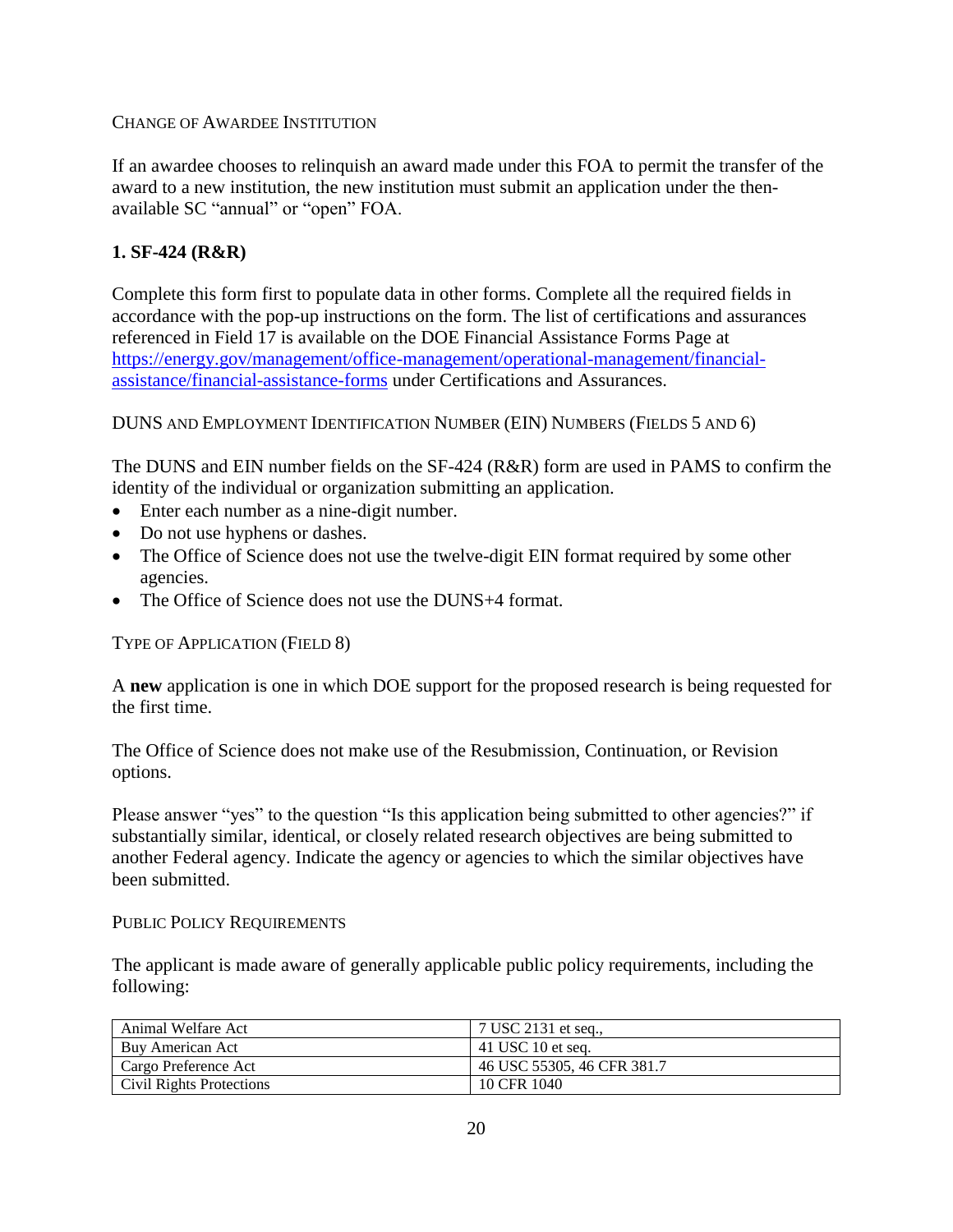| Debarment and Suspension                            | 2 CFR 180, 2 CFR 901                         |
|-----------------------------------------------------|----------------------------------------------|
| Drug-Free Workplace Act                             | 41 USC 701, 10 CFR 607                       |
| <b>Environmental Protections</b>                    | 42 USC 7401, 33 USC 1251, 42 USC 4321        |
| False Claims Act                                    | 31 USC 3729, 18 USC 287, 18 USC 1001, 10 CFR |
|                                                     | 1013                                         |
| Federal Funding Accountability and Transparency Act | P.L. 109-282, 2 CFR 170                      |
| Fly America Act                                     | 49 USC 40118                                 |
| Hatch Act                                           | 5 USC 1501 et seq.                           |
| Human Research Subjects Protections                 | 10 CFR 745                                   |
| Lobbying Disclosure Act                             | 2 USC 1601 et seq.                           |
| <b>Lobbying Prohibitions</b>                        | 31 USC 1352, 10 CFR 601                      |
| Metric System use                                   | EO 12770                                     |
| Non-delinquency on Federal Debt                     | 28 USC 3201                                  |
| Prohibition on benefitting Members of Congress      | 41 USC 6306                                  |
| Seat Belt Use                                       | EO 13043                                     |
| <b>Terrorist Financing</b>                          | EO 13224, 66 FR 49079                        |
| Text Messaging While Driving                        | EO 13513, 74 FR 51225                        |
| <b>Trafficking in Persons</b>                       | 22 USC 7104, 2 CFR 175                       |

#### **2. Research and Related Other Project Information**

#### **Note concerning question 4.a. and 4.b.**

If any environmental impact, positive or negative, is anticipated, indicate "yes" in response to question 4.a., "potential impact – positive or negative - on the environment." Disclosure of the impact should be provided in response to question 4.b. First indicate whether the impact is positive or negative and then identify the area of concern (e.g., air, water, exposure to radiation, etc.).

DOE understands the phrase in field 4.a., "potential impact … *negative*" to apply if the work described in the application could potentially have any of the impacts listed in (1) through (5) of 10 CFR 1021, Appendix B, Conditions that Are Integral Elements of the Classes of Action. [\(https://www.ecfr.gov\)](https://www.ecfr.gov/)

Additionally, for actions which could have any other adverse impacts to the environment or have any possibility for adverse impacts to human health (e.g., use of human subjects, Biosafety Level 3-4 laboratory construction/operation, manufacture or use of certain nanoscale materials which are known to impact human health, or any activities involving transuranic or high level radioactive waste, or use of or exposure to any radioactive materials beyond de minimis levels), applicants should indicate a "negative" impact on the environment.

Lastly, if there would be 1) extraordinary circumstances (i.e., scientific or public controversy) related to the significance of environmental effects (10 CFR  $1021.410$  (b)(2)), 2) if the work is connected to other actions with potentially significant impacts  $(10 \text{ CFR } 1021.410 \text{ (b)}(3)$ , or 3) if the work is related to other nearby actions with the potential for cumulatively significant impacts (10 CFR 1021.410 (b)(3)), applicants should indicate a "negative" impact on the environment.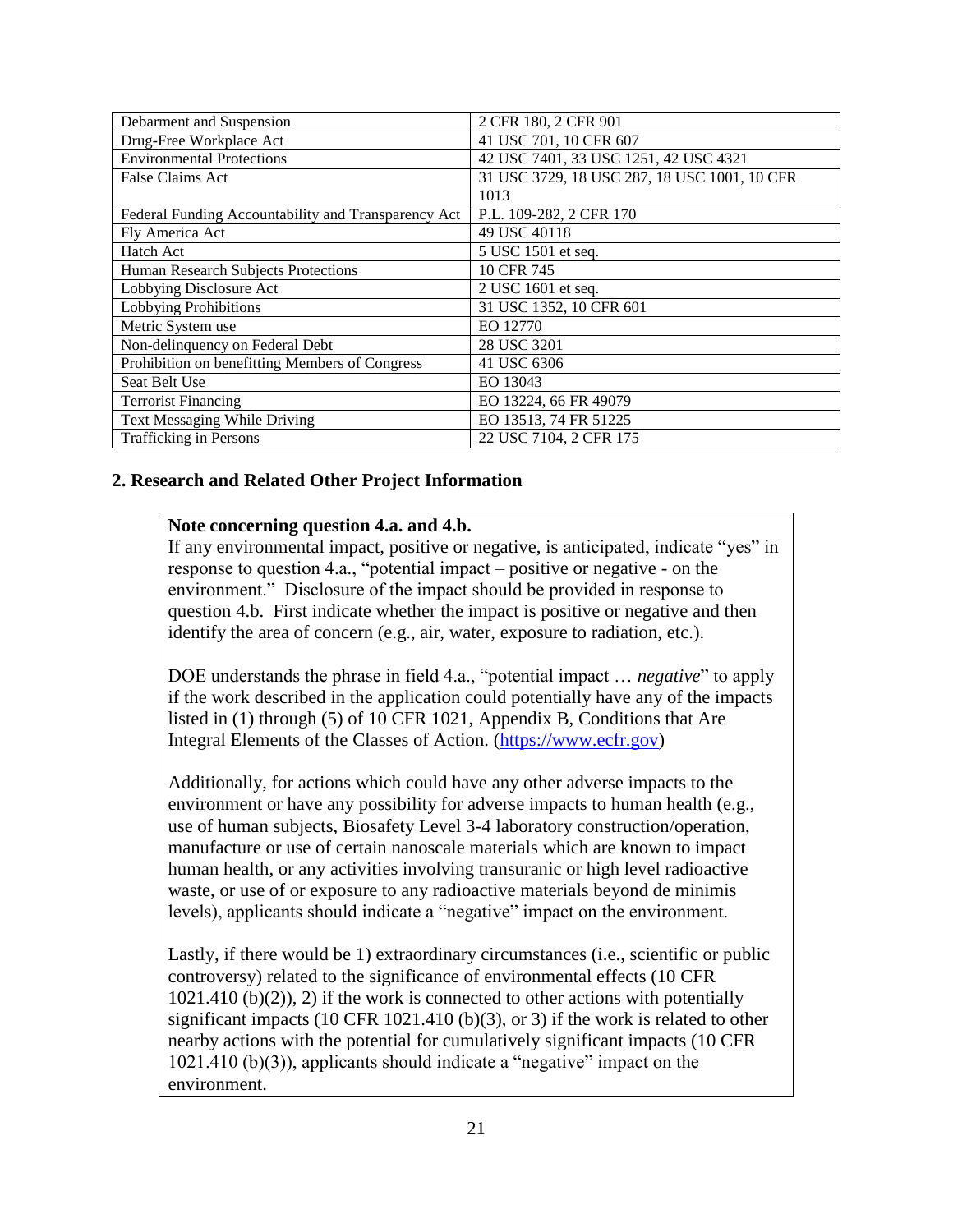Complete questions 1 through 6 and attach files. The files must comply with the following instructions:

#### PROJECT SUMMARY/ABSTRACT (FIELD 7 ON THE FORM)

The project summary/abstract is a summary of the proposed activity suitable for distribution to the public and sufficient to permit potential reviewers to identify conflicts of interest. It must be a self-contained document. Provide the name of the applicant, the project title, the project director/principal investigator(s) (PD/PI) and the PD/PI's institutional affiliation, any coinvestigators and their institutional affiliations, the objectives of the project, a description of the project, including methods to be employed, and the potential impact of the project (i.e., benefits, outcomes. A sample is provided below:

A Really Great Idea

A. Smith, Lead Institution (Principal Investigator) A. Brown, Institution 2 (Co-Investigator) A. Jones, Institution 3 (Co-Investigator)

Text of abstract

The project summary must not exceed 1 page when printed using standard 8.5" by 11" paper with 1" margins (top, bottom, left and right) with font not smaller than 11 point. To attach a Project Summary/Abstract, click "Add Attachment."

If an application is recommended for award, the project summary will be used in preparing a public abstract about the award. Award abstracts and titles form a Government document that describes the project and justifies the expenditure of Federal funds in light of the DOE and SC mission statements at<https://energy.gov/mission> and [https://science.energy.gov/about/.](https://science.energy.gov/about/)

- Do not include any proprietary or sensitive business information.
- DOE may use the abstract may to prepare public reports about supported research.

#### DOE COVER PAGE (PART OF PROJECT NARRATIVE ATTACHED TO FIELD 8 ON THE FORM)

The application narrative should begin with a cover page that will not count toward the project narrative page limitation. The cover page must include the following items:

- The project title:
- Applicant/Institution:
- Street Address/City/State/Zip:
- Postal Address:
- Lead PI name, telephone number, email:
- Administrative Point of Contact name, telephone number, email: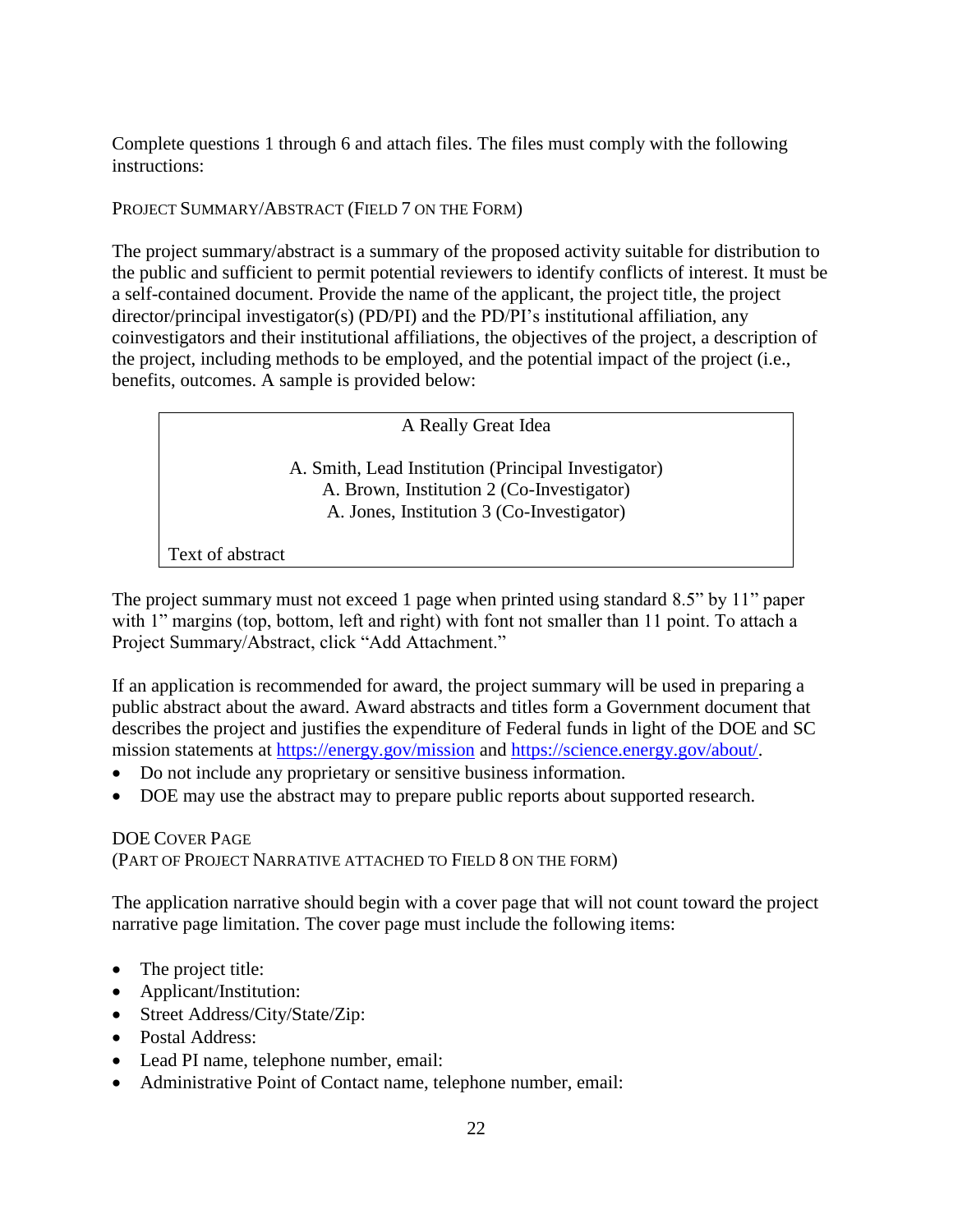- Funding Opportunity FOA Number: DE-FOA-0001868
- DOE/Office of Science: Biological and Environmental Research
- DOE/Office of Science Program Office Technical Contact: Prem C. Srivastava
- PAMS Preproposal tracking number:

# **Important Instructions to the Sponsored Research Office of Submitting Institutions**: The

DOE SC requires that you create one single PDF file that contains the DOE Cover Page, project narrative, biographical sketch, current and pending support, bibliography and references cited facilities and other resources, equipment, data management plan, and other attachments. This single PDF file must be attached in Field 8 on the Grants.gov form. Do not attach any of the items listed in this paragraph separately in any other field in Grants.gov. If you do, these additional attachments will not become part of the application in PAMS.

COVER PAGE SUPPLEMENT FOR COLLABORATIONS (PART OF PROJECT NARRATIVE ATTACHED TO FIELD 8 ON THE FORM)

Collaborative applications submitted from different institutions must clearly indicate they are part of a collaborative project/group. Every partner institution must submit an application through its own sponsored research office. Each collaborative group can have only one lead institution. Each application within the collaborative group, including the narrative and all required appendices and attachments, must be identical with the following exceptions:

- Each application must contain a correct SF-424 (R&R) cover page for the submitting institution only.
- Each application must contain a unique budget corresponding to the expenditures for that application's submitting institution only.
- Each application must contain a unique budget justification corresponding to the expenditures for that application's submitting institution only.

Each application belonging to a collaborative group should have the same title in Block 11 of the SF 424 (R&R) form.

SC will use the multiple applications associated with a collaborative group to create one consolidated document for merit review that consists of the common, identical application materials combined with a set of detailed budgets from the partner institutions. It is very important that every application in the collaborative group be identical (including the title) with the exception of the budget and budget justification pages.

If the project is a collaboration, provide the following information on a separate page as a supplement to the cover page.

- List all collaborating institutions by name with each institution's PI on the same line.
- Indicate the lead PI who will be the point of contact and coordinator for the combined research activity.
- Provide a statement explaining the leadership structure of the collaboration.
- Include a description of each collaborating institution's facilities, equipment, and resources that will be made available to the collaborative group.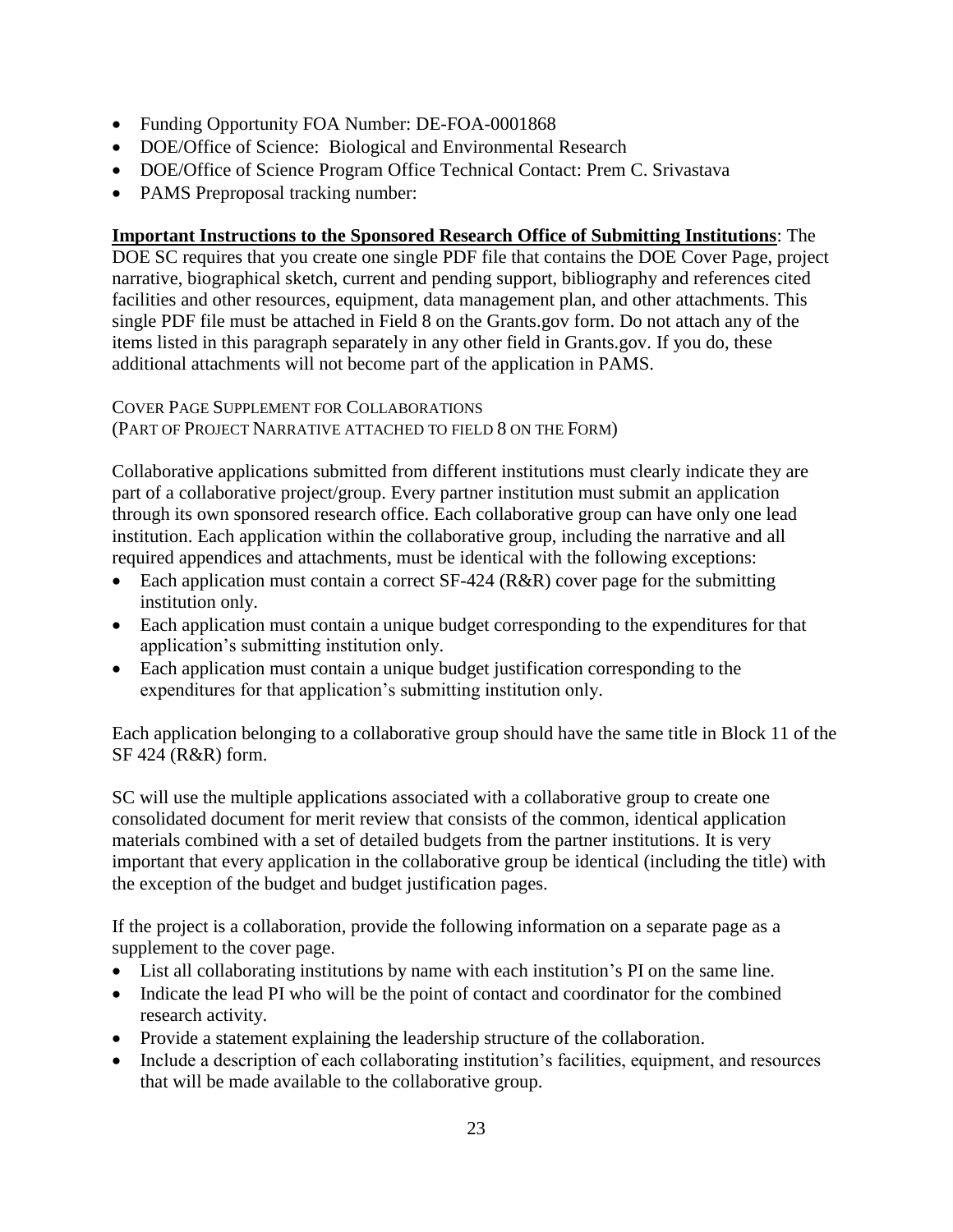- If applicable, explain how students and junior researchers will be trained and mentored by the collaborators.
- Include a table modeled on the following chart providing summary budget information from all collaborating institutions. Provide the total costs of the budget request in each year for each institution and totals for all rows and columns.

|         | <b>Names</b> | <b>Institution</b> | <b>Year 1</b><br><b>Budget</b> | Year 2<br><b>Budget</b> | Year 3<br><b>Budget</b> | <b>Total</b><br><b>Budget</b> |
|---------|--------------|--------------------|--------------------------------|-------------------------|-------------------------|-------------------------------|
| Lead    |              |                    |                                |                         |                         |                               |
| PI      |              |                    |                                |                         |                         |                               |
| $Co-PI$ |              |                    |                                |                         |                         |                               |
| $Co-PI$ |              |                    |                                |                         |                         |                               |
| $Co-PI$ |              |                    |                                |                         |                         |                               |

Example budget table (\$ in thousands)

\* Note that collaborating applications must be submitted separately.

PROJECT NARRATIVE (FIELD 8 ON THE FORM)

The project narrative **must not exceed 12 pages** of technical information, including charts, graphs, maps, photographs, and other pictorial presentations, when printed using standard 8.5" by 11" paper with 1 inch margins (top, bottom, left, and right). The font must not be smaller than 11 point. Merit reviewers will only consider the number of pages specified in the first sentence of this paragraph. This page limit does not apply to the Cover Page, Budget Page(s), Budget Justification, biographical material, publications and references, and appendices, each of which may have its own page limit.

Do not include any Uniform Resource Locators (URL's)/Internet addresses that provide supplementary or additional information that constitutes a part of the application. Merit reviewers are not required to access Internet sites; however, Internet publications in a list of references will be treated identically to print publications. See Section VIII.D for instructions on how to mark proprietary application information. To attach a Project Narrative, click "Add Attachment."

**Background/Introduction**: Explanation of the importance and relevance of the proposed work as well as a review of the relevant literature.

**Proposed Research and Methods**: Identify the hypotheses to be tested (if any) and details of the methods to be used including the integration of experiments with theoretical and computational research efforts.

**Timetable of Activities**: Timeline for all major activities including milestones and deliverables.

**Project Objectives:** This section should provide a clear, concise statement of the specific objectives/aims of the proposed project.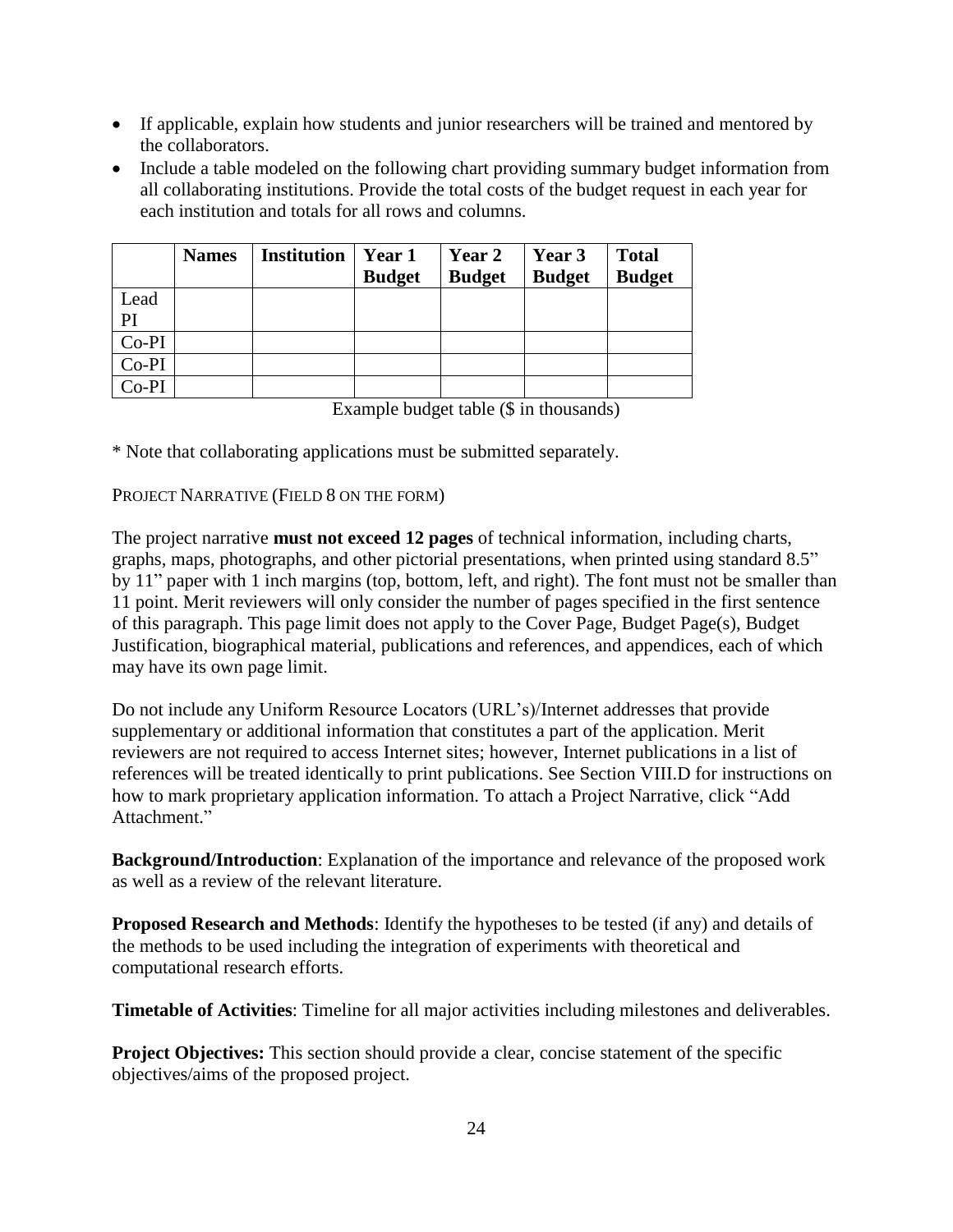The Project Narrative comprises the research plan for the project. It should contain enough background material in the Introduction, including review of the relevant literature, to demonstrate sufficient knowledge of the state of the science. The major part of the narrative should be devoted to a description and justification of the proposed project, including details of the method to be used. It should also include a timeline for the major activities of the proposed project, and should indicate which project personnel will be responsible for which activities. There should be no ambiguity about which personnel will perform particular parts of the project, and the time at which these activities will take place.

#### INDIVIDUALS AND NON-DOMESTIC APPLICANTS

Individual applicants or applicants that are not domestic organizations should be advised that:

- Individual applicants are unlikely to possess the skills, abilities, and resources to successfully accomplish the objectives of this FOA. Individual applicants are encouraged to address this concern in their applications and to demonstrate how they will accomplish the objectives of this FOA.
- Non-domestic applicants are encouraged to include a detailed demonstration of how the applicant possesses skills, resources, and abilities that do not exist among potential domestic applicants.

#### **Do not attach any of the requested appendices described below as files for fields 9, 10, 11, and 12 in Grants.gov. Follow the below instructions to include the information as appendices in the single, bundled project narrative file.**

APPENDIX 1: BIOGRAPHICAL SKETCH

Provide a biographical sketch for the project director/principal investigator (PD/PI) and each senior/key person listed in Section A on the R&R Budget form.

- Provide the biographical sketch information as an appendix to your project narrative.
- Do not attach a separate file.
- The biographical sketch appendix will not count in the project narrative page limitation.
- The biographical information (curriculum vitae) for each person must not exceed two (2) pages when printed on 8.5" by 11" paper with 1 inch margins (top, bottom, left, and right) with font not smaller than 11 point and must include:

**Education and Training**: Undergraduate, graduate and postdoctoral training, provide institution, major/area, degree and year.

**Research and Professional Experience**: Beginning with the current position list, in chronological order, professional/academic positions with a brief description.

**Publications**: Provide a list of up to 10 publications most closely related to the proposed project. For each publication, identify the names of all authors (in the same sequence in which they appear in the publication), the article title, book or journal title, volume number, page numbers, year of publication, and website address if available electronically. Patents, copyrights and software systems developed may be provided in addition to or substituted for publications.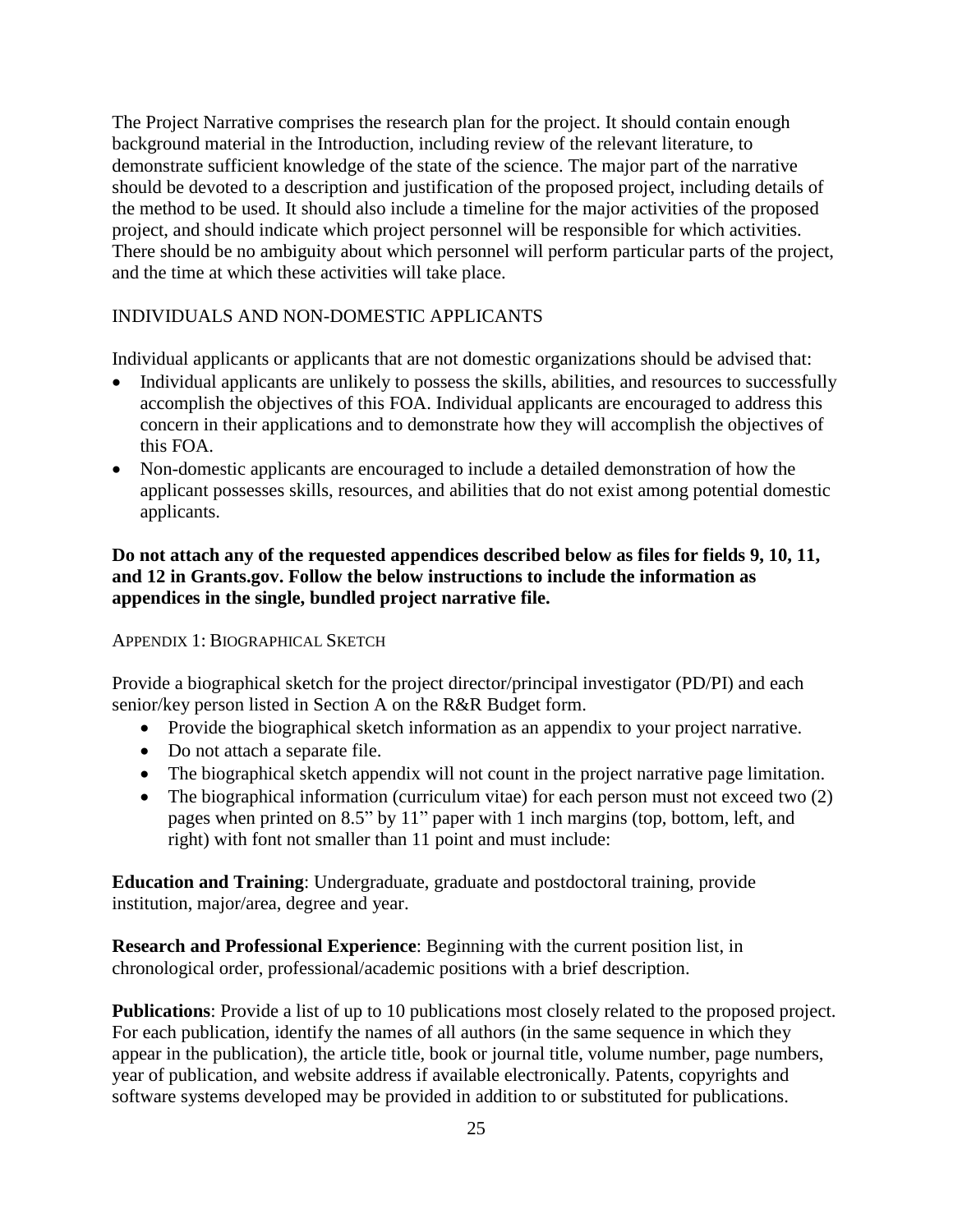**Synergistic Activities**: List no more than five (5) professional and scholarly activities related to the effort proposed.

**Identification of Potential Conflicts of Interest or Bias in Selection of Reviewers**: Provide the following information in this section:

- **Collaborators and Co-editors**: List in alphabetical order all persons, including their current organizational affiliation, who are, or who have been, collaborators or co-authors with you on a research project, book or book article, report, abstract, or paper during the 48 months preceding the submission of this application. For publications or collaborations with more than 10 authors or participants, only list those individuals in the core group with whom the Principal Investigator interacted on a regular basis while the research was being done. Also, list any individuals who are currently, or have been, co-editors with you on a special issue of a journal, compendium, or conference proceedings during the 24 months preceding the submission of this application. If there are no collaborators or co-editors to report, state "None."
- **Graduate and Postdoctoral Advisors and Advisees**: List the names and current organizational affiliations of your graduate advisor(s) and principal postdoctoral sponsor(s). Also, list the names and current organizational affiliations of your graduate students and postdoctoral associates.

**Personally Identifiable Information (PII)**: Do not include sensitive and protected personally identifiable information including social security numbers, birthdates, citizenship, marital status, or home addresses. Do not include information that a merit reviewer should not make use of.

#### APPENDIX 2: CURRENT AND PENDING SUPPORT

Provide a list of all current and pending support (both Federal and non-Federal) for the Project Director/Principal Investigator(s) (PD/PI) and senior/key persons, including subawardees, for ongoing projects and pending applications. List all sponsored activities or awards requiring a measurable commitment of effort, whether paid or unpaid.

For every activity, list the following items:

- The sponsor of the activity or the source of funding
- The award or other identifying number
- The title of the award or activity
- The total cost or value of the award or activity, including direct and indirect costs. For pending proposals, provide the total amount of requested funding.
- The person-months of effort per year being dedicated to the award or activity

Provide the Current and Pending Support as an Appendix to your Project Narrative. Concurrent submission of an application to other organizations for simultaneous consideration will not prejudice its review.

- Do not attach a separate file.
- This Appendix will not count in the Project Narrative page limitation.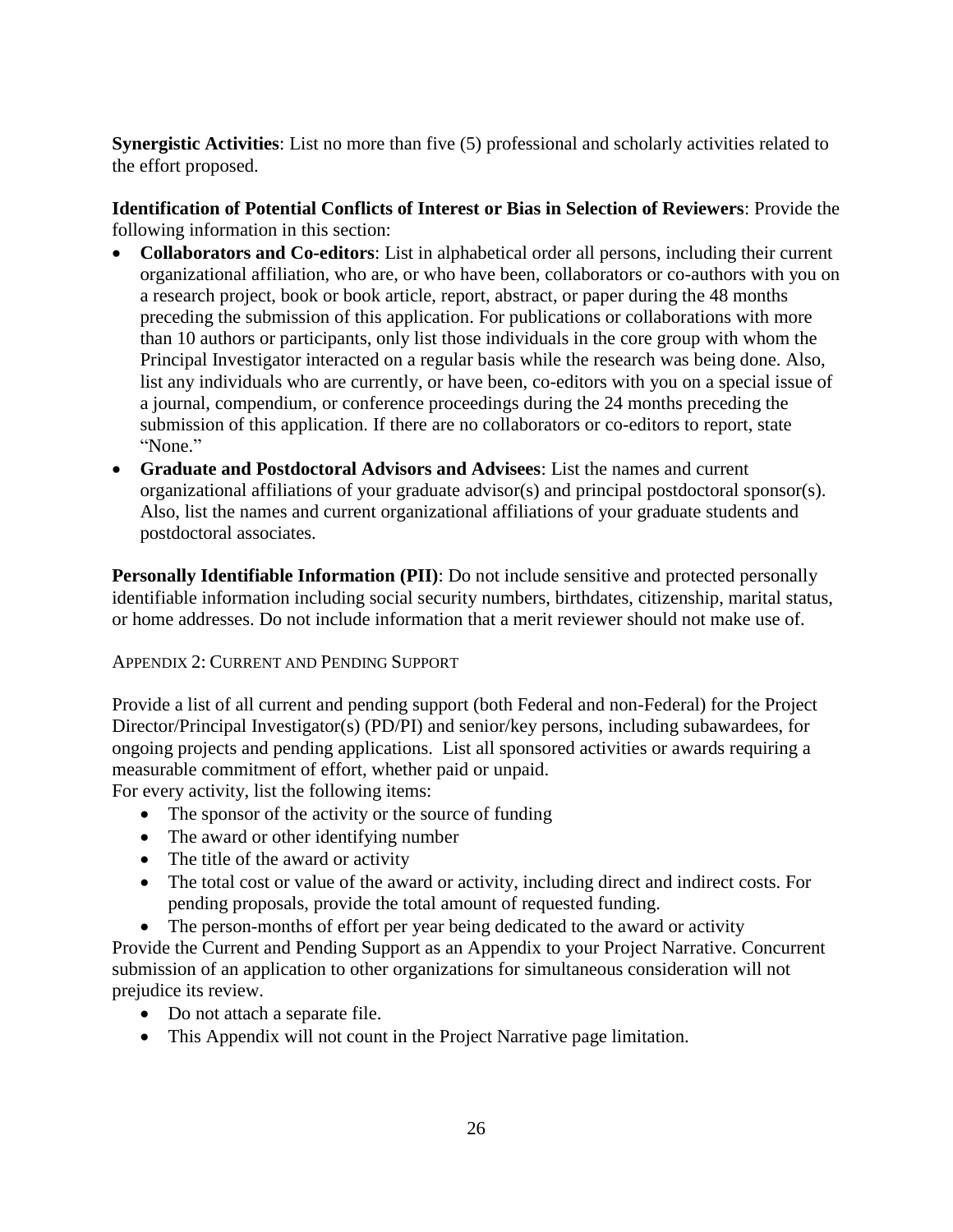#### APPENDIX 3: BIBLIOGRAPHY & REFERENCES CITED

Provide a bibliography of any references cited in the Project Narrative. Each reference must include the names of all authors (in the same sequence in which they appear in the publication), the article and journal title, book title, volume number, page numbers, and year of publication. For research areas where there are routinely more than ten coauthors of archival publications, you may use an abbreviated style such as the Physical Review Letters (PRL) convention for citations (listing only the first author). For example, your paper may be listed as, "A Really Important New Result," A. Aardvark et. al. (MONGO Collaboration), PRL 999. Include only bibliographic citations. Applicants should be especially careful to follow scholarly practices in providing citations for source materials relied upon when preparing any section of the application. Provide the Bibliography and References Cited information as an Appendix to your Project Narrative.

- Do not attach a separate file.
- This Appendix will not count in the Project Narrative page limitation.

#### APPENDIX 4: FACILITIES & OTHER RESOURCES

This information is used to assess the capability of the organizational resources, including subawardee resources, available to perform the effort proposed. Identify the facilities to be used (Laboratory, Animal, Computer, Office, Clinical and Other). If appropriate, indicate their capacities, pertinent capabilities, relative proximity, and extent of availability to the project. Describe only those resources that are directly applicable to the proposed work. Describe other resources available to the project (e.g., machine shop, electronic shop) and the extent to which they would be available to the project. For proposed investigations requiring access to experimental user facilities maintained by institutions other than the applicant, please provide a document from the facility manager confirming that the researchers will have access to the facility. Please provide the Facility and Other Resource information as an Appendix to your Project Narrative.

- Do not attach a separate file.
- This Appendix will not count in the Project Narrative page limitation.

#### APPENDIX 5: EQUIPMENT

List major items of equipment already available for this project and, if appropriate identify location and pertinent capabilities. Provide the Equipment information as an Appendix to your Project Narrative.

- Do not attach a separate file.
- This Appendix will not count in the Project Narrative page limitation.

#### APPENDIX 6: DATA MANAGEMENT PLAN

Provide a Data Management Plan (DMP) that addresses the following requirements:

1. DMP's should describe whether and how data generated in the course of the proposed research will be [shared](https://cms1.sc.osti.gov/funding-opportunities/digital-data-management/#Sharing) and [preserved.](https://cms1.sc.osti.gov/funding-opportunities/digital-data-management/#Preservation) If the plan is not to share and/or preserve certain data,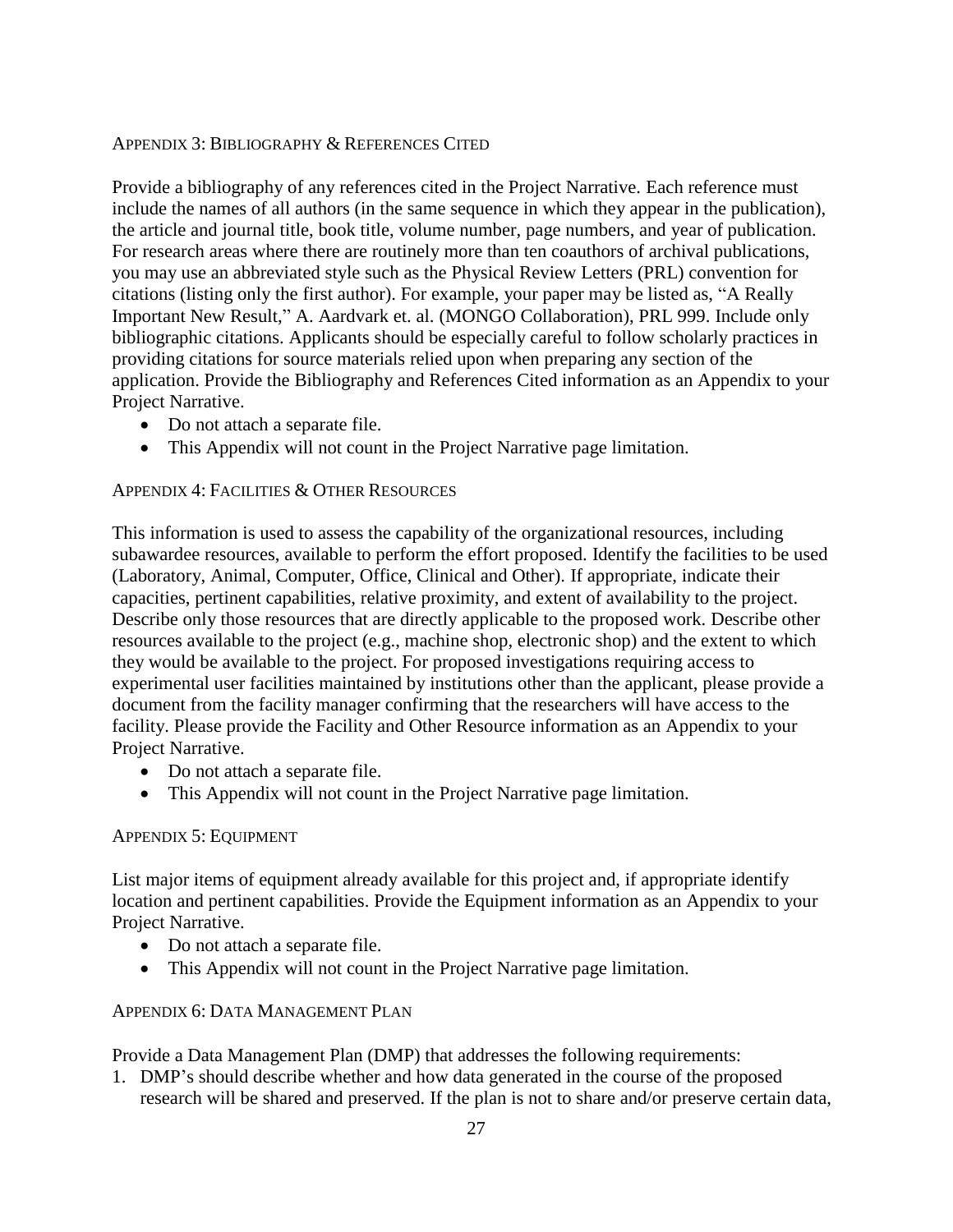then the plan must explain the basis of the decision (for example, cost/benefit considerations, other parameters of feasibility, scientific appropriateness, or limitations discussed in #4). At a minimum, DMP's must describe how data sharing and preservation will enable [validation](https://cms1.sc.osti.gov/funding-opportunities/digital-data-management/#Validate) of results, or how results could be validated if data are not shared or preserved.

2. DMP's should provide a plan for making all research data displayed in publications resulting from the proposed research open, machine-readable, and digitally accessible to the public at the time of publication. This includes data that are displayed in charts, figures, images, etc. In addition, the underlying digital research data used to generate the displayed data should be made as accessible as possible to the public in accordance with the principles stated in the Office of Science Statement on Digital Data Management [\(https://science.energy.gov/funding-opportunities/digital-data-management\)](https://science.energy.gov/funding-opportunities/digital-data-management). This requirement could be met by including the data as supplementary information to the published article, or through other means. The published article should indicate how these

data can be accessed. 3. DMP's should consult and reference available information about data management resources to be used in the course of the proposed research. In particular, DMP's that explicitly or implicitly commit data management resources at a facility beyond what is conventionally made available to approved users should be accompanied by written approval from that facility. In determining the resources available for data management at SC User Facilities, researchers should consult the published [description of data management resources](https://cms1.sc.osti.gov/funding-opportunities/digital-data-management/resources-at-sc-user-facilities/) and practices at that facility and reference it in the DMP. Information about other Office of Science facilities can be found in the [additional guidance from the sponsoring program.](https://cms1.sc.osti.gov/funding-opportunities/digital-data-management/#AdditionalGuidancePrograms)

4. DMP's must protect confidentiality, personal privacy, [Personally Identifiable Information,](https://cms1.sc.osti.gov/funding-opportunities/digital-data-management/faqs/#HSRFAQ) and U.S. national, homeland, and economic security; recognize proprietary interests, business confidential information, and intellectual property rights; avoid significant negative impact on innovation, and U.S. competitiveness; and otherwise be consistent with all applicable laws, and regulations. There is no requirement to share proprietary data.

DMP's will be reviewed as part of the overall SC research proposal merit review process. Applicants are encouraged to consult the SC website for further information and suggestions for how to structure a DMP: [https://science.energy.gov/funding-opportunities/digital-data](https://science.energy.gov/funding-opportunities/digital-data-management)[management](https://science.energy.gov/funding-opportunities/digital-data-management)

- This appendix should not exceed three (3) pages including charts, graphs, maps, photographs, and other pictorial presentations, when printed using standard 8.5" by 11" paper with 1 inch margins (top, bottom, left, and right)
- Do not attach a separate file.
- This Appendix will not count in the Project Narrative page limitation.

# APPENDIX 7: OTHER ATTACHMENT

If you need to elaborate on your responses to questions 1-6 on the "Other Project Information" document, please provide the Other Attachment information as an appendix to your project narrative. Information not easily accessible to a reviewer may be included in this appendix, but do not use this appendix to circumvent the page limitations of the application. Reviewers are not required to consider information in this Appendix.

• Do not attach a separate file.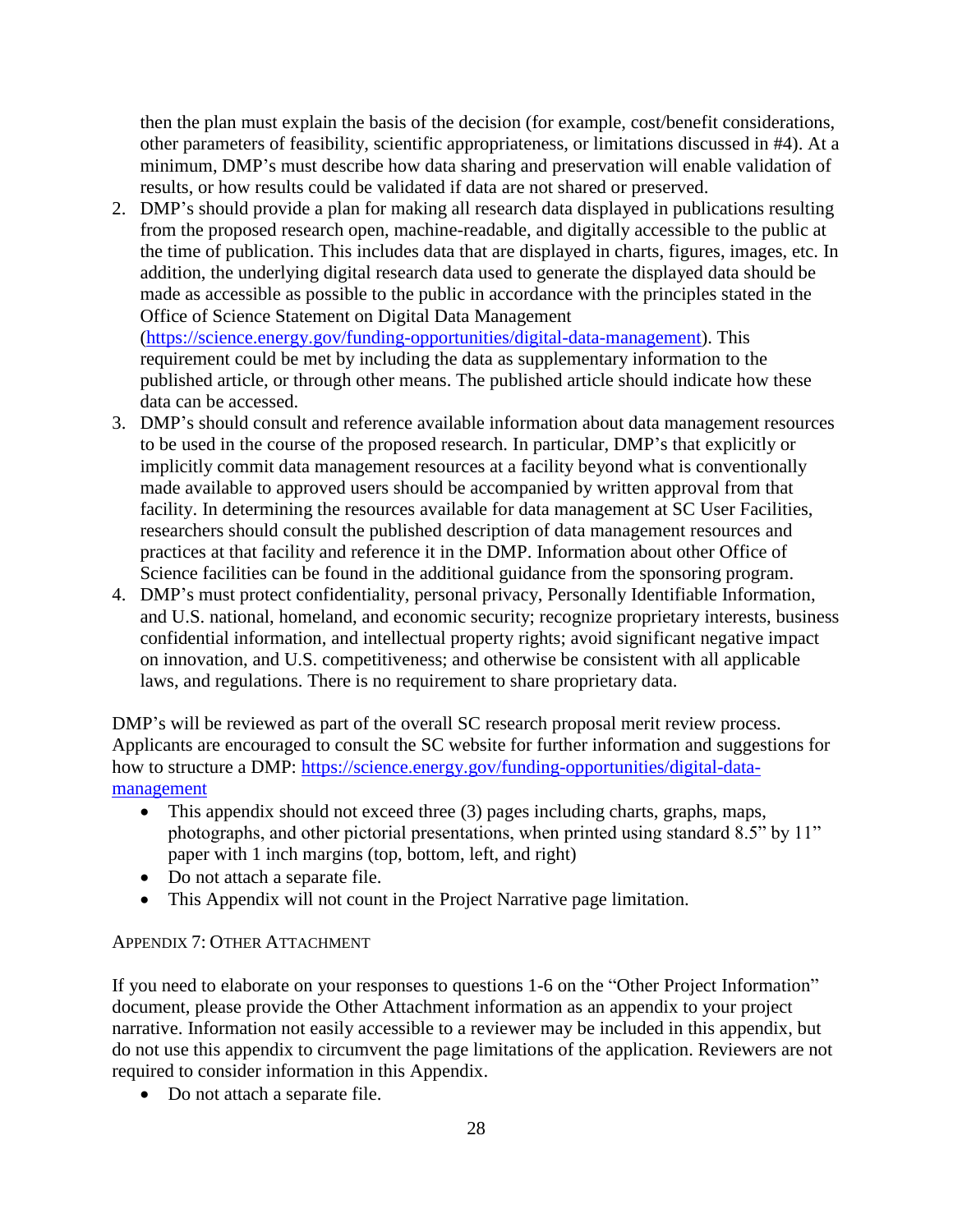- This Appendix will not count in the Project Narrative page limitation.
- **Do not attach any of the requested appendices described above as files for fields 9, 10, 11, and 12.**
- **Follow the above instructions to include the information as appendices to the project narrative file.**
- **These appendices will not count toward the project narrative's page limitation.**
- **Do not attach any files to fields 9, 10, 11, or 12.**

# **3. Research and Related Budget**

Complete the Research and Related Budget form in accordance with the instructions on the form (Activate Help Mode to see instructions) and the following instructions. You must complete a separate budget for each year of support requested. The form will generate a cumulative budget for the total project period. You must complete all the mandatory information on the form before the NEXT PERIOD button is activated. You may request funds under any of the categories listed as long as the item and amount are necessary to perform the proposed work, meet all the criteria for allowability under the applicable Federal cost principles, and are not prohibited by the funding restrictions in this FOA (See Section IV, Part G).

The following advice will improve the accuracy of your budget request:

- Funds requested for personnel (senior, key, and other) must be justified as the product of their effort on the project and their institutional base salary.
- Funds requested for fringe benefits must be calculated as the product of the requested salary and, if present, the negotiated fringe benefit rate contained in an institution's negotiated indirect cost rate agreement.
- Funds requested for indirect costs must be calculated using the correct indirect cost base and the negotiated indirect cost rate.
- You are encouraged to include the rate agreement used in preparing a budget as a part of the budget justification.

| Section A              | For each Senior/Key Person, enter the requested information. List            |
|------------------------|------------------------------------------------------------------------------|
| Senior/Key Person      | personnel, base salary, the number of months that person will be             |
|                        | allocated to the project, requested salary, fringe benefits, and the total   |
|                        | funds requested for each person. The requested salary must be the            |
|                        | product of the base salary and the effort.                                   |
|                        | Include a written narrative in the budget justification that justifies the   |
|                        | need for requested personnel.                                                |
| <b>Section B</b>       | List personnel, the number of months that person will be allocated to        |
| <b>Other Personnel</b> | the project, requested salary fringe benefits, and the total funds           |
|                        | requested for each person.                                                   |
|                        | Include a written narrative in the budget justification that fully justifies |
|                        | the need for requested personnel.                                            |
| Section C              | For the purpose of this budget, equipment is designated as an item of        |

Budget Fields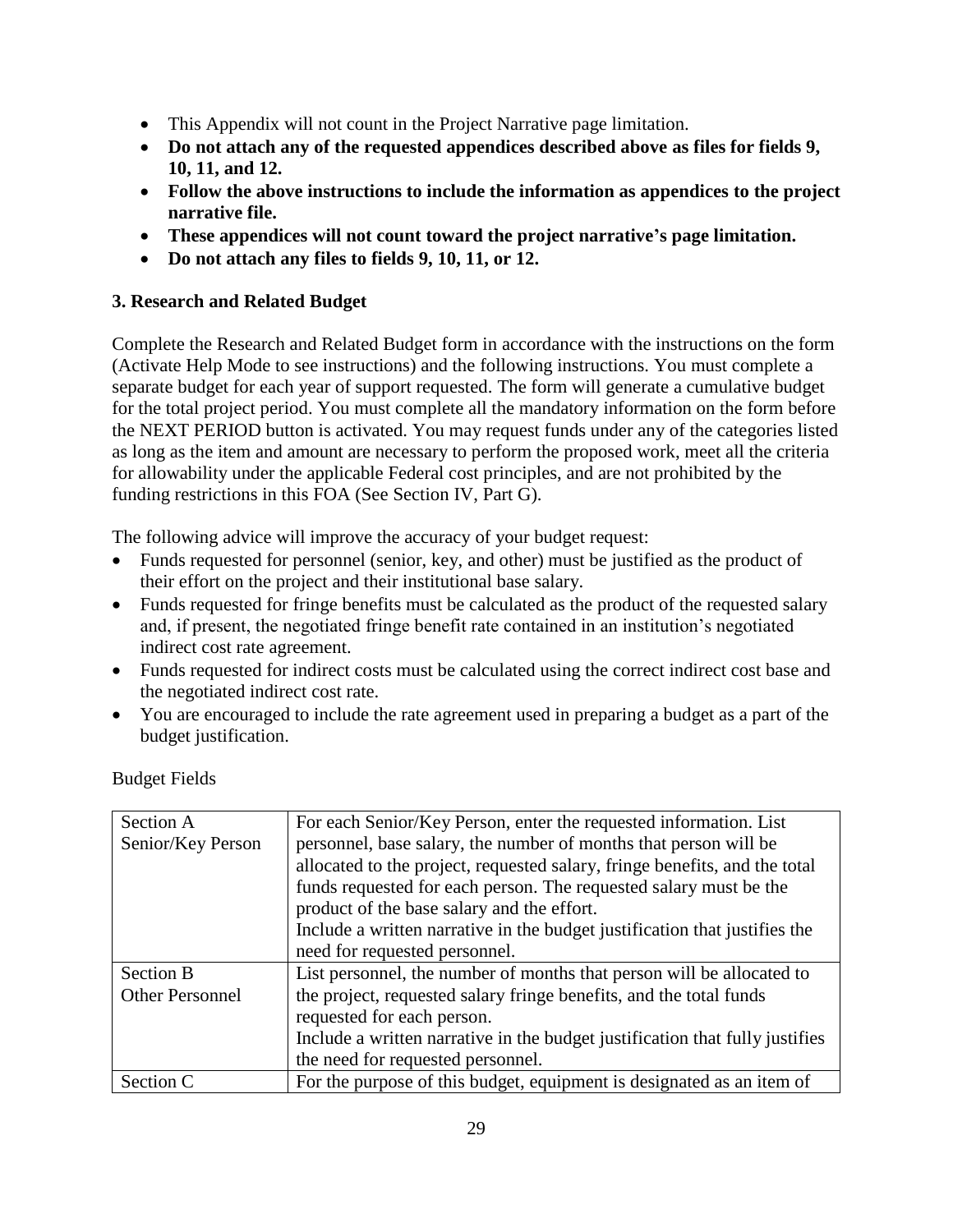| property that has an acquisition cost of \$5,000 or more and an expected   |
|----------------------------------------------------------------------------|
| service life of more than one year. (Note that this designation applies    |
| for proposal budgeting only and differs from the DOE definition of         |
| capital equipment.) List each item of equipment separately and justify     |
| each in the budget justification section. Do not aggregate items of        |
| equipment. Allowable items ordinarily will be limited to research          |
| equipment and apparatus not already available for the conduct of the       |
| work. General-purpose office equipment is not eligible for support         |
| unless primarily or exclusively used in the actual conduct of scientific   |
| research.                                                                  |
| For purposes of this section only, travel to Canada or to Mexico is        |
| considered domestic travel. In the budget justification, list each trip's  |
| destination, dates, estimated costs including transportation and           |
| subsistence, number of staff traveling, the purpose of the travel, and     |
| how it relates to the project. Indicate the basis for the cost estimate    |
| (quotes from vendors or suppliers, past experience of similar items, or    |
| some other basis). To qualify for support, attendance at meetings or       |
| conferences must enhance the investigator's capability to perform the      |
| research, plan extensions of it, or disseminate its results. Domestic      |
| travel is to be justified separately from foreign travel.                  |
|                                                                            |
| If applicable, submit training support costs. Educational projects that    |
| intend to support trainees (precollege, college, graduate and post         |
| graduate) must list each trainee cost that includes stipend levels and     |
| amounts, cost of tuition for each trainee, cost of any travel (provide the |
| same information as needed under the regular travel category), and         |
| costs for any related training expenses. Participant costs are those costs |
| associated with conferences, workshops, symposia or institutes and         |
| breakout items should indicate the number of participants, cost for each   |
| participant, purpose of the conference, dates and places of meetings and   |
| any related administrative expenses.                                       |
| Indicate the basis for the cost estimate (quotes from vendors or           |
| suppliers, past experience of similar items, or some other basis).         |
| <b>Materials and Supplies:</b> Enter total funds requested for             |
| materials and supplies in the appropriate fields. In the budget            |
| justification, indicate general categories such as glassware, and          |
| chemicals, including an amount for each category (items not                |
| identified under "Equipment"). Categories less than \$1,000 are            |
| not required to be itemized. Indicate the basis for the cost               |
| estimate (quotes from vendors or suppliers, past experience of             |
| similar items, or some other basis).                                       |
| Publication Costs: Enter the total publication funds requested.            |
| The proposal budget may request funds for the costs of                     |
| documenting, preparing, publishing or otherwise making                     |
| available to others the findings and products of the work                  |
| conducted under the award. In the budget justification, include            |
|                                                                            |
|                                                                            |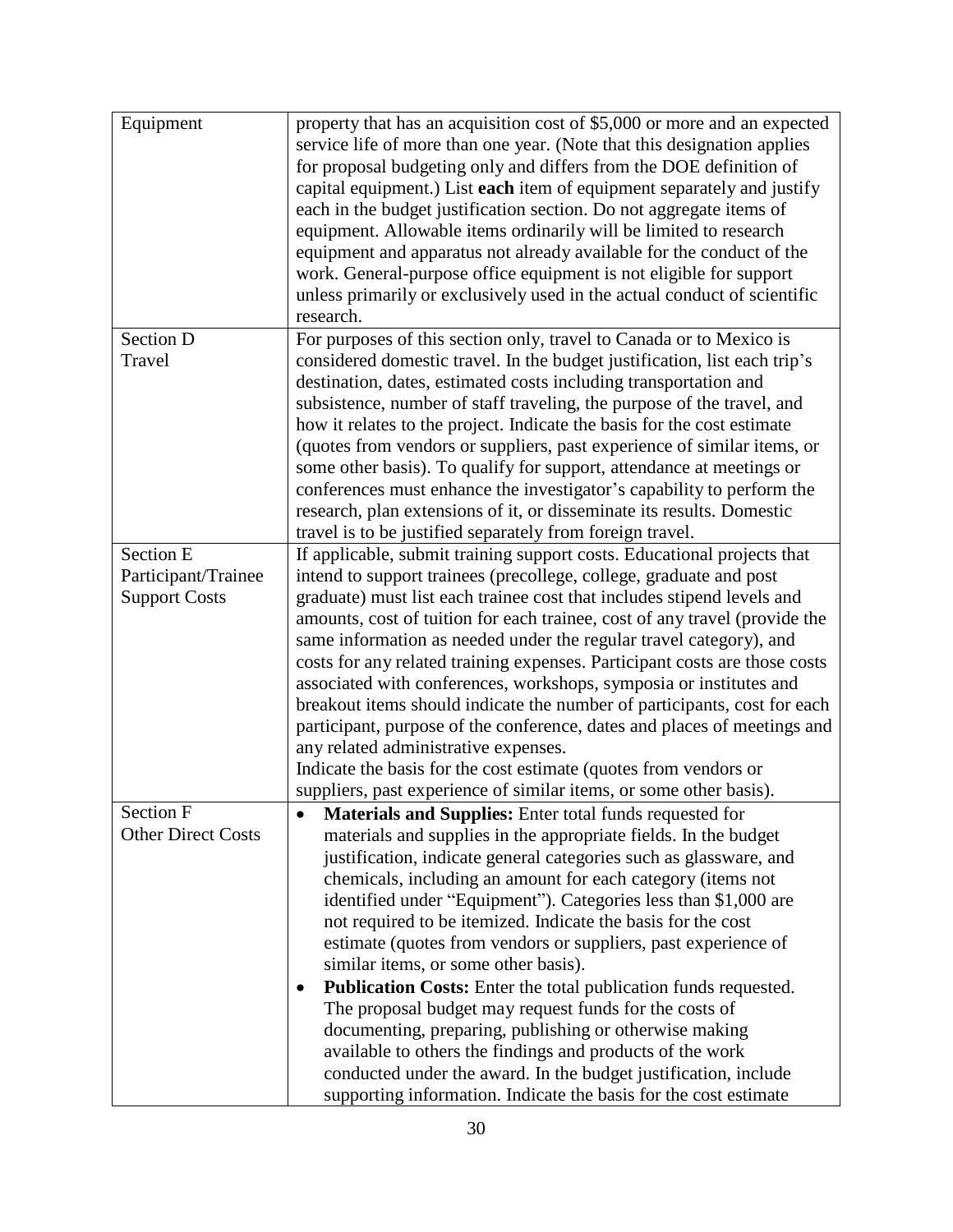|                             | (quotes from vendors or suppliers, past experience of similar             |  |
|-----------------------------|---------------------------------------------------------------------------|--|
|                             | items, or some other basis).                                              |  |
|                             | <b>Consultant Services:</b> Enter total funds requested for all           |  |
|                             | consultant services. In the budget justification, identify each           |  |
|                             | consultant, the services he/she will perform, total number of days,       |  |
|                             | travel costs, and total estimated costs. Indicate the basis for the       |  |
|                             | cost estimate (quotes from vendors or suppliers, past experience          |  |
|                             | of similar items, or some other basis).                                   |  |
|                             | ADP/Computer Services: Enter total funds requested for                    |  |
|                             | ADP/Computer Services. The cost of computer services,                     |  |
|                             | including computer-based retrieval of scientific, technical and           |  |
|                             | education information may be requested. In the budget                     |  |
|                             | justification, include the established computer service rates at the      |  |
|                             | proposing organization if applicable. Indicate the basis for the          |  |
|                             | cost estimate (quotes from vendors or suppliers, past experience          |  |
|                             | of similar items, or some other basis).                                   |  |
|                             | Subawards/Consortium/Contractual Costs: Enter total costs<br>$\bullet$    |  |
|                             | for all subawards/consortium organizations and other contractual          |  |
|                             | costs proposed for the project. In the budget justification, justify      |  |
|                             | the details.                                                              |  |
|                             | <b>Equipment or Facility Rental/User Fees: Enter total funds</b>          |  |
|                             | requested for Equipment or Facility Rental/User Fees. In the budget       |  |
|                             | justification, identify each rental/user fee and justify. Indicate the    |  |
|                             | basis for the cost estimate (quotes from vendors or suppliers, past       |  |
|                             | experience of similar items, or some other basis).                        |  |
|                             | Alterations and Renovations: Enter total funds requested for<br>$\bullet$ |  |
|                             | Alterations and Renovations. In the budget justification, itemize by      |  |
|                             | category and justify the costs of alterations and renovations,            |  |
|                             | including repairs, painting, removal or installation of partitions,       |  |
|                             | shielding, or air conditioning. Where applicable, provide the square      |  |
|                             | footage and costs.                                                        |  |
|                             | Other: Add text to describe any other Direct Costs not                    |  |
|                             | requested above. Enter costs associated with "Other" item(s).             |  |
|                             | Use the budget justification to further itemize and justify.              |  |
| Section G                   | This represents Total Direct Costs (Sections A through F).                |  |
| <b>Direct Costs</b>         |                                                                           |  |
| Section H                   | Enter the Indirect Cost information for each field. Only four general     |  |
| <b>Other Indirect Costs</b> | categories of indirect costs are allowed/requested on this form, so       |  |
|                             | please consolidate if needed. Include the cognizant Federal agency and    |  |
|                             | contact information if using a negotiated rate agreement.                 |  |
| Section I                   | This is the total of Sections G and H.                                    |  |
| <b>Total Direct and</b>     |                                                                           |  |
| <b>Indirect Costs</b>       |                                                                           |  |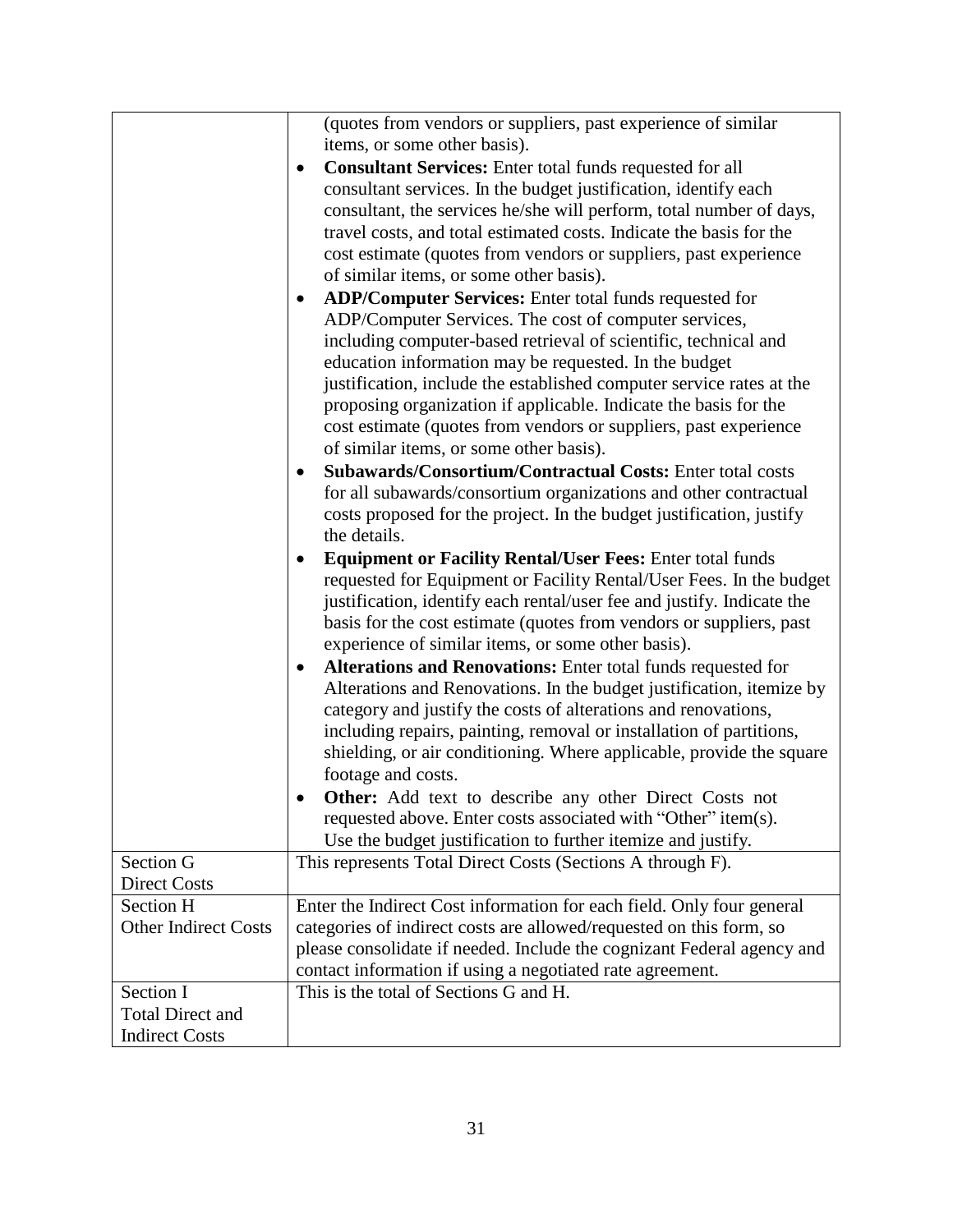BUDGET JUSTIFICATION (FIELD K ON THE FORM)

Provide the required supporting information for the following costs (See R&R Budget instructions): equipment; domestic and foreign travel; participant/trainees; materials and supplies; publication; consultant services; ADP/computer services; subaward/consortium/contractual; equipment or facility rental/user fees; alterations and renovations; and indirect cost type. Provide any other information you wish to submit to justify your budget request. **Attach a single budget justification file for the entire project period in field K.** The file automatically carries over to each budget year.

You may wish to include the indirect cost rate agreement as a part of the budget justification.

#### **4. R&R Subaward Budget Attachment(s) Form**

**Budgets for Subawardees, other than DOE FFRDC Contractors**: You must provide a separate R&R budget for each subawardee. Download the R&R Budget Attachment from the R&R SUBAWARD BUDGET ATTACHMENT(S) FORM and e-mail it to each subawardee that is required to submit a separate budget. After the subawardee has e-mailed its completed budget back to you, attach it to one of the blocks provided on the form. Use up to 10 letters of the subawardee's name (plus.pdf) as the file name (e.g., ucla.pdf or energyres.pdf). Filenames should not exceed 50 characters.

If the project involves more subawardees than there are places in the SUBAWARD BUDGET ATTACHMENT(S) FORM, the additional subaward budgets may be saved as PDF files and appended to the Budget Justification attached to Field K.

Applicants should consult their local Information Technology ("IT") support resources for any necessary assistance in converting the Adobe XML forms downloaded from Grants.gov into plain PDF files that can be combined into one non-Portfolio PDF file (the Budget Justification).

Ensure that any files received from subawardees are the PDF files extracted from the SUBAWARD BUDGET ATTACHMENT(S) FORM. Errors will be created if a subawardee sends a prime applicant a budget form that was not extracted from the application package.

#### **5. Project/Performance Site Location(s)**

Indicate the primary site where the work will be performed. If a portion of the project will be performed at any other site(s), identify the site location(s) in the blocks provided.

Note that the Project/Performance Site Congressional District is entered in the format of the 2 digit state code followed by a dash and a 3-digit Congressional district code; for example VA-001. Hover over this field for additional instructions.

Use the Next Site button to expand the form to add additional Project/Performance Site Locations.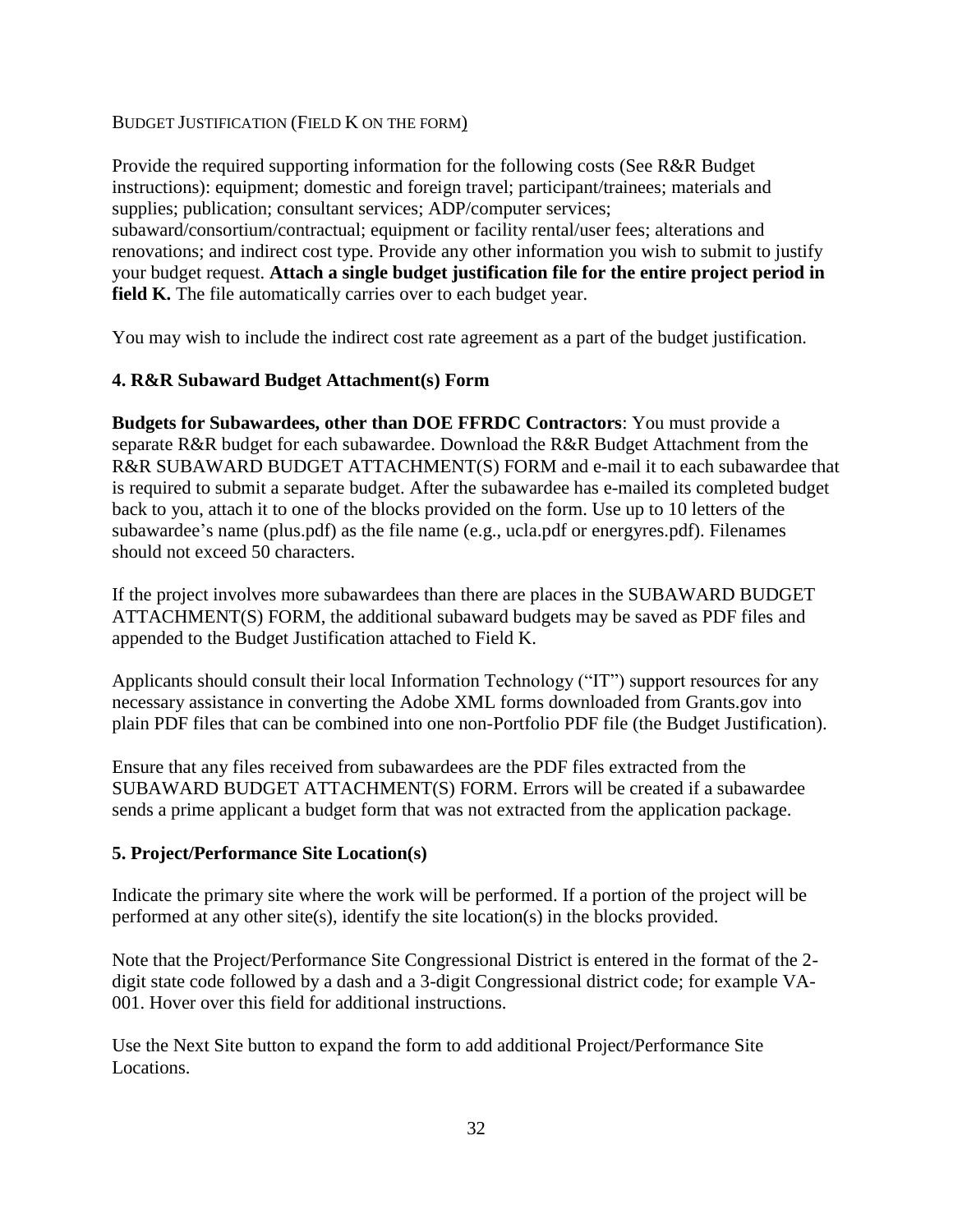#### **6. Summary of Required Forms/Files**

Your application must include the following items:

| <b>Name of Document</b>                                                   | Format     | <b>Attach to</b> |
|---------------------------------------------------------------------------|------------|------------------|
| <b>SF 424 (R&amp;R)</b>                                                   | Form       | N/A              |
| <b>RESEARCH AND RELATED Other</b><br><b>Project Information</b>           | Form       | N/A              |
| Project Summary/Abstract                                                  | <b>PDF</b> | Field 7          |
| Project Narrative, including required<br>appendices                       | <b>PDF</b> | Field 8          |
| <b>RESEARCH &amp; RELATED BUDGET</b>                                      | Form       | N/A              |
| <b>Budget Justification</b>                                               | <b>PDF</b> | Field K          |
| PROJECT/PERFORMANCE SITE<br><b>LOCATION(S)</b>                            | Form       | N/A              |
| <b>SF-LLL Disclosure of Lobbying</b><br><b>Activities</b> , if applicable | Form       | N/A              |

# <span id="page-36-0"></span>**E. SUBMISSIONS FROM SUCCESSFUL APPLICANTS**

If selected for award, DOE reserves the right to request additional or clarifying information for any reason deemed necessary, including, but not limited to:

- Indirect cost information
- Other budget information
- Name and phone number of the Designated Responsible Employee for complying with national policies prohibiting discrimination (See 10 CFR 1040.5)
- Representation of Limited Rights Data and Restricted Software, if applicable
- Commitment Letter from Third Parties Contributing to Cost Sharing, if applicable
- Environmental Information

# <span id="page-36-1"></span>**F. SUBMISSION DATES AND TIMES**

# **1. Letter of Intent Due Date**

A Letter of Intent is not required.

# **2. Pre-application Due Date**

January 19, 2018, 5:00 pm Eastern Time (A pre-application is required) You are encouraged to submit your pre-application well before the deadline.

# **3. Application Due Date**

March 16, 2018, 11:59 pm Eastern Time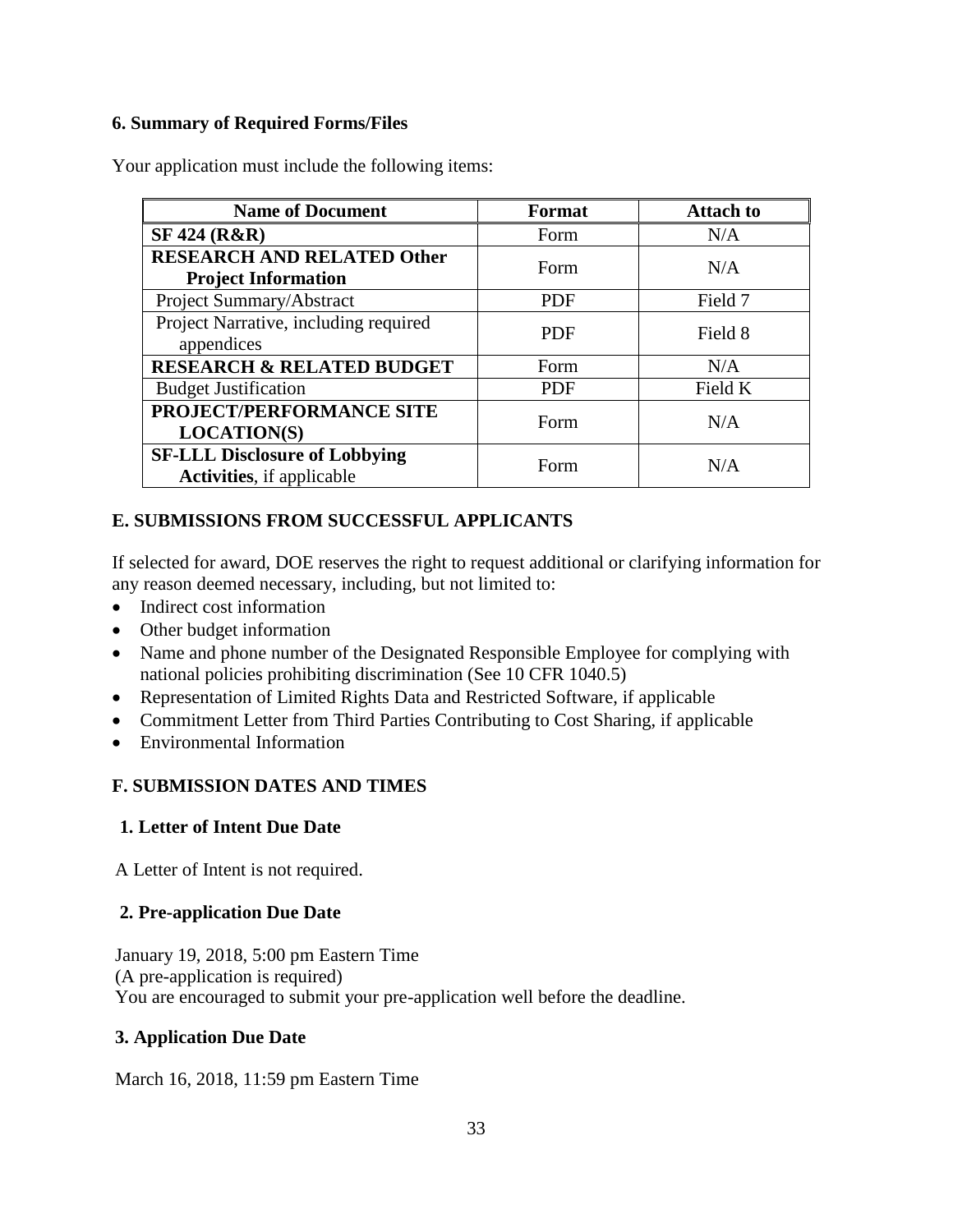You are encouraged to transmit your application well before the deadline.

#### **4. Late Submissions**

Applications received after the deadline will not be reviewed or considered for award unless it can be shown that an extreme, unpredictable, and unavoidable event prevents timely submission.

Delays in submitting letters of intent, pre-applications, and applications may be unavoidable. DOE has accepted late submissions when applicants have been unable to make timely submissions because of widespread technological disruptions or significant natural disasters. DOE has made accommodations for incapacitating or life-threatening illnesses and for deaths of immediate family members. Other circumstances may or may not justify late submissions. Unacceptable justifications include the following:

- Failure to begin submission process early enough.
- Failure to provide sufficient time to complete the process.
- Failure to understand the submission process.
- Failure to understand the deadlines for submissions.
- Failure to satisfy prerequisite registrations.
- Unavailability of administrative personnel.
- An upper respiratory infection (a "cold") the week of the deadline.

You are responsible for beginning the submission process in sufficient time to accommodate reasonably foreseeable incidents, contingencies, and disruptions.

Applicants must contact the DOE Program Office/Manager listed in this FOA to discuss the option of a late submission. Contacting the DOE Program Office/Manager after the deadline may reduce the likelihood that a request will be granted.

DOE notes that not all requests for late submission will be approved.

#### <span id="page-37-0"></span>**G. INTERGOVERNMENTAL REVIEW**

This program is not subject to Executive Order 12372 Intergovernmental Review of Federal Programs.

#### <span id="page-37-1"></span>**H. FUNDING RESTRICTIONS**

Funding for all awards and future budget periods are contingent upon the availability of funds appropriated by Congress for the purpose of this program and the availability of future-year budget authority.

**Cost Principles**: Costs must be allowable, allocable and reasonable in accordance with the applicable Federal cost principles referenced in 2 CFR 200 as modified by 2 CFR 910 (DOE Financial Assistance Regulation).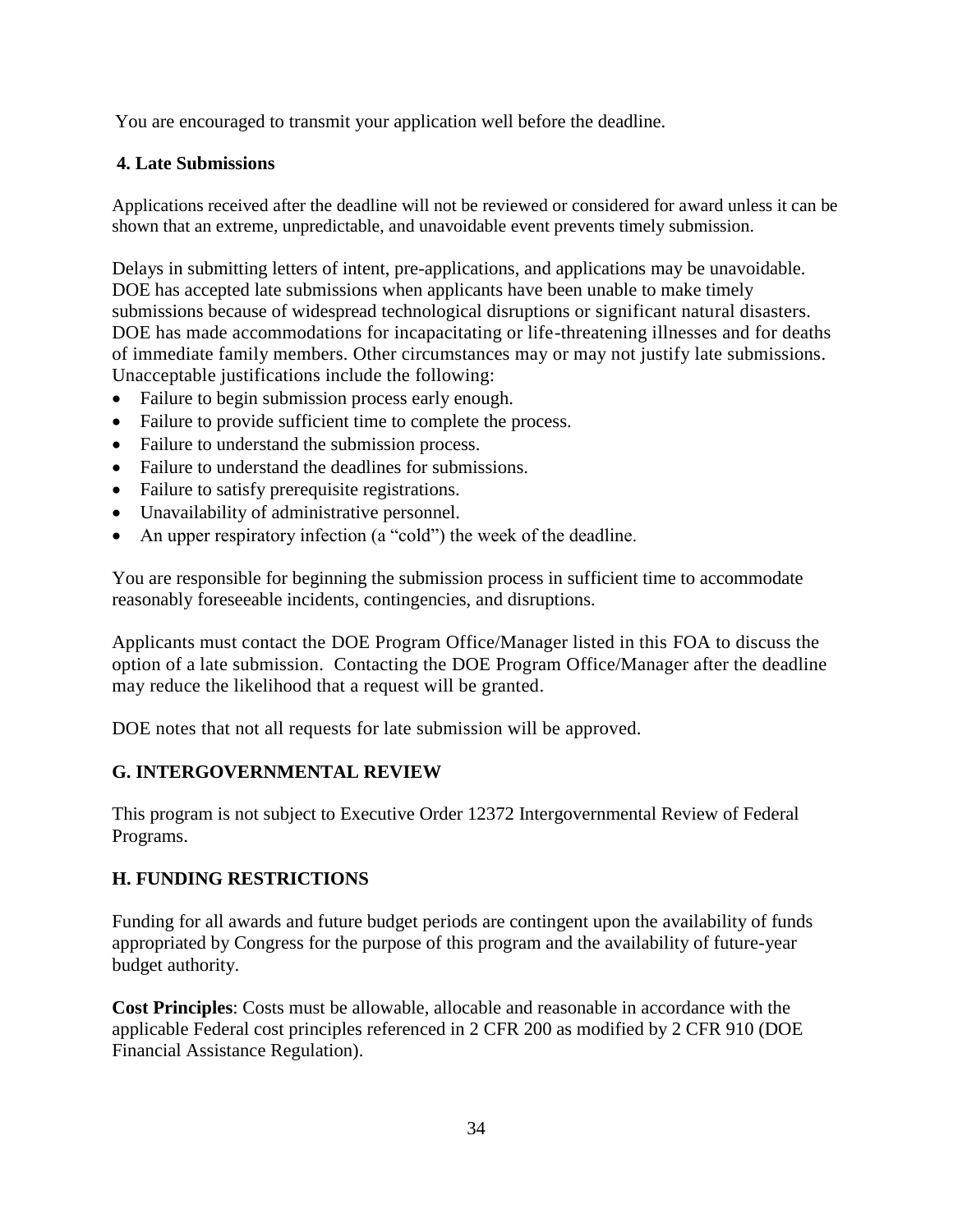**Pre-award Costs**: Recipients may charge to an award resulting from this FOA pre-award costs that were incurred within the ninety (90) calendar day period immediately preceding the effective date of the award, if the costs are allowable in accordance with the applicable Federal cost principles referenced in 2 CFR 200 as modified by 2 CFR 910 (DOE Financial Assistance Regulation). Recipients must obtain the prior approval of the DOE Contracting Officer for any pre-award costs that are for periods greater than this 90-day calendar period.

Pre-award costs are incurred solely at the applicant's risk. DOE is under no obligation to reimburse such costs if for any reason the applicant does not receive an award or if the award is made for a lesser amount than the applicant expected.

# <span id="page-38-0"></span>**I. OTHER SUBMISSION AND REGISTRATION REQUIREMENTS**

# **1. Systems to Register In**

Applicants must complete a series of registrations and enrollments to submit applications in response to this FOA. Applicants not currently registered with SAM and Grants.gov should allow **at least four (4) weeks** to complete these requirements.

You should start the process as soon as possible.

You may not be able to use your preferred Internet browser: Each system has its own requirements.

Applicants must obtain a DUNS number at [https://fedgov.dnb.com/webform.](http://fedgov.dnb.com/webform)

Applicants must register with the System for Award Management (SAM) at [https://www.sam.gov/.](http://www.sam.gov/) If you had an active registration in the Central Contractor Registry (CCR), you should have an active registration in SAM. More information about SAM registration for applicants is found at [https://www.sam.gov/sam/transcript/Quick\\_Guide\\_for\\_Grants\\_Registrations.pdf.](https://www.sam.gov/sam/transcript/Quick_Guide_for_Grants_Registrations.pdf) SAM maintains a complete user guide at [https://www.sam.gov/sam/SAM\\_Guide/SAM\\_User\\_Guide.htm.](https://www.sam.gov/sam/SAM_Guide/SAM_User_Guide.htm)

Applicants must provide a Taxpayer Identification Number (TIN) to complete their registration in SAM.gov. An applicant's TIN is an Employer Identification Number (EIN) assigned by the Internal Revenue Service (IRS). In limited circumstances, a Social Security Number (SSN) assigned by the Social Security Administration (SSA) may be used as a TIN. You may obtain an EIN from the IRS at [https://www.irs.gov/businesses/small-businesses-self-employed/apply-for](https://www.irs.gov/businesses/small-businesses-self-employed/apply-for-an-employer-identification-number-ein-online)[an-employer-identification-number-ein-online.](https://www.irs.gov/businesses/small-businesses-self-employed/apply-for-an-employer-identification-number-ein-online)

DOE discourages the use of a SSN as a TIN. You are encouraged to obtain a TIN from the Internal Revenue Service (IRS) using the website listed above.

Applicants must register with FedConnect at [www.fedconnect.net.](http://www.fedconnect.net/) The full, binding version of assistance agreements will be posted to FedConnect.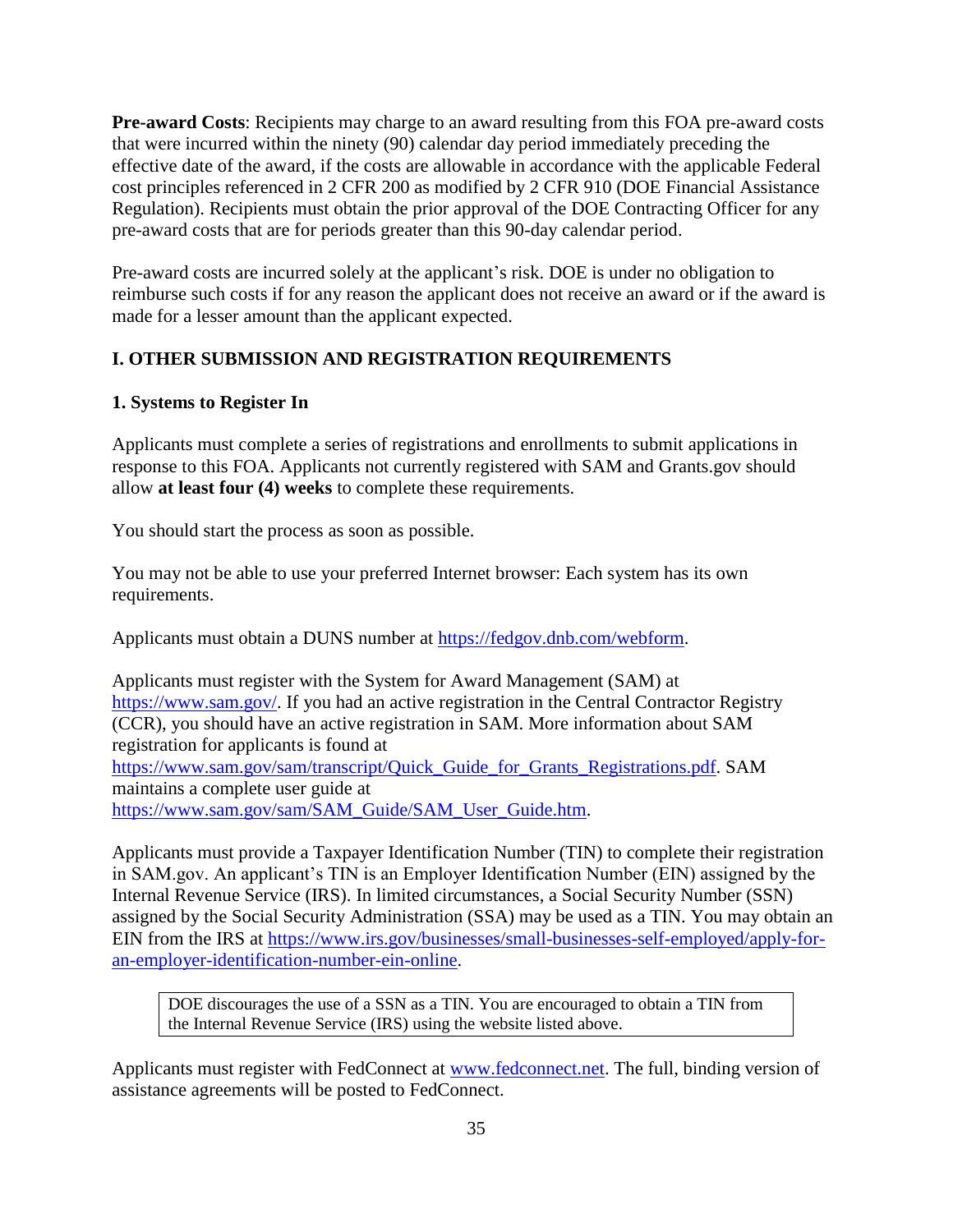Recipients must register with the Federal Funding Accountability and Transparency Act Subaward Reporting System at [https://www.fsrs.gov.](https://www.fsrs.gov/) This registration must be completed before an award may be made: you are advised to register while preparing your application.

#### **2. Registering in Grants.gov**

Applicants must register with Grants.gov.

For organizations, please follow the procedures detailed below: [https://www.grants.gov/web/grants/applicants/organization-registration.html](http://www.grants.gov/web/grants/applicants/organization-registration.html) For individuals, please follow the procedures detailed below: [https://www.grants.gov/web/grants/applicants/individual-registration.html](http://www.grants.gov/web/grants/applicants/individual-registration.html)

# **3. Where to Submit an Application**

Applications must be submitted through Grants.gov to be considered for award.

Applicants must download the application package, application forms and instructions, from Grants.gov at [https://www.grants.gov/](http://www.grants.gov/) (Additional instructions are provided in Section IV, Part A of this FOA.)

Submit electronic applications through the "Apply for Grants" function at [www.grants.gov.](http://www.grants.gov/) If you have problems completing the registration process or submitting your application, call grants.gov at 1-800-518-4726 or send an email to [support@grants.gov.](mailto:support@grants.gov)

Please ensure that you have read the applicable instructions, guides, help notices, frequently asked questions, and other forms of technical support on Grants.gov.

# **4. DOE Office of Science Portfolio Analysis and Management System (PAMS)**

After you submit your application through grants.gov, the application will automatically transfer into the Portfolio Analysis and Management System (PAMS) for processing by the DOE Office of Science. Many functions for grants and cooperative agreements can be done in PAMS, which is available at [https://pamspublic.science.energy.gov.](https://pamspublic.science.energy.gov/)

You will want to "register to" your application: a process of linking yourself to the application after it has been submitted through grants.gov and processed by DOE.

You must register in PAMS to submit a pre-application or a letter of intent.

You may use the Internet Explorer, Firefox, Google Chrome, or Safari browsers to access PAMS.

Notifications sent from the PAMS system will come from the PAMS email address [<PAMS.Autoreply@science.doe.gov>](mailto:PAMS.Autoreply@science.doe.gov). Please make sure your email server/software allows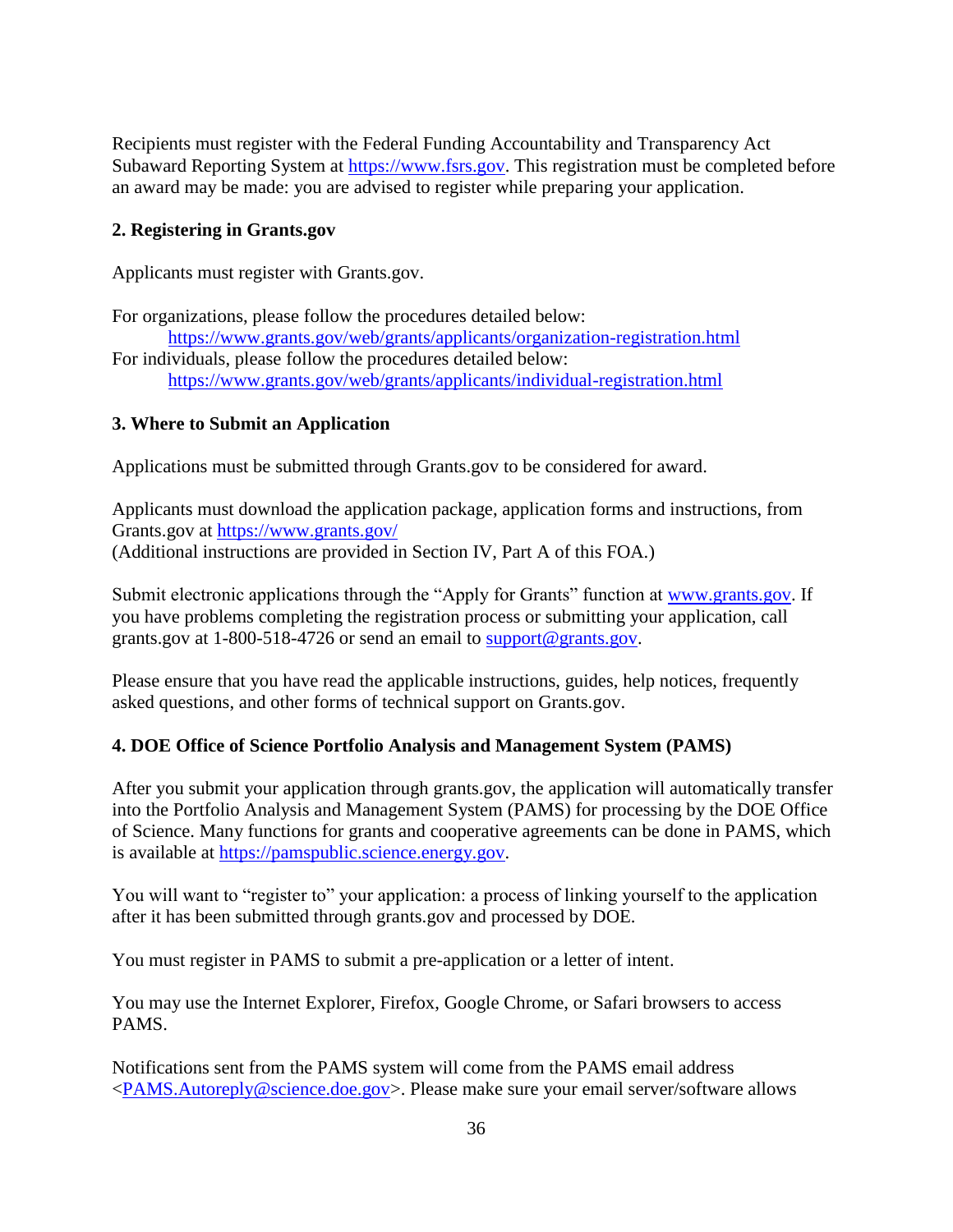delivery of emails from the PAMS email address to yours.

Registering to PAMS is a two-step process; once you create an individual account, you must associate yourself with ("register to") your institution. Detailed steps are listed below.

# 1. CREATE PAMS ACCOUNT:

To register, click the "Create New PAMS Account" link on the website [https://pamspublic.science.energy.gov/.](https://pamspublic.science.energy.gov/)

- Click the "No, I have never had an account" link and then the "Create Account" button.
- You will be prompted to enter your name and email address, create a username and password, and select a security question and answer. Once you have done this, click the "Save and Continue" button.
- On the next page, enter the required information (at least one phone number and your mailing address) and any optional information you wish to provide (e.g., FAX number, website, mailstop code, additional email addresses or phone numbers, Division/Department). Click the "Create Account" button.
- Read the user agreement and click the "Accept" button to indicate that you understand your responsibilities and agree to comply with the rules of behavior for PAMS.
- PAMS will take you to the "Having Trouble Logging In?" page. (If you have been an Office of Science merit reviewer or if you have previously submitted an application, you may already be linked to an institution in PAMS. If this happens, you will be taken to the PAMS home page.)

# 2. REGISTER TO YOUR INSTITUTION:

- Click the link labeled "Option 2: I know my institution and I am here to register to the institution." (Note: If you previously created a PAMS account but did not register to an institution at that time, you must click the Institutions tab and click the "Register to Institution" link.)
- PAMS will take you to the "Register to Institution" page.
- Type a word or phrase from your institution name in the field labeled, "Institution Name like," choose the radio button next to the item that best describes your role in the system, and click the "Search" button. A "like" search in PAMS returns results that contain the word or phrase you enter; you do not need to enter the exact name of the institution, but you should enter a word or phrase contained within the institution name. (If your institution has a frequently used acronym, such as ANL for Argonne National Laboratory or UCLA for the Regents of the University of California, Los Angeles, you may find it easiest to search for the acronym under "Institution Name like." Many institutions with acronyms are listed in PAMS with their acronyms in parentheses after their names.)
- Find your institution in the list that is returned by the search and click the "Actions" link in the Options column next to the institution name to obtain a dropdown list. Select "Add me to this institution" from the dropdown. PAMS will take you to the "Institutions – List" page.
- If you do not see your institution in the initial search results, you can search again by clicking the "Cancel" button, clicking the Option 2 link, and repeating the search.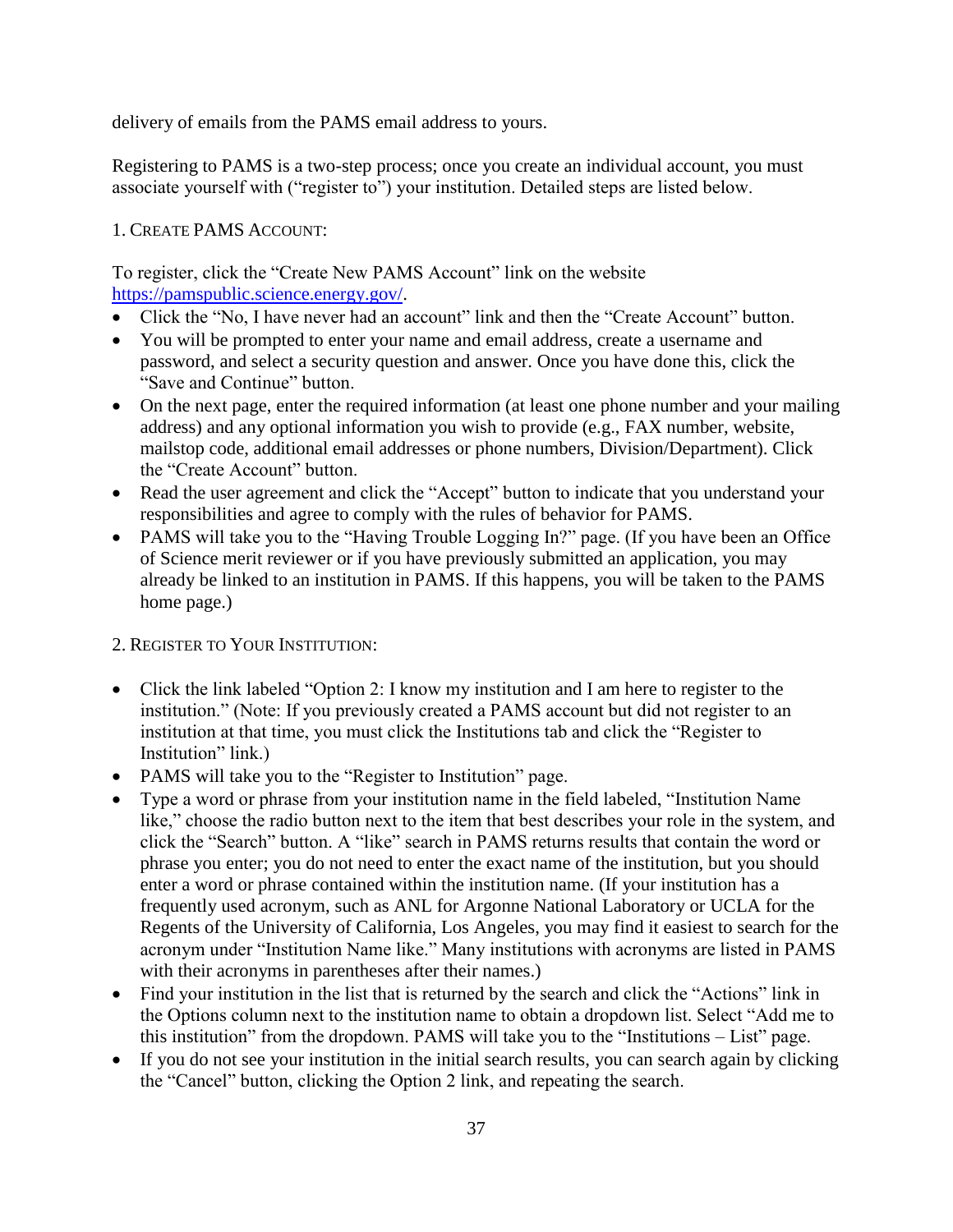If, after searching, you think your institution is not currently in the database, click the "Cannot Find My Institution" button and enter the requested institution information into PAMS. Click the "Create Institution" button. PAMS will add the institution to the system, associate your profile with the new institution, and return you to the "Institutions – List" page when you are finished.

For help with PAMS, click the "External User Guide" link on the PAMS website, [https://pamspublic.science.energy.gov/.](https://pamspublic.science.energy.gov/) You may also contact the PAMS Help Desk, which can be reached Monday through Friday, from 9AM – 5:30 PM Eastern Time. Telephone: (855) 818- 1846 (toll free) or (301) 903-9610, email: [sc.pams-helpdesk@science.doe.gov.](mailto:sc.pams-helpdesk@science.doe.gov) All submission and inquiries about this FOA should reference DE-FOA-0001868.

# **5. Viewing Submitted Applications**

Each Grants.gov application submitted to the DOE SC automatically transfers into PAMS and is subsequently assigned to a DOE Program Manager. At the time of the DOE Program Manager assignment, the three people listed on the SF-424 (R&R) cover page will receive an email with the subject line, "Receipt of Proposal 0000xxxxxx by the DOE Office of Science." These three people are the Principal Investigator (Block 14), Authorized Representative (Block 19), and Point of Contact (Block 5). In PAMS notation, applications are known as proposals, the Principal Investigator is known as the PI, the Authorized Representative is known as the Sponsored Research Officer/Business Officer/Administrative Officer (SRO/BO/AO), and the Point of Contact is known as the POC.

There will be a period of time between the application's receipt at grants.gov and its assignment to a DOE SC Program Manager. Program Managers are typically assigned two weeks after applications are due at grants.gov: please refrain from attempting to view the proposal in PAMS until you receive an email providing the assignment of a DOE Program Manager.

Once the email is sent, the PI, SRO/BO/PO, and POC will each be able to view the submitted proposal in PAMS. Viewing the proposal is optional.

You may use the Internet Explorer, Firefox, Google Chrome, or Safari browsers to access PAMS.

Following are two sets of instructions for viewing the submitted proposal, one for individuals who already have PAMS accounts and one for those who do not.

If you already have a PAMS account, follow these instructions:

- 1. Log in to PAMS at [https://pamspublic.science.energy.gov/.](https://pamspublic.science.energy.gov/)
- 2. Click the "Proposals" tab and click "Access Previously Submitted Grants.gov Proposal."
- 3. Enter the following information:
	- Proposal ID: Enter the ten-digit PAMS proposal ID, including the leading zeros (e.g., 00002xxxxx). Do not use the Grants.gov proposal number. Use the PAMS number previously sent to you in the email with subject line, "Receipt of Proposal …".
	- Email (as entered in Grants.gov application): Enter your email address as it appears on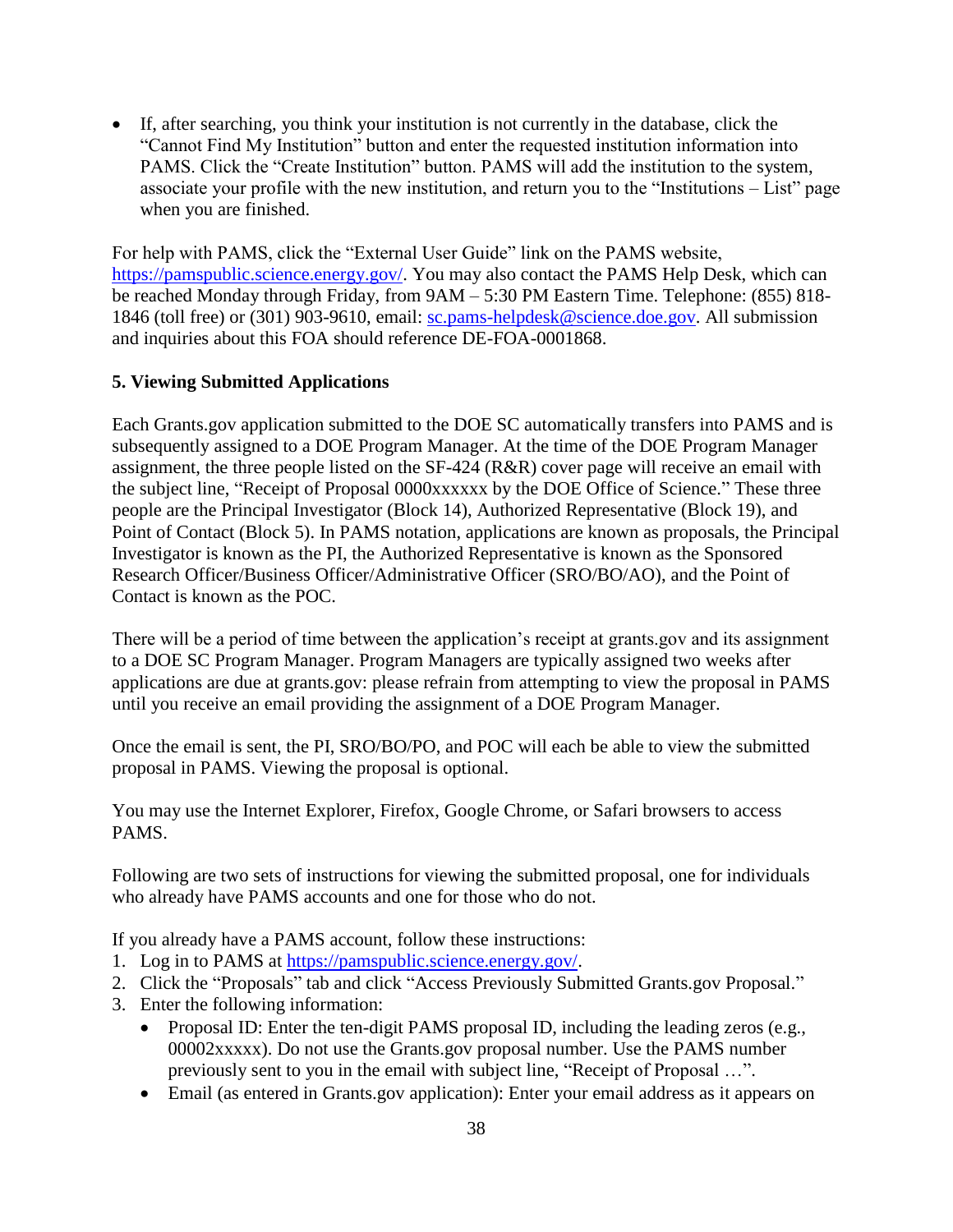the SF424(R&R) Cover Page.

- Choose Role: Select the radio button in front of the role corresponding to the SF 424 (R&R) cover page. If your name appears in block 19 of the SF 424 (R&R) cover page as the authorizing representative, select "SRO/BO/AO (Sponsored Research Officer/Business Officer/Administrative Officer)." If your name appears in block 14 of the SF 424 R&R cover page as the PI, select "Principal Investigator (PI)." If your name appears in block 5 of the SF 424 R&R as the point of contact, select "Other (POC)."
- 4. Click the "Save and Continue" button. You will be taken to your "My Proposals" page. The Grants.gov proposal will now appear in your list of proposals. Click the "Actions/Views" link in the options column next to this proposal to obtain a dropdown list. Select "Proposal" from the dropdown to see the proposal. Note that the steps above will work only for proposals submitted to the DOE SC since May 2012.

If you do not already have a PAMS account, follow these instructions:

- 1. To register, click the "Create New PAMS Account" link on the website [https://pamspublic.science.energy.gov/.](https://pamspublic.science.energy.gov/)
- 2. Click the "No, I have never had an account" link and then the "Create Account" button.
- 3. You will be prompted to enter your name and email address, create a username and password, and select a security question and answer. Once you have done this, click the "Save and Continue" button.
- 4. On the next page, enter the required information (at least one phone number and your mailing address) and any optional information you wish to provide (e.g., FAX number, website, mailstop code, additional email addresses or phone numbers, Division/Department). Click the "Create Account" button.
- 5. Read the user agreement and click the "Accept" button to indicate that you understand your responsibilities and agree to comply with the rules of behavior for PAMS.
- 6. You will be taken to the Register to Institution page. Select the link labeled, "Option 1: My institution has submitted a proposal in Grants.gov. I am here to register as an SRO, PI, or POC (Sponsored Research Officer, Principal Investigator, or Point of Contact)."
- 7. Enter the following information:
	- Proposal ID: Enter the ten-digit PAMS proposal ID, including the leading zeros (e.g., 00002xxxxx). Do not use the grants.gov proposal number. Use the PAMS number previously sent to you in the email with subject line, "Receipt of Proposal …".
	- Email (as entered in grants.gov proposal): Enter your email address as it appears on the SF 424 (R&R) Cover Page.
	- Choose Role: Select the radio button in front of the role corresponding to the SF 424 (R&R) cover page. If your name appears in block 19 of the SF 424 (R&R) cover page as the authorizing representative, select "SRO/BO/AO (Sponsored Research Officer/Business Officer/Administrative Officer)." If your name appears in block 14 of the SF 424 (R&R) cover page as the PI, select "Principal Investigator (PI)." If your name appears in block 5 of the SF 424 (R&R) as the point of contact, select "Other (POC)."
- 8. Click the "Save and Continue" button. You will be taken to your "My Proposals" page. The grants.gov proposal will now appear in your list of proposals. Click the "Actions/Views" link in the options column next to this proposal to obtain a dropdown list. Select "Proposal" from the dropdown to see the proposal.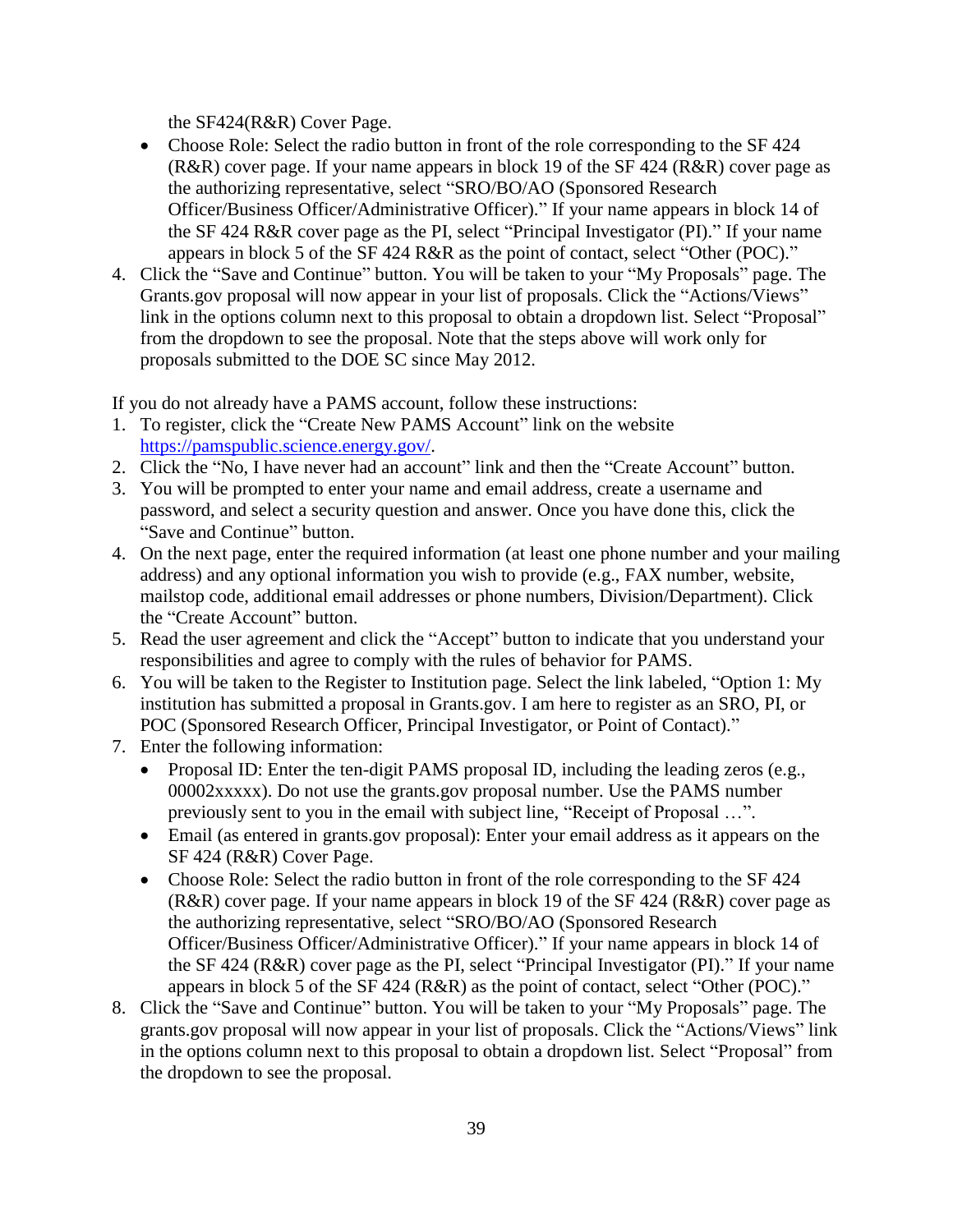If you were listed as the PI on a prior submission but you have not previously created an account, you may already be listed in PAMS. If this is the case, you will be taken to the PAMS home page after agreeing to the Rules of Behavior. If that happens, follow the instructions listed above under "If you already have a PAMS account…" to access your Grants.gov proposal.

The steps above will work only for proposals submitted to the DOE SC since May 2012.

For help with PAMS, click the "External User Guide" link on the PAMS website, [https://pamspublic.science.energy.gov/.](https://pamspublic.science.energy.gov/) You may also contact the PAMS Help Desk, which can be reached Monday through Friday, from 9 AM – 5:30 PM Eastern Time. Telephone: (855) 818- 1846 (toll free) or (301) 903-9610, Email: [sc.pams-helpdesk@science.doe.gov.](mailto:sc.pams-helpdesk@science.doe.gov) All submission and inquiries about this FOA should reference **DE-FOA-0001868.**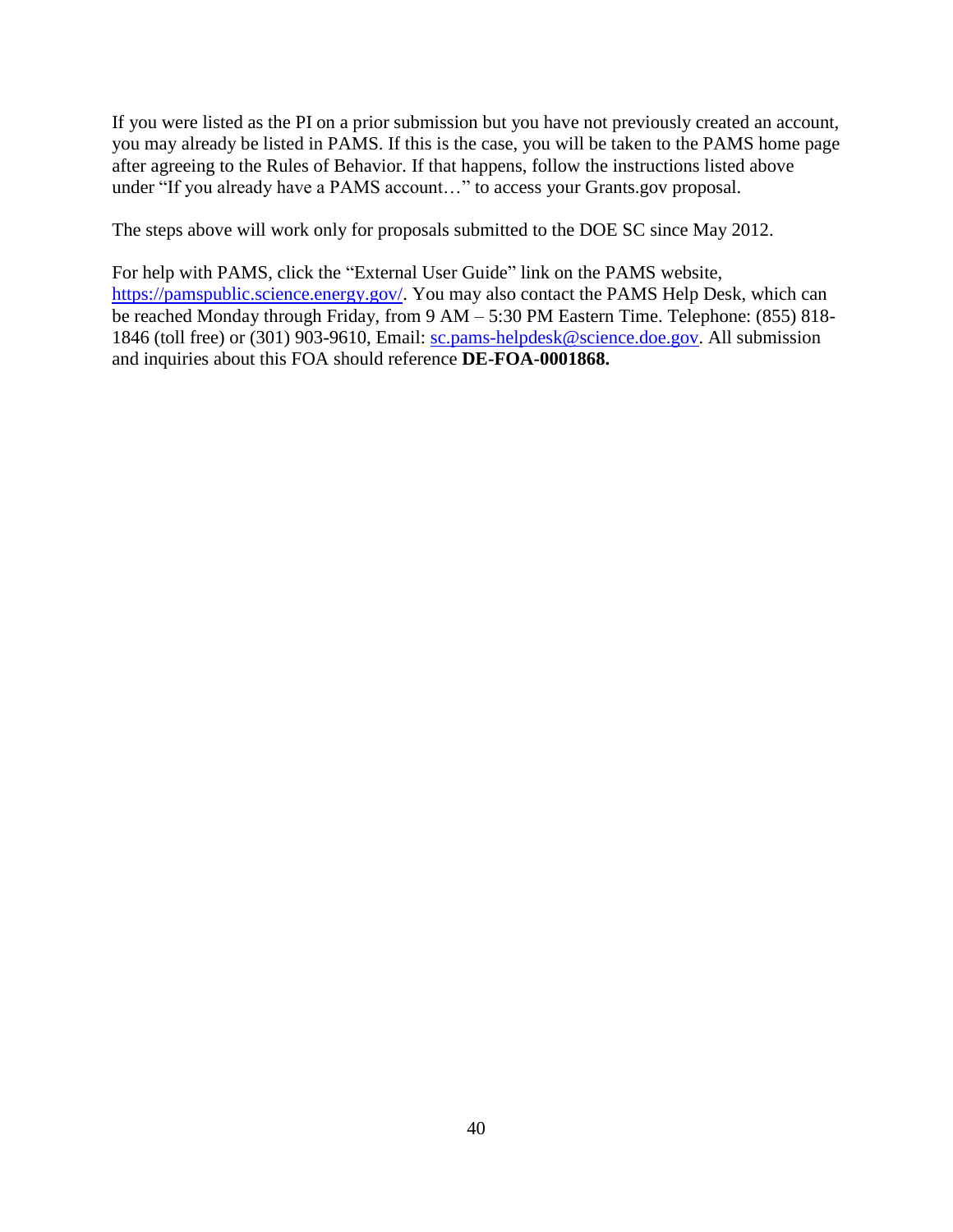# **Section V - APPLICATION REVIEW INFORMATION**

# <span id="page-44-1"></span><span id="page-44-0"></span>**A. CRITERIA**

#### **1. Initial Review Criteria**

Prior to a comprehensive merit evaluation, DOE will perform an initial review in accordance with 10 CFR 605.10(b) to determine that (1) the applicant is eligible for the award; (2) the information required by the FOA has been submitted; (3) all mandatory requirements are satisfied; (4) the proposed project is responsive to the objectives of the funding opportunity announcement, and (5) the proposed project is not duplicative of programmatic work. Applications that fail to pass the initial review will not be forwarded for merit review and will be eliminated from further consideration.

# **2. Merit Review Criteria**

Applications will be subjected to scientific merit review (peer review) and will be evaluated against the following criteria, listed in descending order of importance as found in 10 CFR 605.10 (d), the Office of Science Financial Assistance Program Rule.

- Scientific and/or Technical Merit of the Project;
- Appropriateness of the Proposed Method or Approach;
- Competency of Applicant's Personnel and Adequacy of Proposed Resources; and
- Reasonableness and Appropriateness of the Proposed Budget.

Note that external peer reviewers are selected with regard to both their scientific expertise and the absence of conflict-of-interest issues. Both Federal and non-Federal reviewers may be used, and submission of an application constitutes agreement that this is acceptable to the investigator(s) and the submitting institution.

The questions below are provided to the merit reviewers to elaborate the criteria established by regulation:

SCIENTIFIC AND/OR TECHNICAL MERIT OF THE PROPOSED RESEARCH

- What is the scientific innovation of proposed research?
- What is the likelihood of achieving valuable results?
- How might the results of the proposed work impact the direction, progress, and thinking in relevant scientific fields of research?
- How does the proposed work compare with other efforts in its field, both in terms of scientific and/or technical merit and originality?
- Is the Data Management Plan (DMP) suitable for the proposed research and to what extent does it support the validation of research results?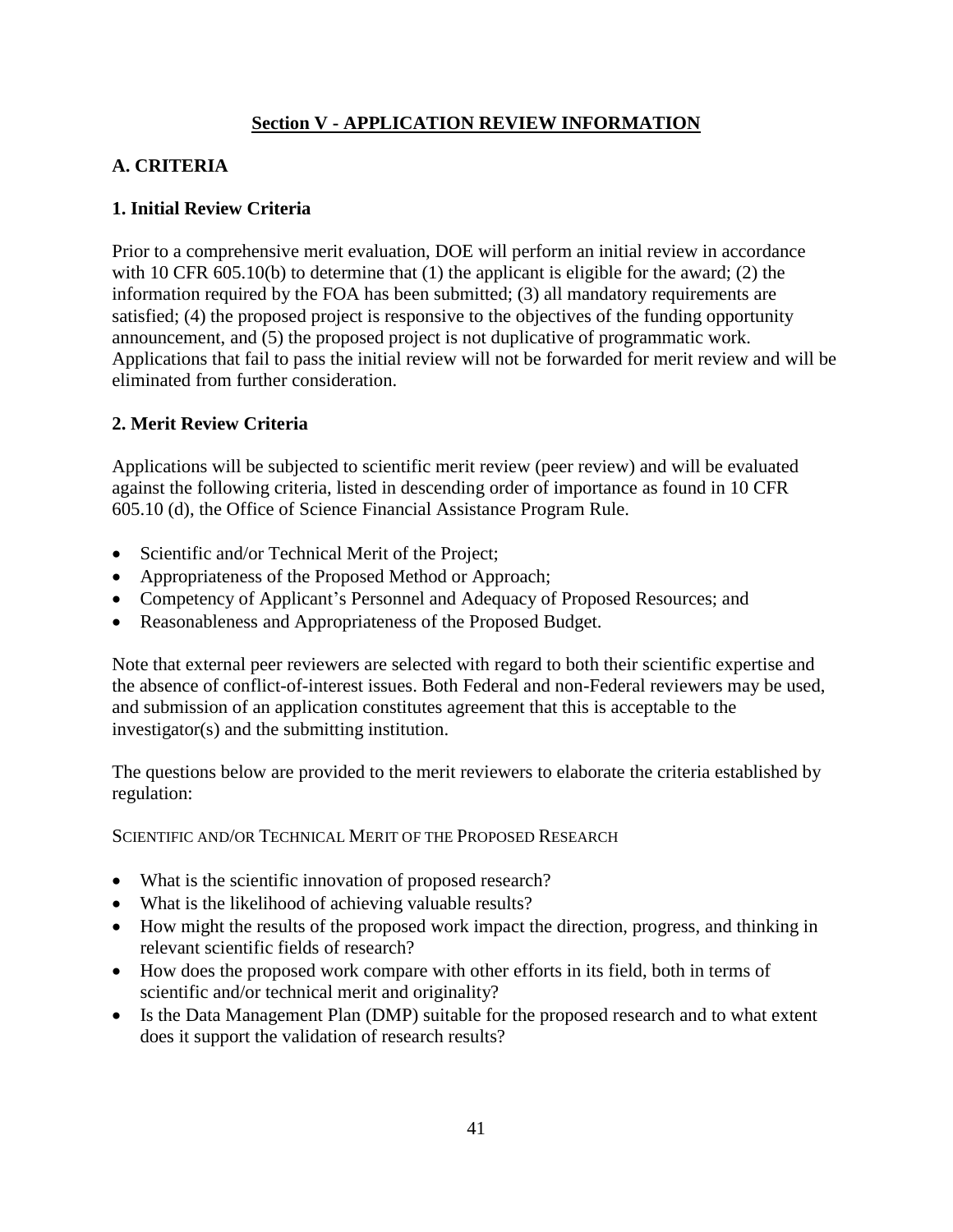#### APPROPRIATENESS OF THE PROPOSED METHOD OR APPROACH

- How logical and feasible are the research approaches?
- Does the proposed research employ innovative concepts or methods?
- Are the conceptual framework, methods, and analyses well justified, adequately developed, and likely to lead to scientifically valid conclusions?
- Does the applicant recognize significant potential problems and consider alternative strategies?

COMPETENCY OF APPLICANT'S PERSONNEL AND ADEQUACY OF PROPOSED RESOURCES

- What is the past performance and potential of the Principal Investigator (PI)?
- How well qualified is the research team to carry out the proposed research?
- Are the research environment and facilities adequate for performing the research?
- Does the proposed work take advantage of unique facilities and capabilities?

REASONABLENESS AND APPROPRIATENESS OF THE PROPOSED BUDGET

- Are the proposed budget and staffing levels adequate to carry out the proposed research?
- Is the budget reasonable and appropriate for the scope?

# <span id="page-45-0"></span>**B. REVIEW AND SELECTION PROCESS**

#### **1. Merit Review**

Applications that pass the initial review will be subjected to a formal merit review and will be evaluated based on the criteria codified at 10 CFR 605.10(d) in accordance with the guidance provided in the "Office of Science Merit Review System for Financial Assistance," which is available at: [https://science.energy.gov/grants/policy-and-guidance/merit-review-system/.](http://science.energy.gov/grants/policy-and-guidance/merit-review-system/)

#### **2. Program Policy Factors**

The Selection Official may consider any of the following program policy factors in making the selection, listed in no order of significance:

- Availability of funds
- Relevance of the proposed activity to SC priorities
- Ensuring an appropriate balance of activities within SC programs
- Fostering the development of a diverse cadre of supported researchers
- Probability of success and risk-reward balance
- Performance under current awards

#### **3. Selection**

The Selection Official will consider the findings of the merit review and may consider any of the Program Policy Factors described above.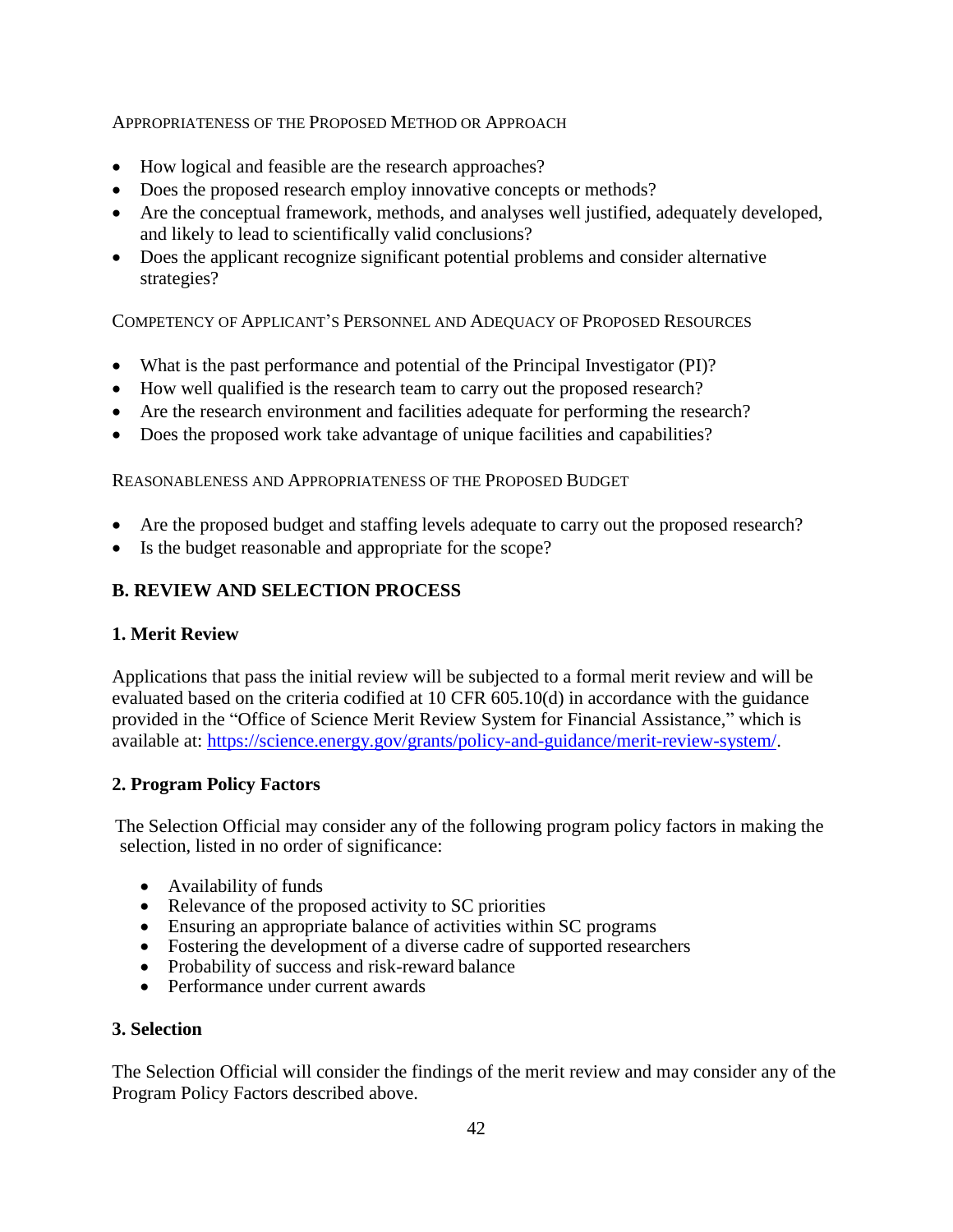# **4. Review of Risk**

Pursuant to 2 CFR 200.205, DOE will conduct an additional review of the risk posed by applications submitted under this FOA. Such review of risk will include:

- Technical merit of the application,
- Reports and findings from audits performed under 2 CFR 200 or OMB Circular A-133, and
- Systems maintained under 2 CFR 180.

DOE may make use of other publicly available information and the history of an applicant's performance under DOE or other Federal agency awards.

Applicants with no prior performance of DOE awards may be asked to provide information about their financial stability and or their ability to comply with the management standards of 2 CFR 200.

REPORTING OF MATTERS RELATED TO RECIPIENT INTEGRITY AND PERFORMANCE (DECEMBER 2015)

DOE, prior to making a Federal award with a total amount of Federal share greater than the simplified acquisition threshold, is required to review and consider any information about the applicant that is in the designated integrity and performance system accessible through SAM (currently FAPIIS) (see 41 U.S.C. 2313); The applicant, at its option, may review information in the designated integrity and performance systems accessible through SAM and comment on any information about itself that a Federal awarding agency previously entered and is currently in the designated integrity and performance system accessible through SAM; DOE will consider any written comments by the applicant, in addition to the other information in the designated integrity and performance system, in making a judgment about the applicant's integrity, business ethics, and record of performance under Federal awards when completing the review of risk posed by applicants as described in §200.205 Federal awarding agency review of risk posed by applicants.

# **5. Discussions and Award**

<span id="page-46-0"></span>The Government may enter into discussions with a selected applicant for any reason deemed necessary, including but not limited to the following: (1) the budget is not appropriate or reasonable for the requirement; (2) only a portion of the application is selected for award; (3) the Government needs additional information to determine that the recipient is capable of complying with the requirements in 2 CFR 200 as modified by 2 CFR 910 (DOE Financial Assistance Regulation); and/or (4) special terms and conditions are required. Failure to resolve satisfactorily the issues identified by the Government will preclude award to the applicant.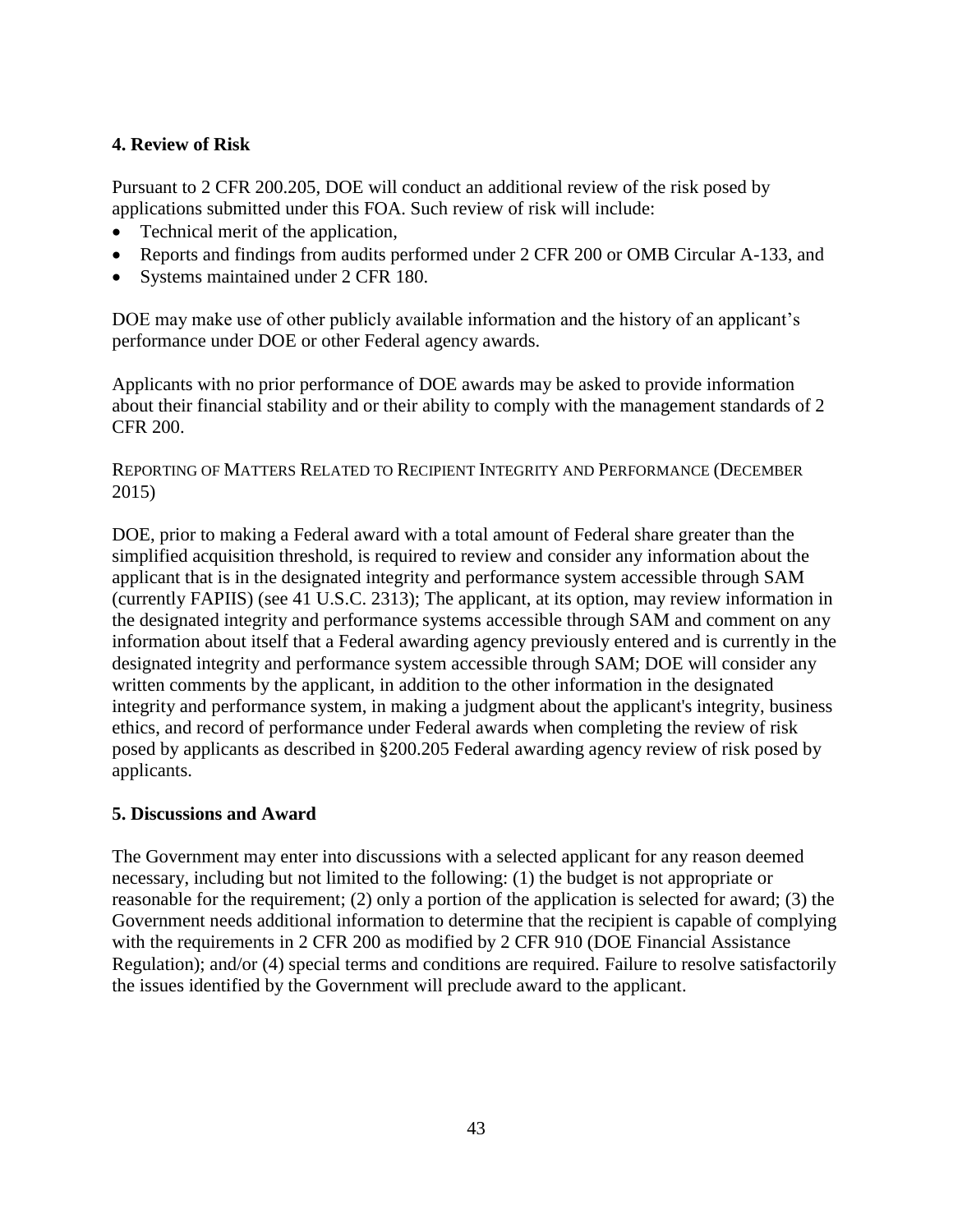# **C. ANTICIPATED NOTICE OF SELECTION AND AWARD DATES**

It is anticipated that the award selection will be completed by June 2018. It is expected that awards will be made in Fiscal Year 2018.

<span id="page-47-1"></span><span id="page-47-0"></span>DOE is interested in seeing projects supported under this FOA begin work by September 1, 2018.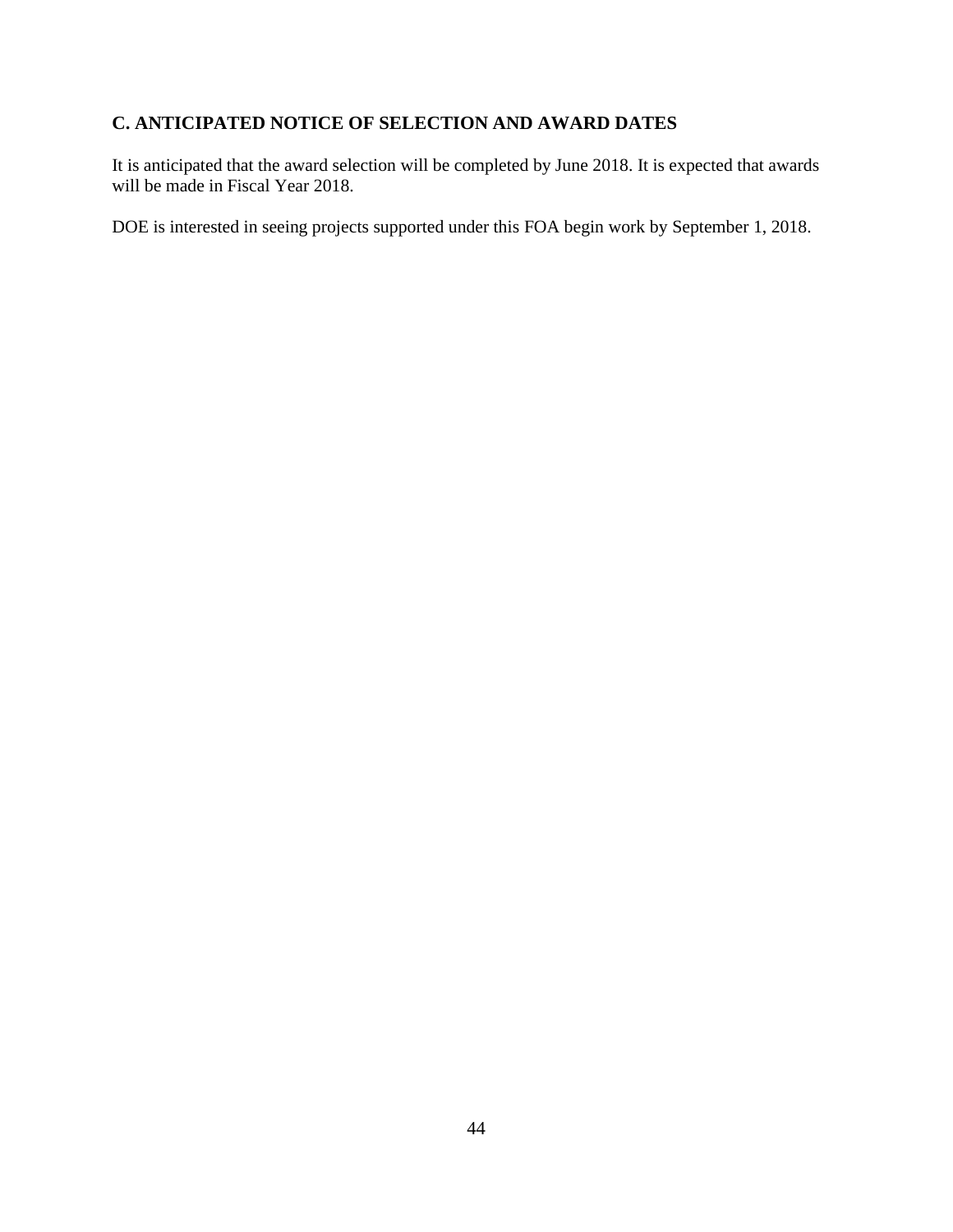# **Section VI - AWARD ADMINISTRATION INFORMATION**

# <span id="page-48-0"></span>**A. AWARD NOTICES**

#### **1. Notice of Selection**

**Selected Applicants Notification**: DOE will notify applicants selected for award. This notice of selection is not an authorization to begin performance. (See Section IV, Part G. with respect to the allowability of pre-award costs.)

**Non-selected Notification**: Organizations whose applications have not been selected will be advised as promptly as possible. This notice will explain why the application was not selected.

#### **2. Notice of Award**

An Assistance Agreement issued by the Contracting Officer is the authorizing award document. It normally includes, either as an attachment or by reference, the following items: (1) Special Terms and Conditions; (2) Applicable program regulations, if any; (3) Application as approved by DOE; (4) 2 CFR 200 as modified by 2 CFR 910 (DOE Financial Assistance Regulation); (5) National Policy Assurances To Be Incorporated As Award Terms; (6) Budget Summary; and (7) Federal Assistance Reporting Checklist, which identifies the reporting requirements.

For Grants and Cooperative Agreements made to universities, non-profits and other entities subject to Title 2 CFR, research awards made under this funding opportunity will be subject to the Government-Wide Research Terms and Conditions published at [https://www.nsf.gov/pubs/policydocs/rtc/rtcoverlay\\_march17.pdf](https://www.nsf.gov/pubs/policydocs/rtc/rtcoverlay_march17.pdf) and the DOE Agency Specific Standard Research Terms and Conditions published at https://www.nsf.gov/pubs/policydocs/rtc/agencyspecifics/doe 417.pdf. These Terms and Conditions will be incorporated in the award by reference.

# <span id="page-48-1"></span>**B. ADMINISTRATIVE AND NATIONAL POLICY REQUIREMENTS**

#### **1. Administrative Requirements**

The administrative requirements for DOE Grants and Cooperative Agreements are contained in 2 CFR 200 as modified by 2 CFR 910 (DOE Financial Assistance Regulation).

NONDISCLOSURE AND CONFIDENTIALITY AGREEMENTS REPRESENTATIONS (JUNE 2015)

In submitting an application in response to this FOA the Applicant represents that: (1) It **does not and will not** require its employees or contractors to sign internal nondisclosure or confidentiality agreements or statements prohibiting or otherwise restricting its employees or contactors from lawfully reporting waste, fraud, or abuse to a designated investigative or law enforcement representative of a Federal department or agency authorized to receive such information.

(2) It **does not and will not** use any Federal funds to implement or enforce any nondisclosure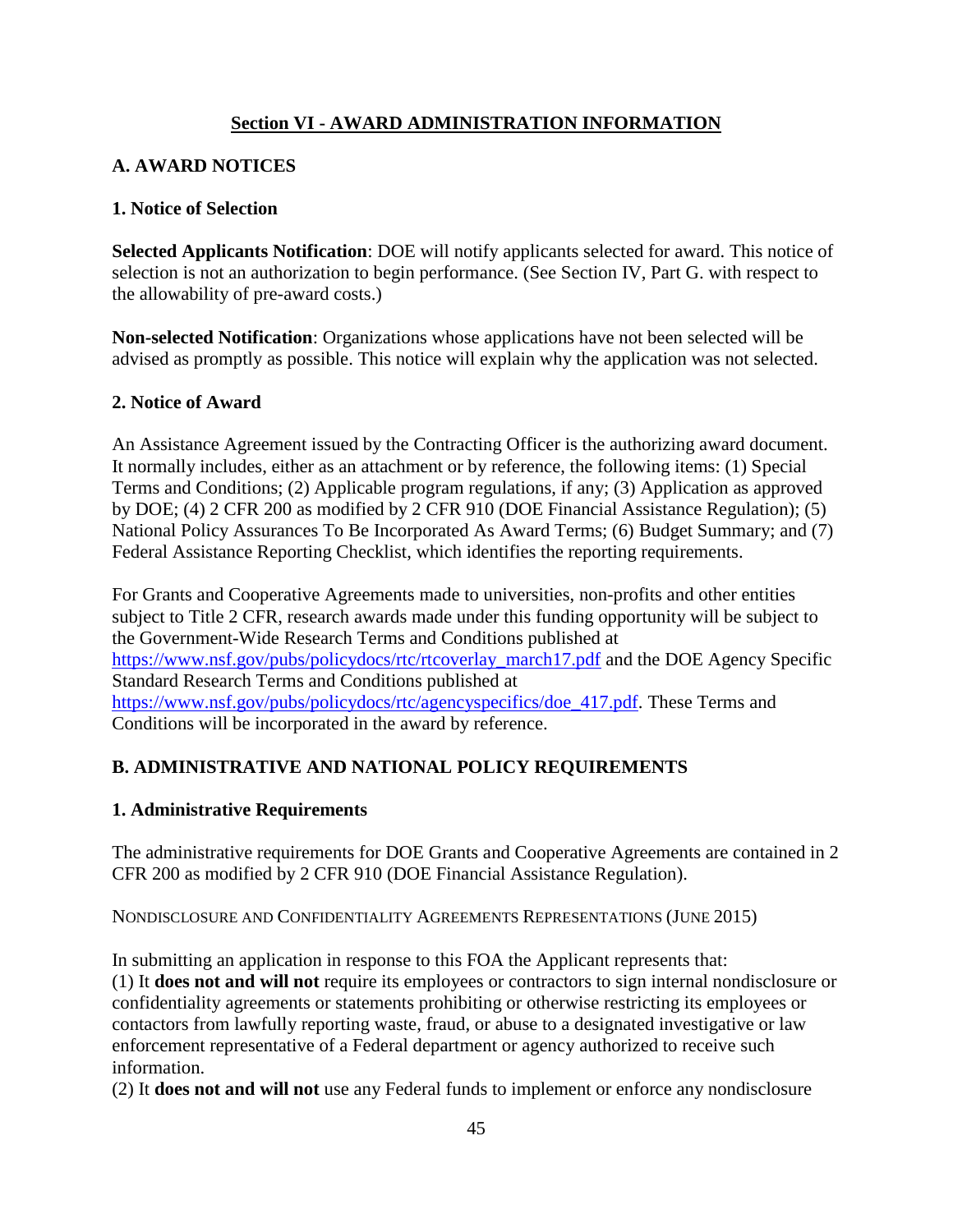and/or confidentiality policy, form, or agreement it uses unless it contains the following provisions:

a. *''These provisions are consistent with and do not supersede, conflict with, or otherwise alter the employee obligations, rights, or liabilities created by existing statute or Executive order relating to (1) classified information, (2) communications to Congress, (3) the reporting to an Inspector General of a violation of any law, rule, or regulation, or mismanagement, a gross waste of funds, an abuse of authority, or a substantial and specific danger to public health or safety, or (4) any other whistleblower protection. The definitions, requirements, obligations, rights, sanctions, and liabilities created by controlling Executive orders and statutory provisions are incorporated into this agreement and are controlling.''* 

b. The limitation above shall not contravene requirements applicable to Standard Form 312, Form 4414, or any other form issued by a Federal department or agency governing the nondisclosure of classified information.

c. Notwithstanding provision listed in paragraph (a), a nondisclosure or confidentiality policy form or agreement that is to be executed by a person connected with the conduct of an intelligence or intelligence-related activity, other than an employee or officer of the United States Government, may contain provisions appropriate to the particular activity for which such document is to be used. Such form or agreement shall, at a minimum, require that the person will not disclose any classified information received in the course of such activity unless specifically authorized to do so by the United States Government. Such nondisclosure or confidentiality forms shall also make it clear that they do not bar disclosures to Congress, or to an authorized official of an executive agency or the Department of Justice, that are essential to reporting a substantial violation of law.

#### REGISTRATION REQUIREMENTS

Additional administrative requirements for DOE Grants and Cooperative Agreements are contained in 2 CFR 25 (See: [https://www.ecfr.gov\)](http://www.ecfr.gov/). Prime awardees must keep their data at the System for Award Management (SAM) current at [https://www.sam.gov.](http://www.sam.gov/) SAM is the government-wide system that replaced the Central Contractor Registry (CCR). If you had an active registration in the CCR, you have an active registration in SAM. Subawardees at all tiers must obtain DUNS numbers and provide the DUNS to the prime awardee before the subaward can be issued.

#### SUBAWARD AND EXECUTIVE REPORTING

Additional administrative requirements necessary for DOE Grants and Cooperative Agreements to comply with the Federal Funding and Transparency Act of 2006 (FFATA) are contained in 2 CFR 170. (See: [https://www.ecfr.gov](http://www.ecfr.gov/) ). Prime awardees must register with the new FSRS database and report the required data on their first tier subawardees. Prime awardees must report the executive compensation for their own executives as part of their registration profile in the System for Award Management (SAM).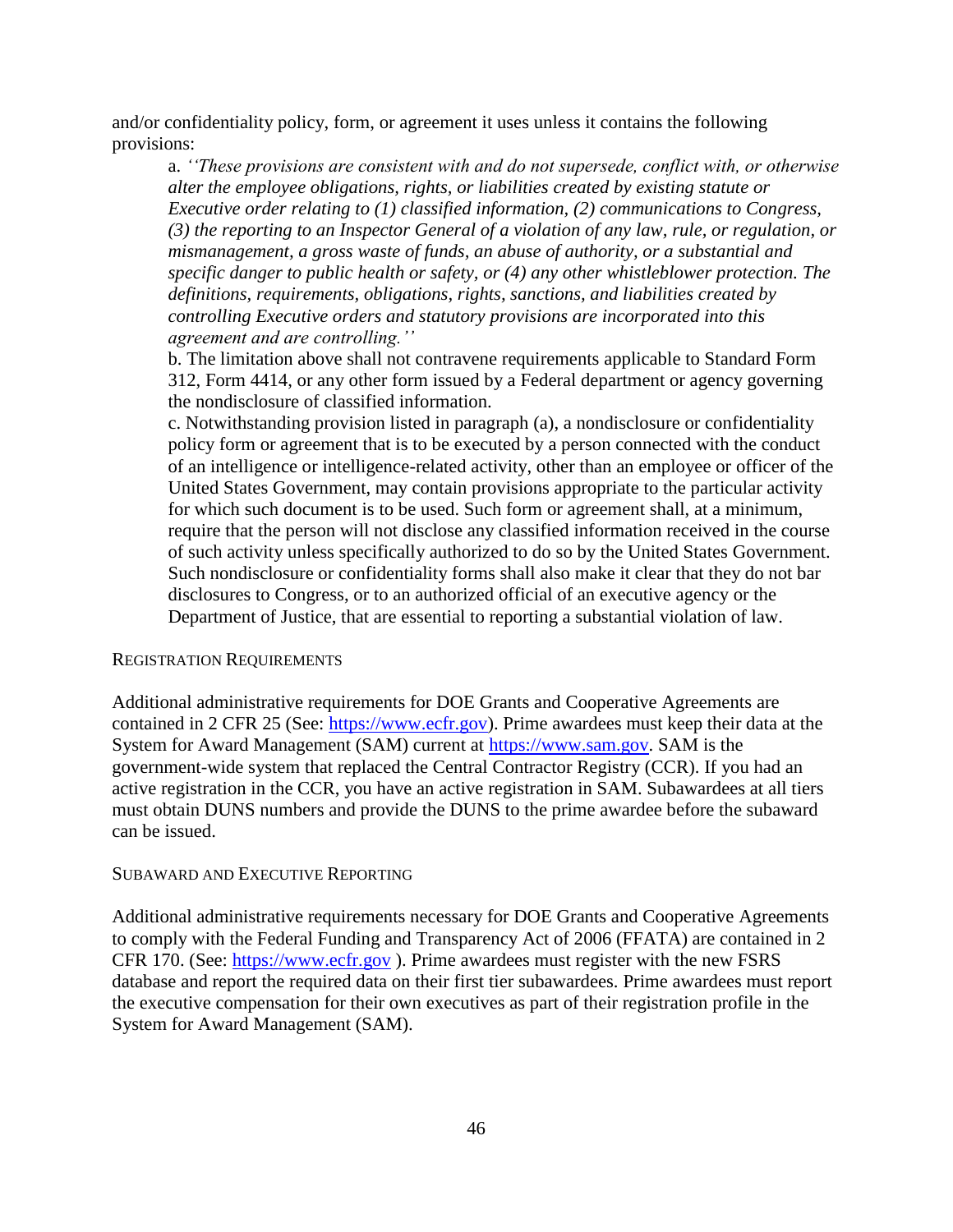PROHIBITION ON LOBBYING ACTIVITY

By accepting funds under this award, you agree that none of the funds obligated on the award shall be expended, directly or indirectly, to influence congressional action on any legislation or appropriation matters pending before Congress, other than to communicate to Members of Congress as described in 18 USC 1913. This restriction is in addition to those prescribed elsewhere in statute and regulation.

# **2. Terms and Conditions**

The DOE Special Terms and Conditions for Use in Most Grants and Cooperative Agreements are located at [https://energy.gov/management/office-management/operational](http://energy.gov/management/office-management/operational-management/financial-assistance/financial-assistance-forms)[management/financial-assistance/financial-assistance-forms](http://energy.gov/management/office-management/operational-management/financial-assistance/financial-assistance-forms) under Award Terms.

The standard DOE financial assistance intellectual property provisions applicable to various types of recipients are located at: [https://energy.gov/gc/standard-intellectual-property-ip-provisions-financial-assistance-awards](http://energy.gov/gc/standard-intellectual-property-ip-provisions-financial-assistance-awards)

# **3. National Policy Assurances**

The National Policy Assurances To Be Incorporated As Award Terms are located at [https://energy.gov/management/office-management/operational-management/financial](http://energy.gov/management/office-management/operational-management/financial-assistance/financial-assistance-forms)[assistance/financial-assistance-forms](http://energy.gov/management/office-management/operational-management/financial-assistance/financial-assistance-forms) under Award Terms.

# **4. Additional Conditions**

# CONFERENCE SPENDING (FEBRUARY 2015)

The recipient shall not expend any funds on a conference not directly and programmatically related to the purpose for which the grant or cooperative agreement was awarded that would defray the cost to the United States Government of a conference held by any Executive branch department, agency, board, commission, or office for which the cost to the United States Government would otherwise exceed \$20,000, thereby circumventing the required notification by the head of any such Executive Branch department, agency, board, commission, or office to the Inspector General (or senior ethics official for any entity without an Inspector General), of the date, location, and number of employees attending such conference.

CORPORATE FELONY CONVICTION AND FEDERAL TAX LIABILITY REPRESENTATIONS (MARCH 2014)

In submitting an application in response to this FOA the Applicant represents that:

- It is **not** a corporation that has been convicted of a felony criminal violation under any Federal law within the preceding 24 months,
- It is **not** a corporation that has any unpaid Federal tax liability that has been assessed, for which all judicial and administrative remedies have been exhausted or have lapsed, and that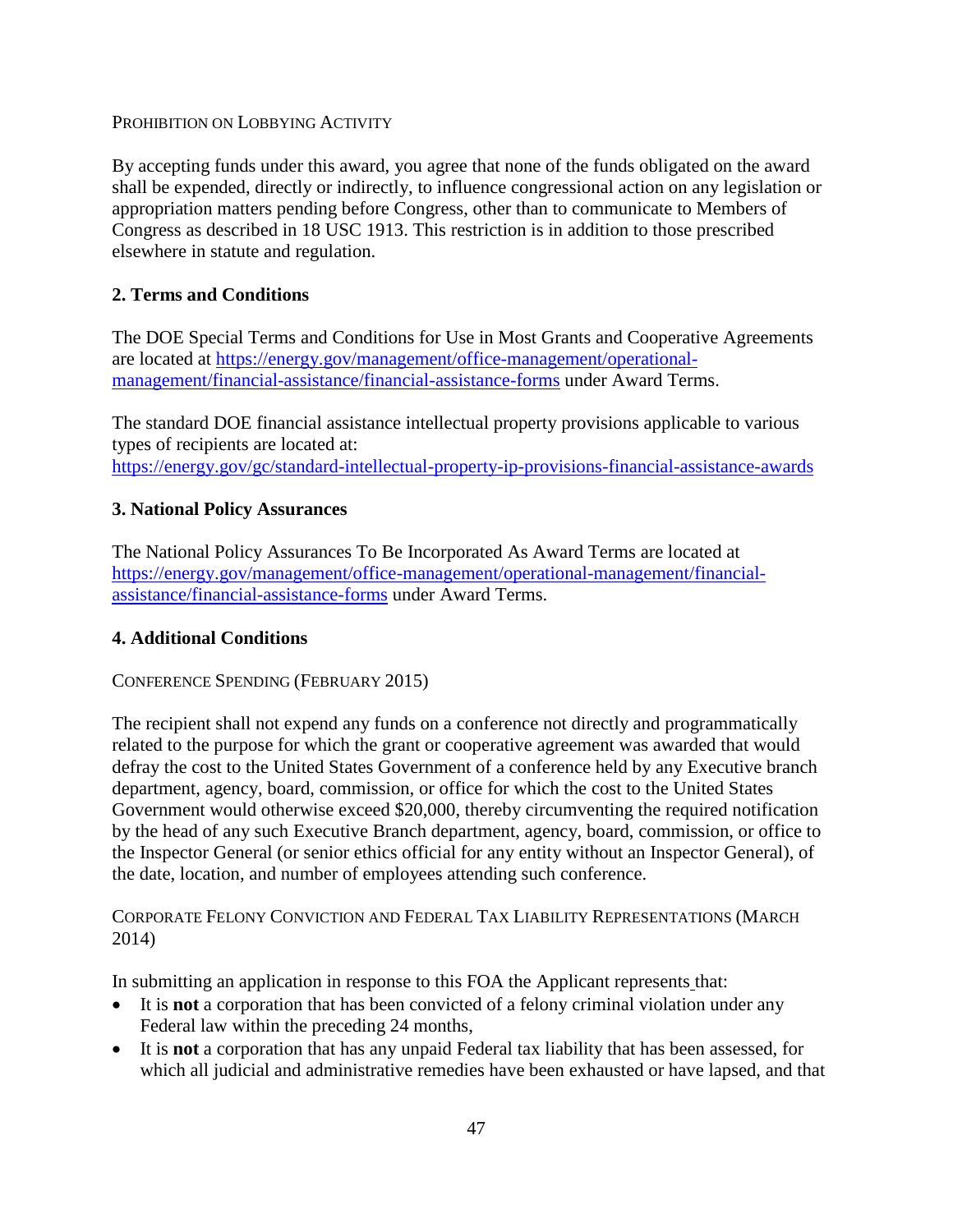is not being paid in a timely manner pursuant to an agreement with the authority responsible for collecting the tax liability.

For purposes of these representations the following definitions apply:

 A Corporation includes any entity that has filed articles of incorporation in any of the 50 states, the District of Columbia, or the various territories of the United States [but not foreign corporations]. It includes both for-profit and non-profit organizations.

# **PUBLICATIONS**

The recipient is expected to publish or otherwise make publicly available the results of the work conducted under any award resulting from this FOA. Publications and other methods of public communication describing any work based on or developed under an award resulting from this FOA must contain an acknowledgment of DOE SC support. The format for such acknowledgments is provided at [https://science.energy.gov/funding-](http://science.energy.gov/funding-opportunities/acknowledgements/)

[opportunities/acknowledgements/.](http://science.energy.gov/funding-opportunities/acknowledgements/) The author's copy of any peer-reviewed manuscript accepted for funding must be announced to DOE's Office of Scientific and Technical Information and made publicly available in accordance with the instructions contained in the Reporting Requirements Checklist incorporated in all Assistance Agreements.

# <span id="page-51-0"></span>**C. REPORTING**

Reporting requirements are identified on the Federal Assistance Reporting Checklist, DOE F 4600.2, attached to the award agreement. The checklist is available at [https://energy.gov/management/office-management/operational-management/financial](http://energy.gov/management/office-management/operational-management/financial-assistance/financial-assistance-forms)[assistance/financial-assistance-forms](http://energy.gov/management/office-management/operational-management/financial-assistance/financial-assistance-forms) under Award Forms.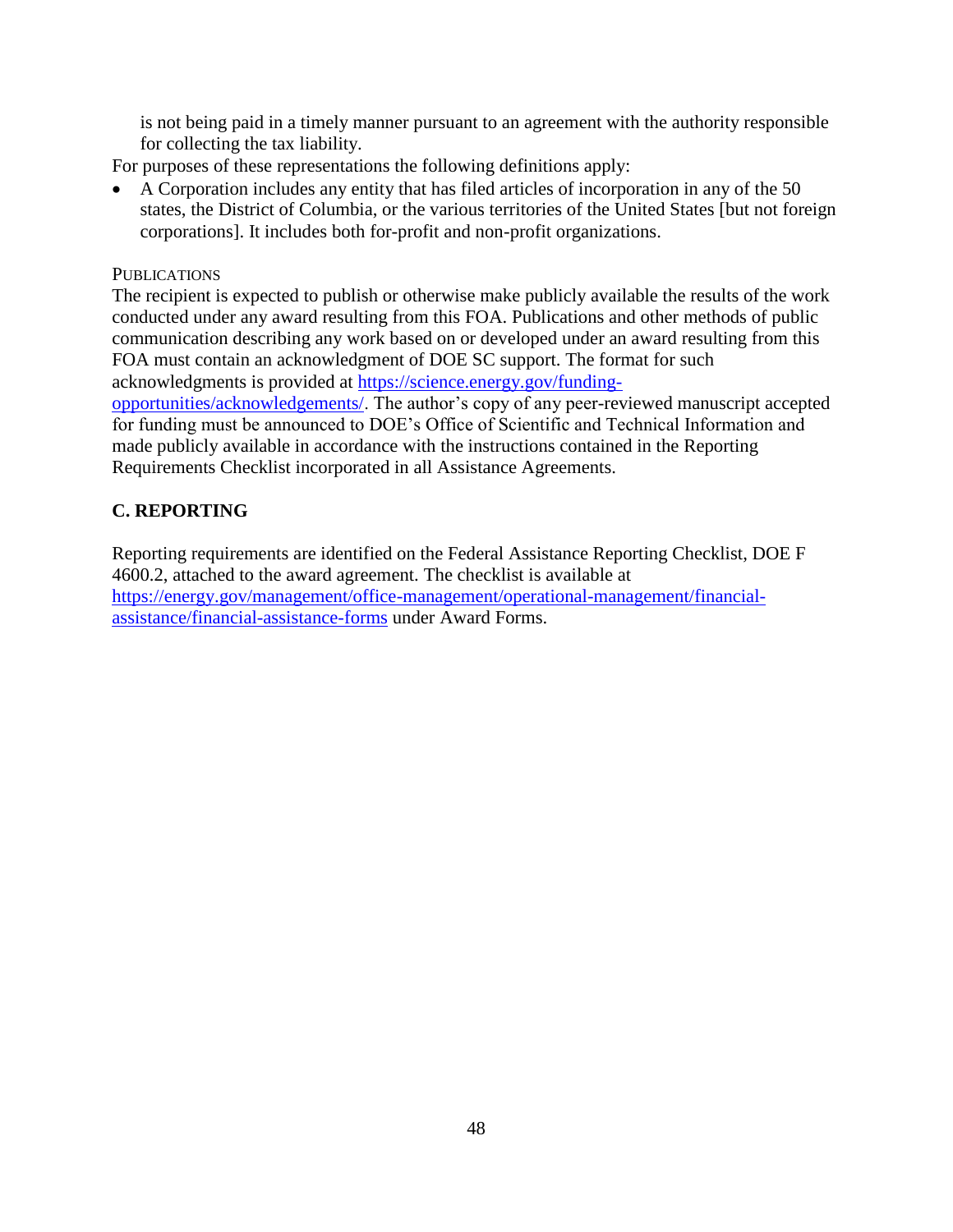# **Section VII - QUESTIONS/AGENCY CONTACTS**

# <span id="page-52-1"></span><span id="page-52-0"></span>**A. QUESTIONS**

Questions relating to the Grants.gov registration process, system requirements, how an application form works, or the submittal process must be directed to grants.gov at 1-800- 518-4726 or [support@grants.gov.](mailto:support@grants.gov) DOE cannot answer these questions.

Please only contact the Grants.gov help desk for questions related to Grants.gov.

For help with PAMS, click the "External User Guide" link on the PAMS website, [https://pamspublic.science.energy.gov/.](https://pamspublic.science.energy.gov/) You may also contact the PAMS Help Desk, which can be reached Monday through Friday, from 9AM – 5:30 PM Eastern Time. Telephone: (855) 818- 1846 (toll free) or (301) 903-9610, Email: [sc.pams-helpdesk@science.doe.gov.](mailto:sc.pams-helpdesk@science.doe.gov) All submission and inquiries about this FOA should reference **DE-FOA-0001868.**

Please contact the PAMS help desk for technological issues with the PAMS system.

Questions regarding the specific program areas and technical requirements may be directed to the technical contacts listed for each program within the FOA or below.

Please contact the program staff with all questions not directly related to the grants.gov or PAMS systems.

| Grants.gov                | 800-518-4726 (toll-free)                       |
|---------------------------|------------------------------------------------|
| <b>Customer Support</b>   | support@grants.gov                             |
| <b>PAMS</b>               | 855-818-1846 (toll-free)                       |
| <b>Customer Support</b>   | 301-903-9610                                   |
|                           | sc.pams-helpdesk@science.doe.gov               |
| Program Manager           | Program Manager: Dr. Prem C. Srivastava        |
| <b>Scientific Contact</b> | U. S. Department of Energy                     |
|                           | <b>Biological and Environmental Research</b>   |
|                           | Phone: 301-903-4071                            |
|                           | <b>E-Mail:</b> prem.srivastava@science.doe.gov |
|                           |                                                |

# <span id="page-52-2"></span>**B. AGENCY CONTACTS**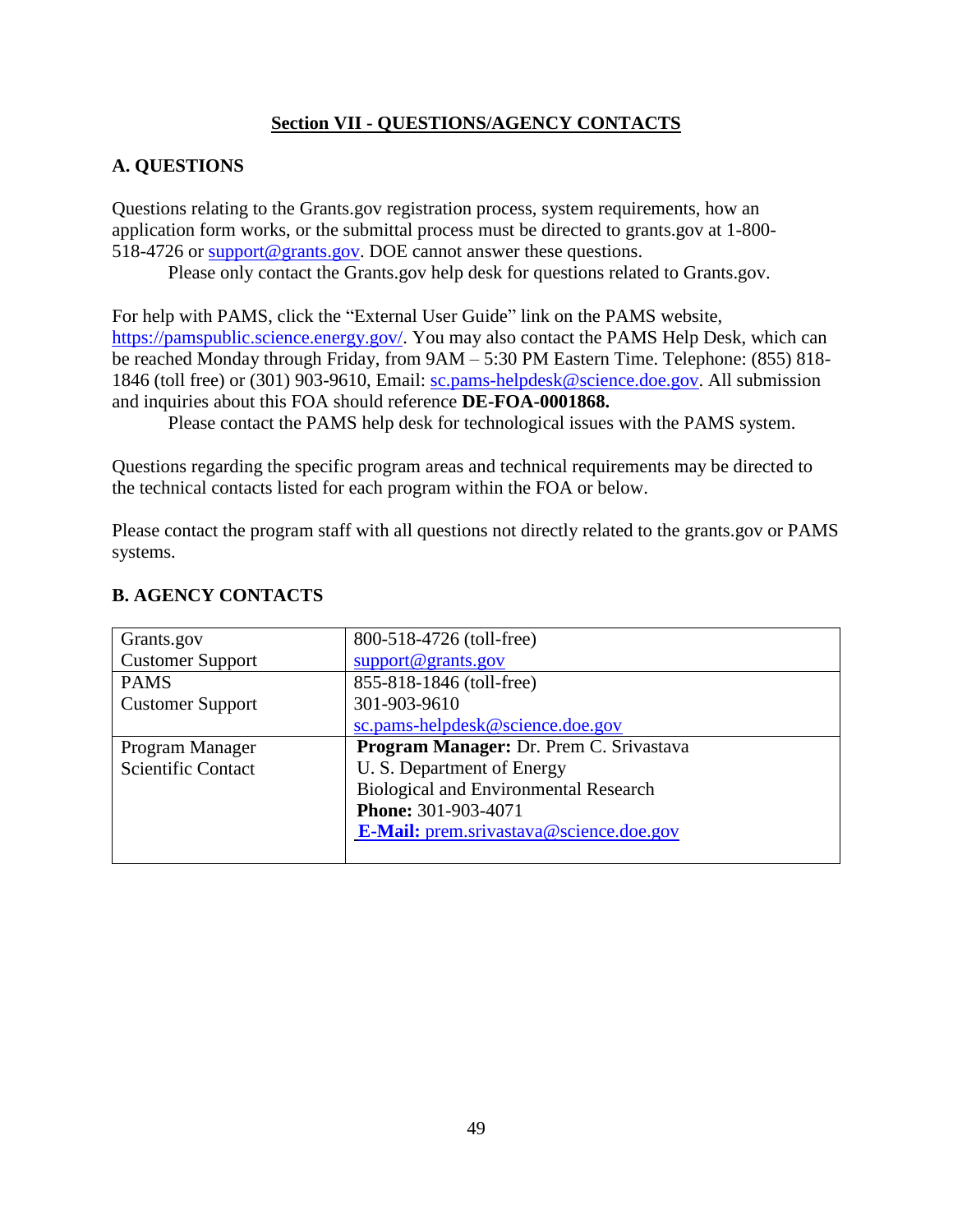# **Section VIII - OTHER INFORMATION**

# <span id="page-53-1"></span><span id="page-53-0"></span>**A. MODIFICATIONS**

Notices of any modifications to this FOA will be posted on grants.gov and the FedConnect portal. You can receive an email when a modification or an FOA message is posted by registering with FedConnect as an interested party for this FOA. It is recommended that you register as soon after release of the FOA as possible to ensure you receive timely notice of any modifications or other FOAs. More information is available at [https://www.fedconnect.net.](http://www.fedconnect.net/)

# <span id="page-53-2"></span>**B. GOVERNMENT RIGHT TO REJECT OR NEGOTIATE**

DOE reserves the right, without qualification, to reject any or all applications received in response to this FOA and to select any application, in whole or in part, as a basis for negotiation and/or award.

# <span id="page-53-3"></span>**C. COMMITMENT OF PUBLIC FUNDS**

(a) A DOE Financial Assistance award is valid only if it is in writing and is signed, either in writing or electronically, by a DOE Contracting Officer.

(b) Recipients are free to accept or reject the award. A request to draw down DOE funds constitutes the Recipient's acceptance of the terms and conditions of this Award.

# <span id="page-53-4"></span>**D. PROPRIETARY APPLICATION INFORMATION**

Patentable ideas, trade secrets, proprietary or confidential commercial or financial information, disclosure of which may harm the applicant, should be included in an application only when such information is necessary to convey an understanding of the proposed project. The use and disclosure of such data may be restricted, provided the applicant includes the following legend on the first page of the project narrative and specifies the pages of the application which are to be restricted:

"The data contained in pages \_\_\_\_\_ of this application have been submitted in confidence and contain trade secrets or proprietary information, and such data shall be used or disclosed only for evaluation purposes, provided that if this applicant receives an award as a result of or in connection with the submission of this application, DOE shall have the right to use or disclose the data herein to the extent provided in the award. This restriction does not limit the government's right to use or disclose data obtained without restriction from any source, including the applicant."

To protect such data, each line or paragraph on the pages containing such data must be specifically identified and marked with a legend similar to the following:

"The following contains proprietary information that (name of applicant) requests not be released to persons outside the Government, except for purposes of review and evaluation."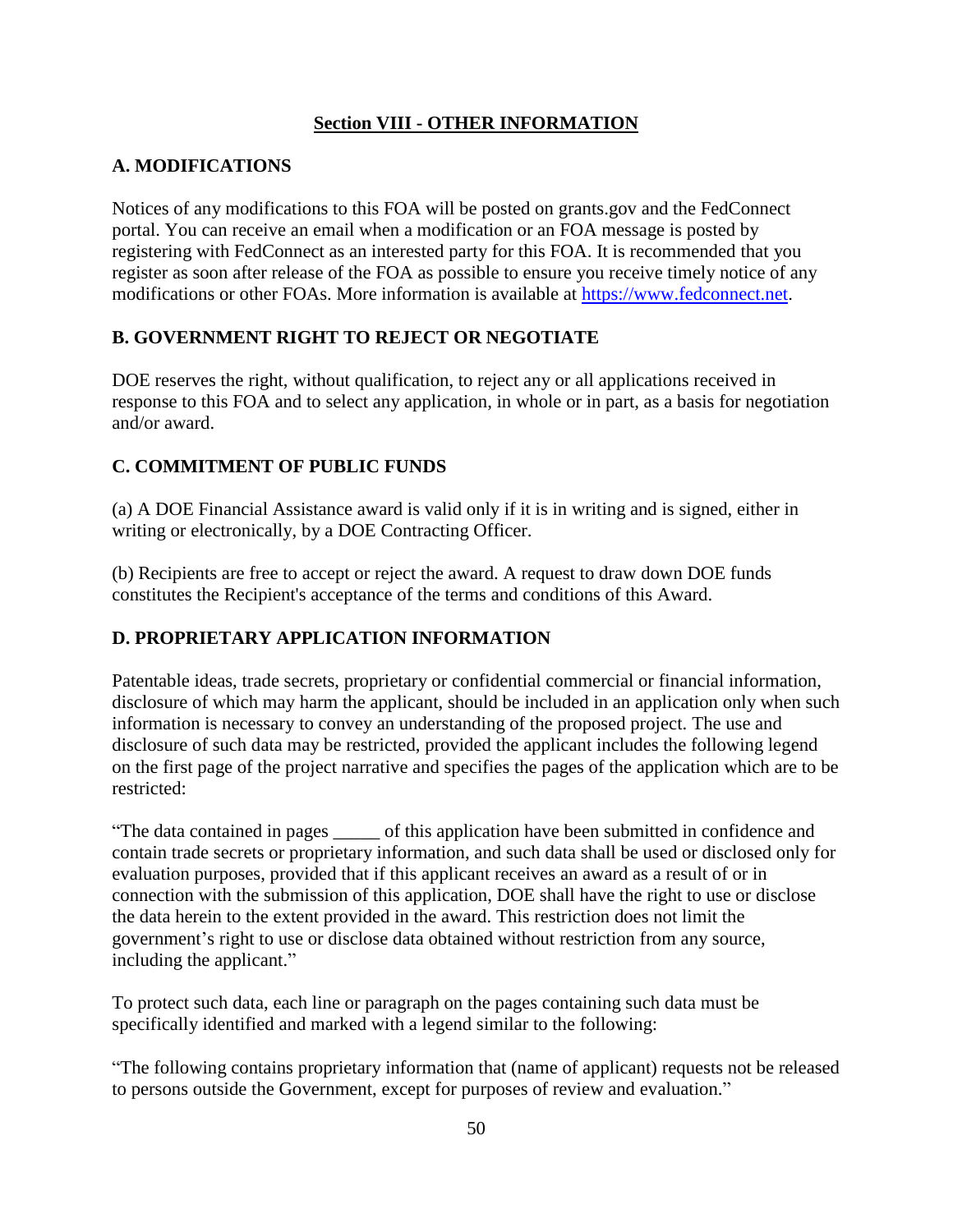# <span id="page-54-0"></span>**E. EVALUATION AND ADMINISTRATION BY NON-FEDERAL PERSONNEL**

In conducting the merit review evaluation, the Government may seek the advice of qualified non-Federal personnel as reviewers. The Government may also use non-Federal personnel to conduct routine, nondiscretionary administrative activities. The applicant, by submitting its application, consents to the use of non-Federal reviewers/administrators. Non-Federal reviewers must sign conflict of interest agreement prior to reviewing an application. Non-Federal personnel conducting administrative activities must sign a non-disclosure agreement.

# <span id="page-54-1"></span>**F. INTELLECTUAL PROPERTY DEVELOPED UNDER THIS PROGRAM**

**Patent Rights:** The Government will have certain statutory rights in an invention that is conceived or first actually reduced to practice under a DOE award. 42 USC 5908 provides that title to such inventions vests in the United States, except where 35 USC 202 provides otherwise for nonprofit organizations or small business firms. However, the Secretary of Energy may waive all or any part of the rights of the United States subject to certain conditions. (See "Notice of Right to Request Patent Waiver" in paragraph G below.)

**Rights in Technical Data**: Normally, the government has unlimited rights in technical data created under a DOE agreement. Delivery or third party licensing of proprietary software or data developed solely at private expense will not normally be required except as specifically negotiated in a particular agreement to satisfy DOE's own needs or to insure the commercialization of technology developed under a DOE agreement.

# <span id="page-54-2"></span>**G. NOTICE OF RIGHT TO REQUEST PATENT WAIVER**

Applicants may request a waiver of all or any part of the rights of the United States in inventions conceived or first actually reduced to practice in performance of an agreement as a result of this FOA, in advance of or within 30 days after the effective date of the award. Even if such advance waiver is not requested or the request is denied, the recipient will have a continuing right under the award to request a waiver of the rights of the United States in identified inventions, i.e., individual inventions conceived or first actually reduced to practice in performance of the award. Any patent waiver that may be granted is subject to certain terms and conditions in 10 CFR 784. For more information, see [https://energy.gov/gc/services/technology-transfer-and](http://energy.gov/gc/services/technology-transfer-and-procurement/office-assistant-general-counsel-technology-transf-1)[procurement/office-assistant-general-counsel-technology-transf-1](http://energy.gov/gc/services/technology-transfer-and-procurement/office-assistant-general-counsel-technology-transf-1)

Domestic small businesses and domestic nonprofit organizations will receive the patent rights clause at 37 CFR 401.14, i.e., the implementation of the Bayh-Dole Act. This clause permits domestic small business and domestic nonprofit organizations to retain title to subject inventions. Therefore, small businesses and nonprofit organizations do not need to request a waiver.

# <span id="page-54-3"></span>**H. NOTICE REGARDING ELIGIBLE/INELIGIBLE ACTIVITIES**

Eligible activities under this program include those, which describe and promote the understanding of scientific and technical aspects of specific energy technologies, but not those,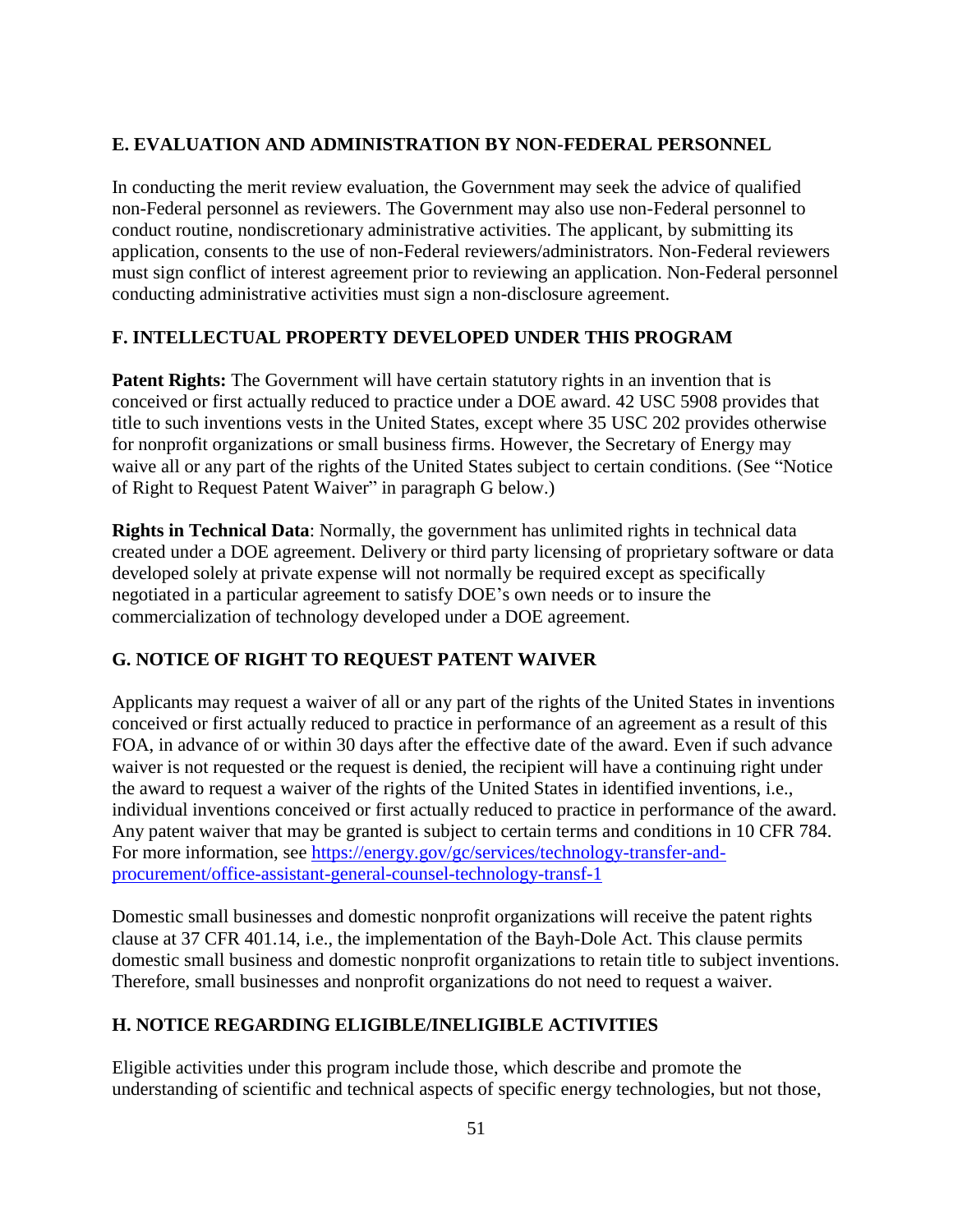which encourage or support political activities such as the collection and dissemination of information related to potential, planned or pending legislation.

# <span id="page-55-0"></span>**I. AVAILABILITY OF FUNDS**

Funds are not presently available for this award. The Government's obligation under this award is contingent upon the availability of appropriated funds from which payment for award purposes can be made. No legal liability on the part of the Government for any payment may arise until funds are made available to the DOE Contracting Officer for this award and until the awardee receives notice of such availability, to be confirmed in writing by the DOE Contracting Officer.

# <span id="page-55-1"></span>**J. ENVIRONMENTAL, SAFETY AND HEALTH (ES&H) PERFORMANCE OFWORK AT DOE FACILITIES**

With respect to the performance of any portion of the work under this award, which is performed at a DOE-owned or controlled site, the recipient agrees to comply with all state and Federal ES&H regulations, and with all other ES&H requirements of the operator of such site. The recipient shall apply this provision to all subawardees at any tier.

# <span id="page-55-2"></span>**K. FEDERAL, STATE, AND LOCAL REQUIREMENTS**

With respect to the performance of any portion of the work under this award, the recipient agrees to comply with all applicable local, state, and Federal ES&H regulations. The recipient shall apply this provision to all sub awardees at any tier.

# <span id="page-55-3"></span>**L. NATIONAL ENVIRONMENTAL POLICY ACT (NEPA) COMPLIANCE**

If question 4.a. on the "Research and Related Other Project Information" document indicates "potential impact on the environment", or if DOE's own review indicates it, DOE may ask the applicant to provide additional information on those impacts in order to prepare an environmental critique/synopsis per 10 CFR 1021.216. Note that this pre-award environmental critique/synopsis process would be separate from the preparation of a NEPA document such as an Environmental Impact Statement (EIS) or an Environmental Assessment (EA). If DOE determines the latter documentation is necessary, this process would need to be completed, funded by and with the participation of the awardee, prior to them taking any action on the proposed project that could have adverse environmental effects or that could limit the choice of reasonable alternatives. The inability to satisfy the NEPA requirements after an award would result in cancellation of the award. Note that in most cases, even where potential impact on the environment exists, preparation of such NEPA documents is rarely necessary, but DOE has the expectation that the Applicant will disclose the potential, which would serve to initiate dialog with DOE if necessary. Should the applicant have any uncertainty, they should check "yes."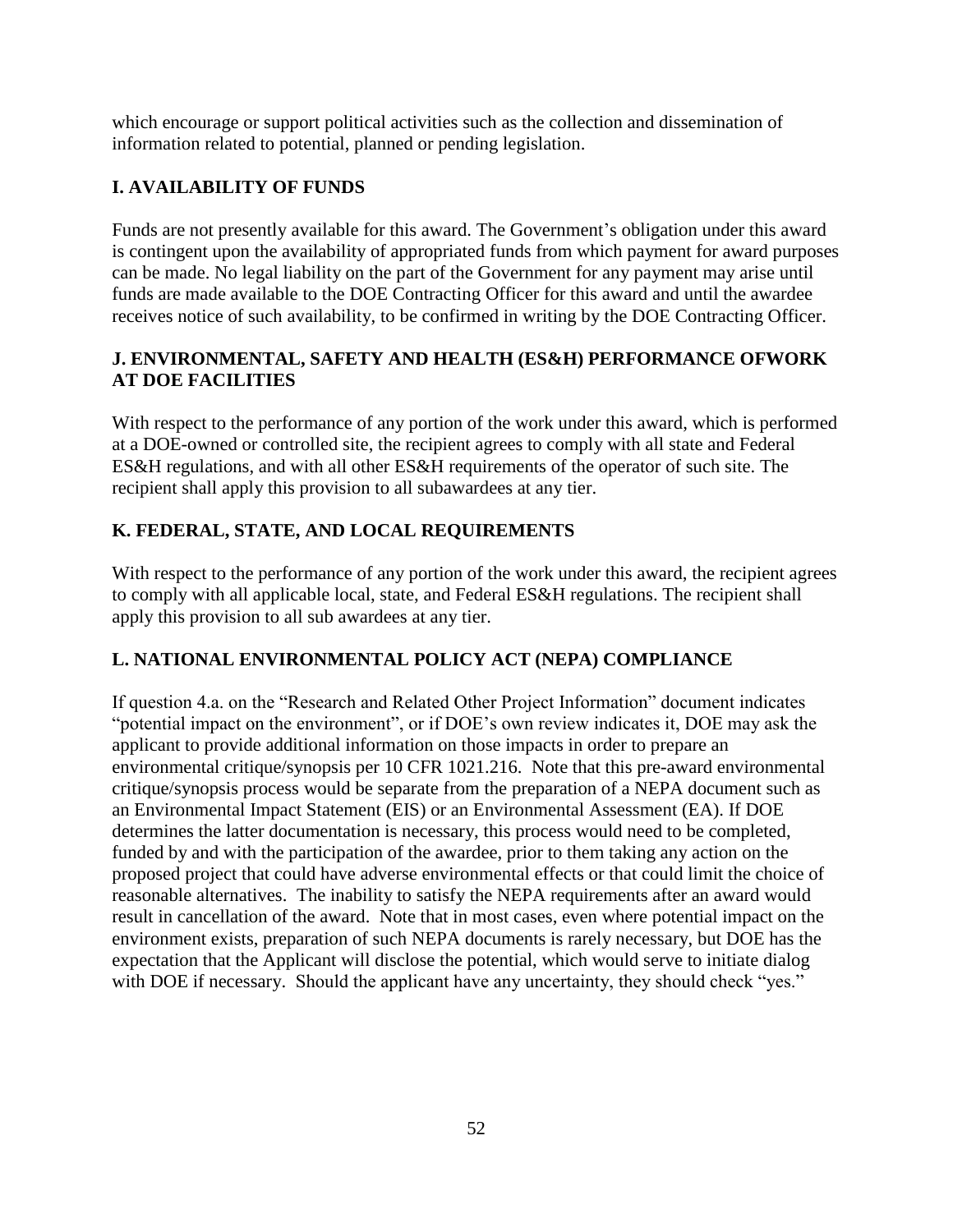# **Section IX - APPENDICES/REFERENCE MATERIAL**

# <span id="page-56-0"></span>**Glossary of Useful Grants and Cooperative Agreement terms**

| <b>Acquisition cost</b>            | Acquisition cost means the cost of the asset including the cost to ready the<br>asset for its intended use. Acquisition cost for equipment, for example, means<br>the net invoice price of the equipment, including the cost of any modifications,<br>attachments, accessories, or auxiliary apparatus necessary to make it usable for<br>the purpose for which it is acquired. Acquisition costs for software includes<br>those development costs capitalized in accordance with generally accepted<br>accounting principles (GAAP). Ancillary charges, such as taxes, duty,<br>protective in transit insurance, freight, and installation may be included in or<br>excluded from the acquisition cost in accordance with the non-Federal entity's<br>regular accounting practices.                                |
|------------------------------------|---------------------------------------------------------------------------------------------------------------------------------------------------------------------------------------------------------------------------------------------------------------------------------------------------------------------------------------------------------------------------------------------------------------------------------------------------------------------------------------------------------------------------------------------------------------------------------------------------------------------------------------------------------------------------------------------------------------------------------------------------------------------------------------------------------------------|
| <b>Administrative requirements</b> | Administrative requirements means the general business management practices<br>that are common to the administration of all grants, such as financial<br>accountability, reporting, equipment management, and retention of records.                                                                                                                                                                                                                                                                                                                                                                                                                                                                                                                                                                                 |
| <b>Advance payment</b>             | Advance payment means a payment that a Federal awarding agency or pass-<br>through entity makes by any appropriate payment mechanism, including a<br>predetermined payment schedule, before the non-Federal entity disburses the<br>funds for program purposes.                                                                                                                                                                                                                                                                                                                                                                                                                                                                                                                                                     |
| <b>Allocation</b>                  | Allocation means the process of assigning a cost, or a group of costs, to one or<br>more cost objective(s), in reasonable proportion to the benefit provided or<br>other equitable relationship. The process may entail assigning a cost(s) directly<br>to a final cost objective or through one or more intermediate cost objectives.                                                                                                                                                                                                                                                                                                                                                                                                                                                                              |
| <b>Allocability</b>                | Allocability means the principle, which requires that an expense or service<br>charged must directly benefit and be necessary for the performance of the<br>project; when multiple projects are benefited reasonable proportions must be<br>able to be assigned.                                                                                                                                                                                                                                                                                                                                                                                                                                                                                                                                                    |
| <b>Allowable cost</b>              | Allowable cost means a cost incurred by a recipient that is: (1) reasonable for<br>the performance of the award; $(2)$ allocable; $(3)$ in conformance with any<br>limitations or exclusions set forth in the Federal cost principles applicable to<br>the organization incurring the cost or in the award documents as to the type or<br>amount of cost; (4) consistent with regulations, policies, and procedures of the<br>recipient that are applied uniformly to both federally supported and other<br>activities of the organization; (5) accorded consistent treatment as a direct or<br>indirect cost; (6) determined in accordance with generally accepted accounting<br>principles; and (7) not included as a cost in any other federally supported<br>award (unless specifically authorized by statute). |
| <b>Application</b>                 | Application means a request for financial support of a project or activity<br>submitted to DOE on specified forms and in accordance with DOE<br>instructions. Also known as a proposal                                                                                                                                                                                                                                                                                                                                                                                                                                                                                                                                                                                                                              |
| <b>Appropriation Act</b>           | Appropriation act means the statute that provides the authority for Federal<br>agencies to incur obligations to and make payments out of the U.S. treasury for<br>specified purposes.                                                                                                                                                                                                                                                                                                                                                                                                                                                                                                                                                                                                                               |
| <b>Approved budget</b>             | Approved budget means the financial expenditure plan for the grant-supported<br>project or activity, including revisions approved by DOE and permissible<br>revisions made by the grantee. The approved budget consists of Federal (grant)<br>funds and, if required by the terms and conditions of the award, non-Federal<br>participation in the form of matching or cost sharing. The approved budget<br>specified in the award documents may be shown in detailed budget categories<br>or as total costs without a categorical breakout. Expenditures charged to an<br>approved budget that consists of both Federal and non-Federal shares are<br>deemed to be borne by the grantee in the same proportion as the percentage of                                                                                |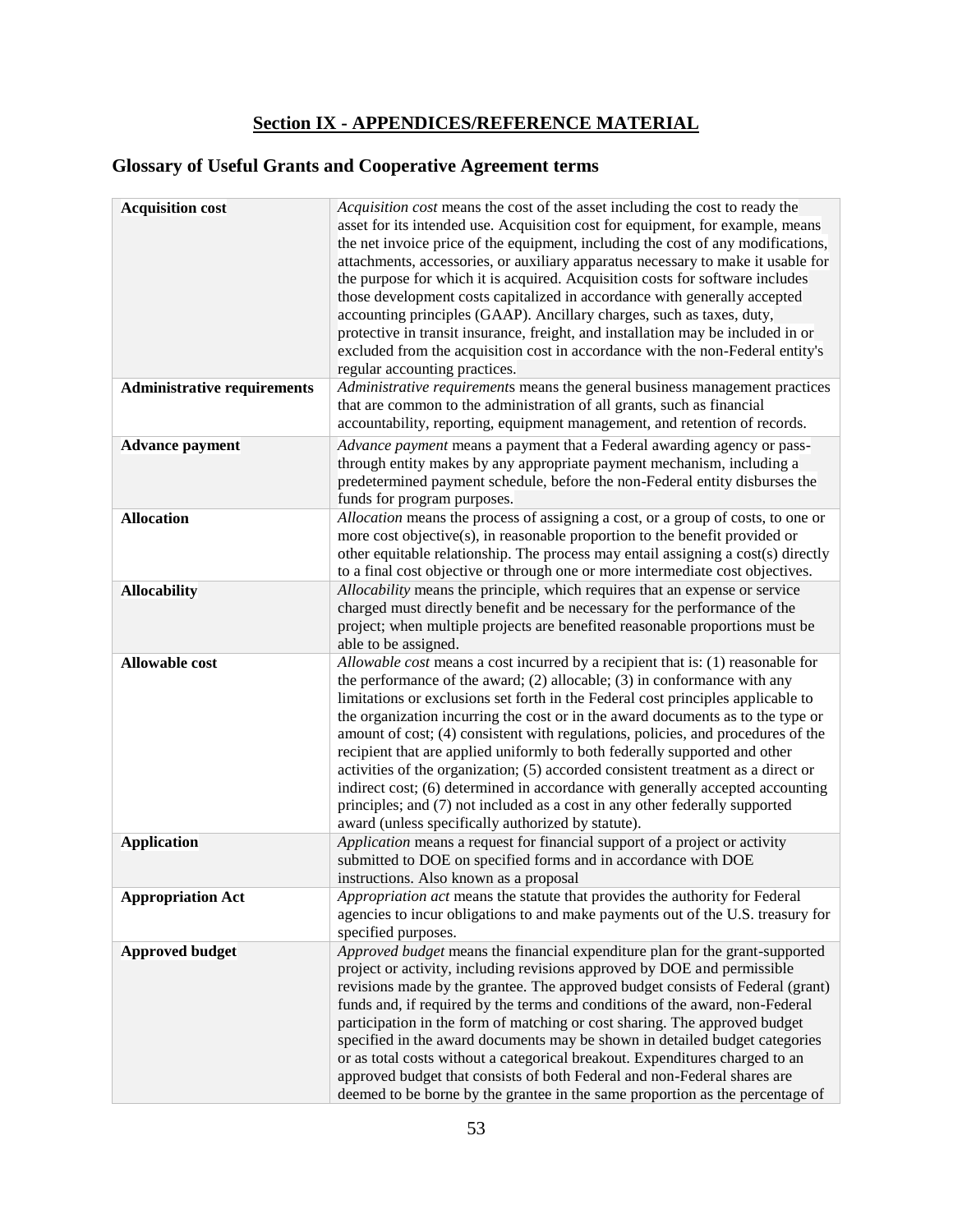|                                  | Federal/non-Federal participation in the overall budget.                                                                                                       |
|----------------------------------|----------------------------------------------------------------------------------------------------------------------------------------------------------------|
| <b>Assurance</b>                 | Assurance means a certification by an applicant, normally included with the<br>application or State plan, indicating that the entity is in compliance with, or |
|                                  | that it will abide by, a particular requirement if awarded a Federal grant.                                                                                    |
| <b>Authorized organizational</b> | Authorized organizational representative means the individual, named by the                                                                                    |
| representative                   | applicant organization, who is authorized to act for the applicant and to assume                                                                               |
|                                  | the obligations imposed by the Federal laws, regulations, requirements, and                                                                                    |
|                                  | conditions that apply to grant applications or grant awards.                                                                                                   |
| Award                            | Award means the provision of funds by DOE, based on an approved                                                                                                |
|                                  | application and budget or progress report, to an organizational entity or an                                                                                   |
|                                  | individual to carry out a project or activity.                                                                                                                 |
| <b>Award documents</b>           | Award documents means the entirety of the documents describing the legal                                                                                       |
|                                  | relationship between DOE and an awardee or recipient. The award documents                                                                                      |
|                                  | include an Assistance Agreement and other documents, which may be                                                                                              |
|                                  | incorporated by reference or as attachments to the Assistance Agreement. The                                                                                   |
|                                  | award documents are the official, legally binding document, signed (or the                                                                                     |
|                                  | electronic equivalent of signature) by a contracting officer that:                                                                                             |
|                                  | notifies the recipient of the award of a grant;<br>$\bullet$                                                                                                   |
|                                  | contains or references all the terms and conditions of the grant and Federal<br>$\bullet$                                                                      |
|                                  | funding limits and obligations; and,                                                                                                                           |
|                                  | provides the documentary basis for recording the obligation of Federal                                                                                         |
|                                  | funds in the DOE accounting system.                                                                                                                            |
| <b>Bayh-Dole Act</b>             | Bayh-Doyle Act means a law, which encourages universities and researchers to                                                                                   |
|                                  | develop their inventions into marketable products; formal citation is Section 6<br>of the Patent and Trademark Amendment of 1980, Pub. L 96-517                |
|                                  | Budget means the financial plan for the project or program that the Federal                                                                                    |
| <b>Budget</b>                    | awarding agency or pass-through entity approves during the Federal award                                                                                       |
|                                  | process or in subsequent amendments to the Federal award. It may include the                                                                                   |
|                                  | Federal and non-Federal share or only the Federal share, as determined by the                                                                                  |
|                                  | Federal awarding agency or pass-through entity.                                                                                                                |
| <b>Budget period</b>             | Budget period means the intervals of time (usually 12 months each) into which                                                                                  |
|                                  | a project period is divided for budgetary and funding purposes.                                                                                                |
| <b>Business officer</b>          | Business officer means the financial official of the grantee who has primary                                                                                   |
|                                  | fiscal responsibility for the grant. Also known as authorized organizational                                                                                   |
|                                  | representative.                                                                                                                                                |
| <b>Capital assets</b>            | Capital assets means tangible or intangible assets used in operations having a                                                                                 |
|                                  | useful life of more than one year which are capitalized in accordance with                                                                                     |
|                                  | GAAP. Capital assets include:                                                                                                                                  |
|                                  | (a) Land, buildings (facilities), equipment, and intellectual property                                                                                         |
|                                  | (including software) whether acquired by purchase, construction, manufacture,                                                                                  |
|                                  | lease-purchase, exchange, or through capital leases; and                                                                                                       |
|                                  | (b) Additions, improvements, modifications, replacements,                                                                                                      |
|                                  | rearrangements, reinstallations, renovations or alterations to capital assets that                                                                             |
|                                  | materially increase their value or useful life (not ordinary repairs and                                                                                       |
|                                  | maintenance)                                                                                                                                                   |
|                                  |                                                                                                                                                                |
|                                  |                                                                                                                                                                |
|                                  |                                                                                                                                                                |
|                                  |                                                                                                                                                                |
|                                  |                                                                                                                                                                |
| <b>Carryover</b>                 | Carryover means unobligated Federal funds remaining at the end of any                                                                                          |
|                                  | budget period that, with the approval of the contracting officer or under an                                                                                   |
|                                  | automatic authority, may be carried forward to another budget period to cover                                                                                  |
|                                  | allowable costs of that budget period (whether as an offset or additional                                                                                      |
|                                  |                                                                                                                                                                |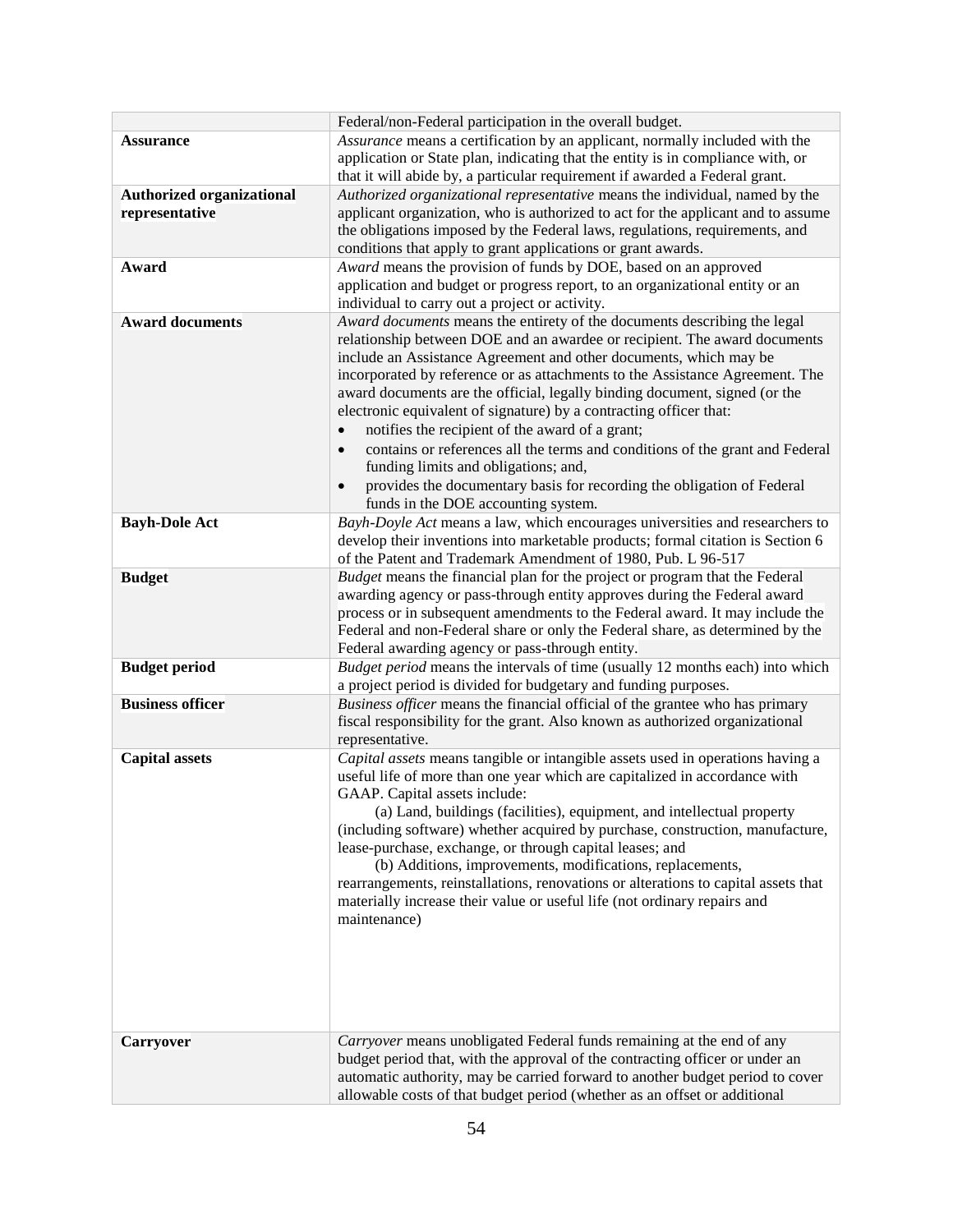|                                                              | authorization). Obligated, but unliquidated, funds are not considered carryover.                                                                                                                                                                                                                                                                                                                                                                                                                                                                                                                                                                                                                                                                          |
|--------------------------------------------------------------|-----------------------------------------------------------------------------------------------------------------------------------------------------------------------------------------------------------------------------------------------------------------------------------------------------------------------------------------------------------------------------------------------------------------------------------------------------------------------------------------------------------------------------------------------------------------------------------------------------------------------------------------------------------------------------------------------------------------------------------------------------------|
| <b>Change</b> in scope                                       | Change in scope means an activity whereby the objectives or specific aims<br>identified in the approved grant application are significantly changed by the<br>grantee after award. Contracting officer prior approval is required for a change<br>in scope to be allowable under an award.                                                                                                                                                                                                                                                                                                                                                                                                                                                                |
| <b>Closeout</b>                                              | Closeout means the process by which a Federal awarding agency determines<br>that all applicable administrative actions and all required work under an award<br>have been completed by the grantee and the Federal awarding agency.                                                                                                                                                                                                                                                                                                                                                                                                                                                                                                                        |
| <b>Competitive segment</b>                                   | Competitive segment means the initial project period recommended for support<br>or each extension of a project period resulting from a renewal award.                                                                                                                                                                                                                                                                                                                                                                                                                                                                                                                                                                                                     |
| <b>Conference (domestic or</b><br>international)             | Conference (domestic or international) means a symposium, seminar,<br>workshop, or any other organized and formal meeting, whether conducted<br>face-to-face or via the Internet, where individuals assemble (or meet virtually)<br>to exchange information and views or explore or clarify a defined subject,<br>problem, or area of knowledge, whether or not a published report results from<br>such meeting.                                                                                                                                                                                                                                                                                                                                          |
| <b>Consortium or sub-award</b><br>agreement                  | Consortium or sub-award agreement means a formalized agreement whereby<br>a research project is carried out by the grantee and one or more other<br>organizations that are separate legal entities. Under the agreement, the grantee<br>must perform a substantive role in the conduct of the planned research and not<br>merely serve as a conduit of funds to another party or parties. These<br>agreements typically involve a specific level of effort from the consortium<br>organization's PD/PI and a categorical breakdown of costs, such as personnel,<br>supplies, and other allowable expenses, including F&A costs. The relationship<br>between the recipient and the collaborating organizations is considered a sub-<br>award relationship. |
| <b>Consultant</b>                                            | Consultant means an individual who provides professional advice or services<br>for a fee, but normally not as an employee of the engaging party. In unusual<br>situations, an individual may be both a consultant and an employee of the same<br>party, receiving compensation for some services as a consultant and for other<br>work as a salaried employee. To prevent apparent or actual conflicts of<br>interest, grantees and consultants must establish written guidelines indicating<br>the conditions of payment of consulting fees. Consultants also include firms<br>that provide professional advice or services.                                                                                                                             |
| Continuation<br>application/award                            | Continuation application/award means a financial assistance request (in the<br>form of an application or progress report) or resulting award for a subsequent<br>budget period within a previously approved project period for which a<br>recipient does not have to compete with other applicants.                                                                                                                                                                                                                                                                                                                                                                                                                                                       |
| <b>Contract</b>                                              | <i>Contract</i> means a legal instrument by which a non-Federal entity purchases<br>property or services needed to carry out the project or program under a Federal<br>award. The term as used in this part does not include a legal instrument, even<br>if the non-Federal entity considers it a contract, when the substance of the<br>transaction meets the definition of a Federal award or sub-award (see §200.92<br>Sub-award).                                                                                                                                                                                                                                                                                                                     |
| Contractor                                                   | Contractor means an entity that receives a contract as defined in §200.22<br>Contract.                                                                                                                                                                                                                                                                                                                                                                                                                                                                                                                                                                                                                                                                    |
| <b>Contract (or Grants</b><br><b>Management</b> ) officer    | Contract (or Grants Management) officer means a DOE official responsible<br>for the business management aspects of grants and cooperative agreements,<br>including review, negotiation, award, and administration, and for the<br>interpretation of grants administration policies and provisions. COs and GMOs<br>are delegated the authority to obligate DOE to the expenditure of funds and<br>permit changes to approved projects on behalf of DOE.                                                                                                                                                                                                                                                                                                   |
| <b>Contract (or Grants</b><br><b>Management</b> ) specialist | Contract (or Grants Management) specialist means a DOE staff member who<br>works with a contract or grants management officer and is assigned the day-to-<br>day management of a portfolio of grants and/or cooperative agreements. These                                                                                                                                                                                                                                                                                                                                                                                                                                                                                                                 |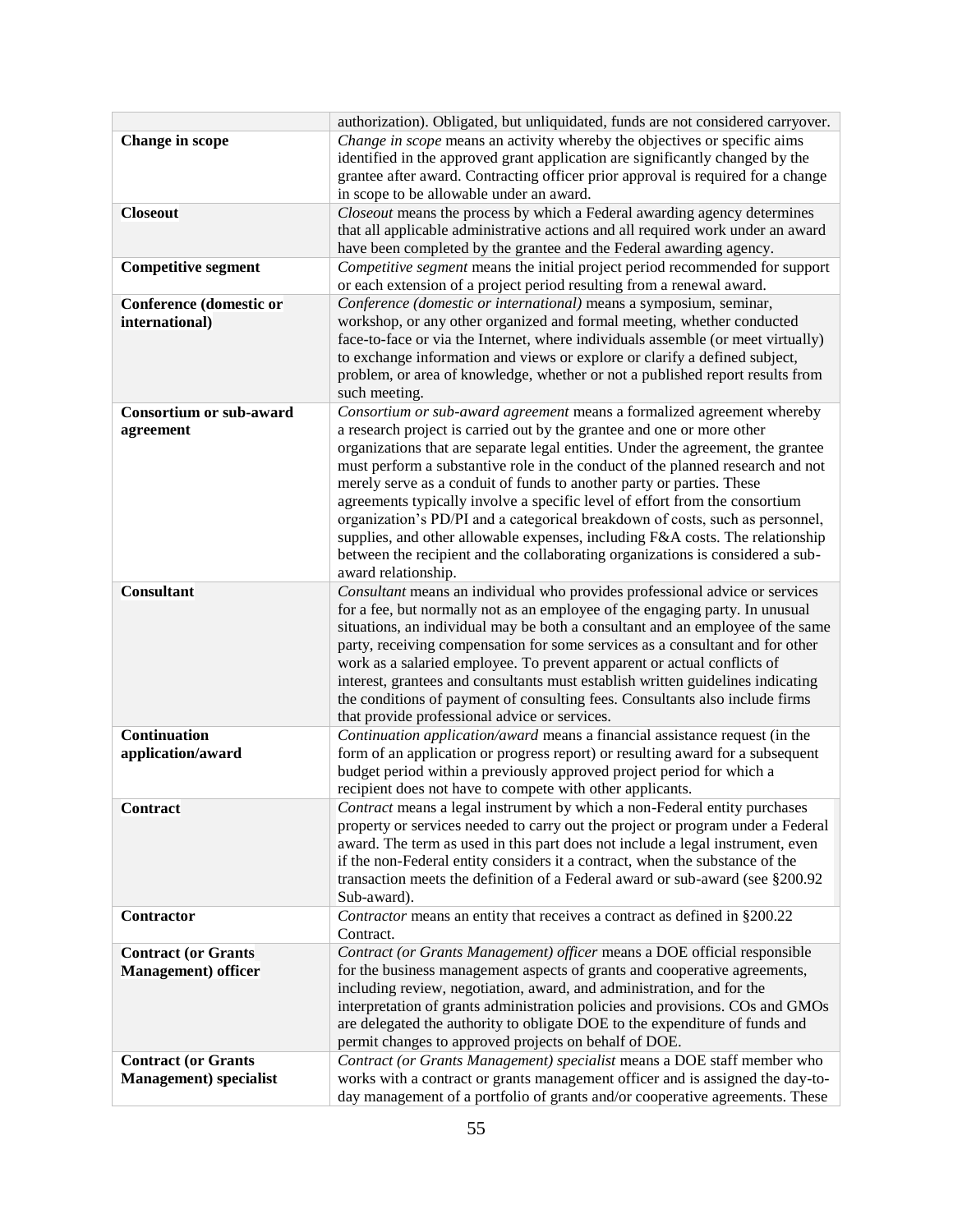|                                 | activities include, but are not limited to, evaluating grant applications for                                                                                  |
|---------------------------------|----------------------------------------------------------------------------------------------------------------------------------------------------------------|
|                                 | administrative content and compliance with statutes, regulations, and                                                                                          |
|                                 | guidelines; negotiating grants; providing consultation and technical assistance                                                                                |
|                                 | to grantees; and administering grants after award.                                                                                                             |
| <b>Cooperative agreement</b>    | Cooperative agreement means a type of financial assistance used when there                                                                                     |
|                                 | will be substantial Federal scientific or programmatic involvement. Substantial                                                                                |
|                                 | involvement means that, after award, scientific or program staff will assist,                                                                                  |
|                                 | guide, coordinate, or participate in project activities.                                                                                                       |
| <b>Cost principles</b>          | Cost principles means the government-wide principles, issued by OMB (or, in                                                                                    |
|                                 | the case of commercial organizations, the Federal Acquisition Regulation [48]                                                                                  |
|                                 | CFR 21], or, in the case of hospitals, 45 CFR 74, Appendix E, "Principles For                                                                                  |
|                                 | Determining Costs Applicable to Research and Development Under Grants                                                                                          |
|                                 | and Contracts with Hospitals"), on allowability and unallowability of costs                                                                                    |
|                                 | under federally sponsored agreements. As of December 26, 2014, the cost                                                                                        |
|                                 | principles will be consolidated in 2 CFR 200.<br>Cost sharing or matching means the portion of project costs not paid by                                       |
| <b>Cost sharing or matching</b> | Federal funds (unless otherwise authorized by Federal statute). See also                                                                                       |
|                                 | §200.306 Cost sharing or matching.                                                                                                                             |
| <b>Deadline</b>                 | Deadline means the published date and/or time that a grant application is to be                                                                                |
|                                 | either postmarked/mailed or electronically submitted to the funding agency.                                                                                    |
| <b>Debarment and suspension</b> | Debarment and suspension means the actions taken by a debarring official in                                                                                    |
|                                 | accordance with OMB guidance at 2 CFR 180, "Non-procurement Debarment                                                                                          |
|                                 | and Suspension," to exclude a person or organization from participating in                                                                                     |
|                                 | grants and other non-procurement awards government-wide. If debarred or                                                                                        |
|                                 | suspended, the person or organization may not receive financial assistance                                                                                     |
|                                 | (under a grant, cooperative agreement, or sub-award, or contract under a grant)                                                                                |
|                                 | for a specified period of time. Debarments and suspensions carried out                                                                                         |
|                                 | pursuant to 2 CFR 376 are distinct from post-award suspension action by an                                                                                     |
|                                 | awarding agency.                                                                                                                                               |
| <b>Direct costs</b>             | Direct costs means costs that can be identified specifically with a particular                                                                                 |
|                                 | sponsored project, an instructional activity, or any other institutional activity,                                                                             |
|                                 | or that can be directly assigned to such activities relatively easily with a high                                                                              |
|                                 | degree of accuracy.                                                                                                                                            |
| <b>Disallowed costs</b>         | Disallowed costs means those charges to a Federal award that the Federal                                                                                       |
|                                 | awarding agency or pass-through entity determines to be unallowable, in                                                                                        |
|                                 | accordance with the applicable Federal statutes, regulations, or the terms and                                                                                 |
|                                 | conditions of the Federal award.                                                                                                                               |
| <b>Domestic organization</b>    | Domestic organization means a public (including a State or other                                                                                               |
|                                 | governmental agency) or private non-profit or for-profit organization that is<br>located in the United States or its territories, is subject to U.S. laws, and |
|                                 | assumes legal and financial accountability for awarded funds and for the                                                                                       |
|                                 | performance of the grant-supported activities.                                                                                                                 |
| <b>DUNS</b> number              | DUNS number means a nine-digit number established and assigned by Dun                                                                                          |
|                                 | and Bradstreet to uniquely identify a business entity.                                                                                                         |
| <b>Effort</b>                   | <i>Effort</i> means the amount of time, usually expressed as a percentage of the                                                                               |
|                                 | total, which a faculty member or other employee spends on a sponsored                                                                                          |
|                                 | project. No one is allowed to spend more than 100% total commitment on all                                                                                     |
|                                 | academic activities, including grant-sponsored research, university-sponsored                                                                                  |
|                                 | research, teaching, administration, advising and other contracted duties. Effort                                                                               |
|                                 | is indicated on the budget in units of person-months.                                                                                                          |
| Equipment                       | Equipment means tangible personal property (including information                                                                                              |
|                                 | technology systems) having a useful life of more than one year and a per-unit                                                                                  |
|                                 | acquisition cost which equals or exceeds the lesser of the capitalization level                                                                                |
|                                 | established by the non-Federal entity for financial statement purposes, or                                                                                     |
|                                 | \$5,000. See also §§200.12 Capital assets, 200.20 Computing devices, 200.48                                                                                    |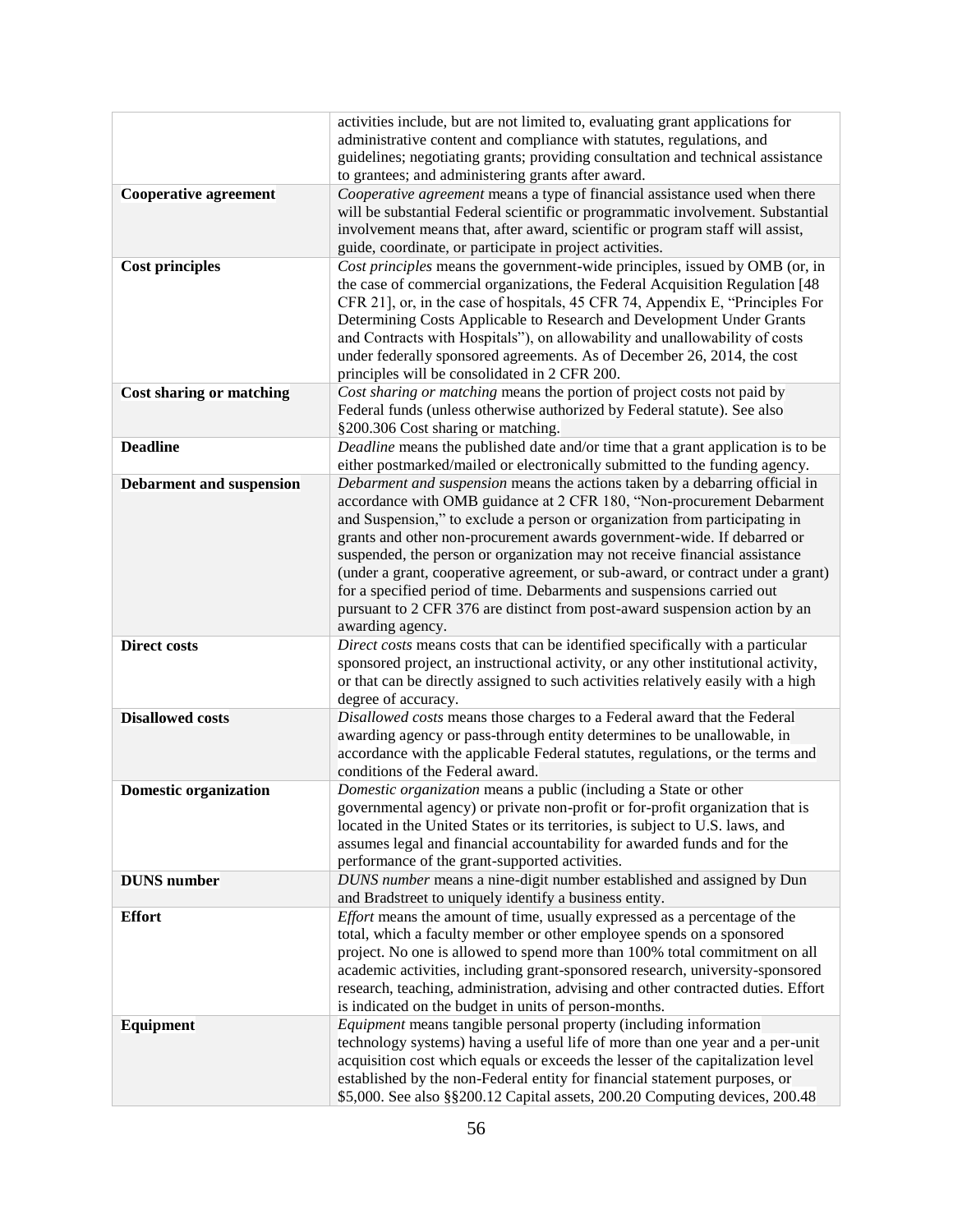|                                                  | General purpose equipment, 200.58 Information technology systems, 200.89<br>Special purpose equipment, and 200.94 Supplies.                                                                                                                                                                                                                                                                                                                                                                                                                                                                                                                                                                                                                                                                                                                                                                                                                                                                                                                                                                                                                  |
|--------------------------------------------------|----------------------------------------------------------------------------------------------------------------------------------------------------------------------------------------------------------------------------------------------------------------------------------------------------------------------------------------------------------------------------------------------------------------------------------------------------------------------------------------------------------------------------------------------------------------------------------------------------------------------------------------------------------------------------------------------------------------------------------------------------------------------------------------------------------------------------------------------------------------------------------------------------------------------------------------------------------------------------------------------------------------------------------------------------------------------------------------------------------------------------------------------|
| <b>Expanded authorities</b>                      | Expanded authorities means authorization to grantees under certain research<br>grant mechanisms which waives the requirement for prior agency approval for<br>specified actions related to awards. Example: 90-day pre-award spending<br>authority, no cost extensions for up to one additional year, and automatic<br>carryover of unobligated funds from one budget period to the next. The<br>expanded authorities are now contained in the standard terms and conditions<br>for most research grants.                                                                                                                                                                                                                                                                                                                                                                                                                                                                                                                                                                                                                                    |
| <b>Expiration date</b>                           | <i>Expiration date</i> means generally, the date signifying the end of the current<br>project period, after which the grantee is not authorized to obligate grant funds.                                                                                                                                                                                                                                                                                                                                                                                                                                                                                                                                                                                                                                                                                                                                                                                                                                                                                                                                                                     |
| <b>Facilities and administrative</b><br>costs    | Facilities and administrative costs means costs that are incurred by a grantee<br>for common or joint objectives and that, therefore, cannot be identified<br>specifically with a particular project or program. These costs also are known as<br>indirect costs.                                                                                                                                                                                                                                                                                                                                                                                                                                                                                                                                                                                                                                                                                                                                                                                                                                                                            |
| <b>Federal financial report</b>                  | Federal financial report means submitted on Standard Form (SF) 425, to<br>indicate the status of awarded funds for the period covered. Frequency of<br>reporting is specified in the Reporting Checklist provided as part of the award<br>documents. Replaces the SF-269 Financial Status Report (FSR)                                                                                                                                                                                                                                                                                                                                                                                                                                                                                                                                                                                                                                                                                                                                                                                                                                       |
| <b>Financial assistance</b>                      | Financial assistance means transfer by DOE of money or property to an<br>eligible entity to support or stimulate a public purpose authorized by statute.                                                                                                                                                                                                                                                                                                                                                                                                                                                                                                                                                                                                                                                                                                                                                                                                                                                                                                                                                                                     |
| <b>Financial status report</b>                   | Financial status report means see Federal Financial Report.                                                                                                                                                                                                                                                                                                                                                                                                                                                                                                                                                                                                                                                                                                                                                                                                                                                                                                                                                                                                                                                                                  |
| <b>Foreign travel</b>                            | Foreign travel is meant to include travel outside of the United States and its<br>territories and possessions (Guam, American Samoa, Puerto Rico, the Virgin<br>Islands, and the Canal Zone) and Canada. A trip is considered foreign travel<br>for all legs of the itinerary if the traveler does not return to his or her post prior<br>to departure for a foreign destination. Costs for foreign travel may be restricted<br>by the language of a Funding Opportunity Announcement.                                                                                                                                                                                                                                                                                                                                                                                                                                                                                                                                                                                                                                                       |
| <b>Funding opportunity</b><br>announcement (FOA) | Funding opportunity announcement (FOA) means A publicly available<br>document by which a Federal Agency makes known its intentions to award<br>discretionary grants or cooperative agreements, usually as a result of<br>competition for funds. Funding opportunity announcements may be known as<br>program announcements, requests for applications, notices of funding<br>availability, solicitations, or other names depending on the Agency and type of<br>program. Funding opportunity announcements can be found<br>at Grants.gov/FIND. An FOA may also be known as a solicitation.                                                                                                                                                                                                                                                                                                                                                                                                                                                                                                                                                   |
| <b>Grant agreement</b>                           | Grant agreement means a legal instrument of financial assistance between a<br>Federal awarding agency or pass-through entity and a non-Federal entity that,<br>consistent with 31 U.S.C. 6302, 6304:<br>(a) Is used to enter into a relationship the principal purpose of which is to<br>transfer anything of value from the Federal awarding agency or pass-through<br>entity to the non-Federal entity to carry out a public purpose authorized by a<br>law of the United States (see 31 U.S.C. 6101(3)); and not to acquire property<br>or services for the Federal awarding agency or pass-through entity's direct<br>benefit or use;<br>(b) Is distinguished from a cooperative agreement in that it does not<br>provide for substantial involvement between the Federal awarding agency or<br>pass-through entity and the non-Federal entity in carrying out the activity<br>contemplated by the Federal award.<br>(c) Does not include an agreement that provides only:<br>(1) Direct United States Government cash assistance to an individual;<br>$(2)$ A subsidy;<br>$(3)$ A loan;<br>$(4)$ A loan guarantee; or<br>(5) Insurance. |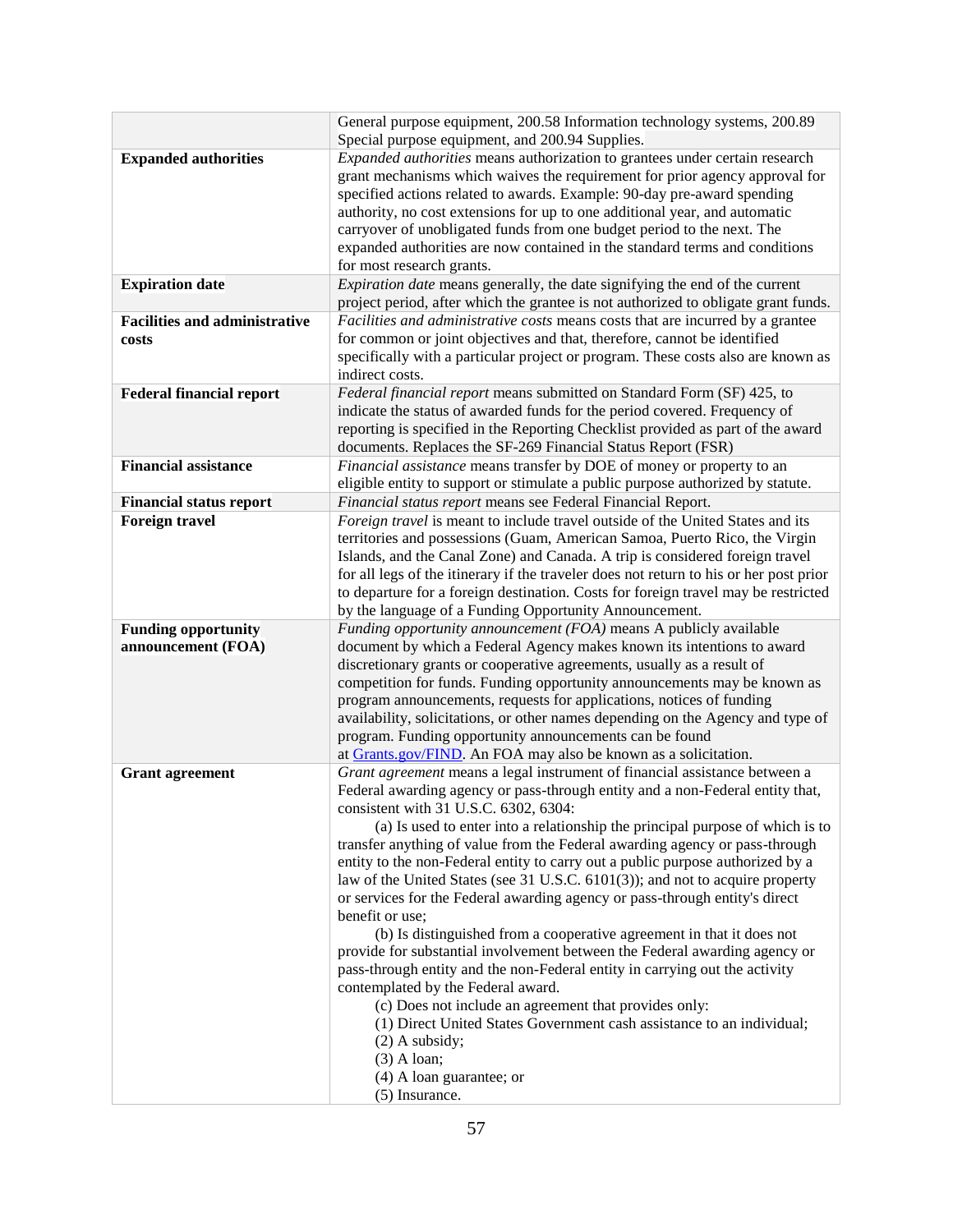| Grant-supported project or<br>activity          | Grant-supported project or activity means those activities specified or<br>described in a grant application or in a subsequent submission that are<br>approved by DOE for funding, regardless of whether Federal funding<br>constitutes all or only a portion of the financial support necessary to carry<br>them out.                                                                                                                                                                                                                                                                                                              |
|-------------------------------------------------|-------------------------------------------------------------------------------------------------------------------------------------------------------------------------------------------------------------------------------------------------------------------------------------------------------------------------------------------------------------------------------------------------------------------------------------------------------------------------------------------------------------------------------------------------------------------------------------------------------------------------------------|
| <b>Grantee</b>                                  | Grantee means the organization or individual awarded a grant or cooperative<br>agreement by DOE that is responsible and accountable for the use of the funds<br>provided and for the performance of the grant-supported project or activity.<br>The grantee is the entire legal entity even if a particular component is<br>designated in award documents. The grantee is legally responsible and<br>accountable to DOE for the performance and financial aspects of the grant-<br>supported project or activity. Also known as awardee or recipient.                                                                               |
| Grants.gov                                      | Grants.gov (https://www.grants.gov/) has been designated by the Office of<br>Management and Budget as the single access point for all grant programs<br>offered by 26 Federal grant-making agencies. It provides a single interface for<br>agencies to announce their Grant opportunities and for all applicants to find<br>and apply for those opportunities.                                                                                                                                                                                                                                                                      |
| Indirect costs (facilities &<br>administrative) | Indirect ( $F$ &A) costs means those costs incurred for a common or joint<br>purpose benefitting more than one cost objective, and not readily assignable to<br>the cost objectives specifically benefitted, without effort disproportionate to<br>the results achieved. To facilitate equitable distribution of indirect expenses to<br>the cost objectives served, it may be necessary to establish a number of pools<br>of indirect (F&A) costs. Indirect (F&A) cost pools must be distributed to<br>benefitted cost objectives on bases that will produce an equitable result in<br>consideration of relative benefits derived. |
| <b>Institutional base salary</b>                | Institutional base salary means the annual compensation paid by an<br>organization for an employee's appointment, whether that individual's time is<br>spent on research, teaching, patient care, or other activities. Base salary<br>excludes any income that an individual may be permitted to earn outside of<br>duties for the applicant/grantee organization. Base salary may not be increased<br>as a result of replacing organizational salary funds with grant funds.                                                                                                                                                       |
| <b>Matching or cost sharing</b>                 | Matching or cost sharing means the value of third-party in-kind contributions<br>and the portion of the costs of a federally assisted project or program not borne<br>by the Federal government. Matching or cost sharing may be required by<br>statute or program regulation. Costs used to satisfy matching or cost-sharing<br>requirements are subject to the same policies governing allowability as other<br>costs under the approved budget.                                                                                                                                                                                  |
| Merit (or peer) review                          | Merit (or peer) review means the process that involves the consistent<br>application of standards and procedures that produce fair, equitable, and<br>objective examinations of applications based on an evaluation of scientific or<br>technical merit or other relevant aspects of the application. The review is<br>performed by experts (reviewers) in the field of endeavor for which support is<br>requested. Merit review is intended to provide guidance and to the DOE<br>individuals responsible for making award decisions.                                                                                              |
| <b>Monitoring</b>                               | Monitoring means a process whereby the programmatic and business<br>management performance aspects of a grant are assessed by reviewing<br>information gathered from various required reports, audits, site visits, and<br>other sources.                                                                                                                                                                                                                                                                                                                                                                                           |
| <b>No-cost extension</b>                        | No-cost extension means an extension of time to a project period and/or budget<br>period to complete the work of the grant under that period, without additional<br>Federal funds or competition.                                                                                                                                                                                                                                                                                                                                                                                                                                   |
| <b>Non-Federal share</b>                        | Non-Federal share means when cost sharing or matching is required as a<br>condition of an award, the portion of allowable project/program costs not<br>borne by the Federal government.                                                                                                                                                                                                                                                                                                                                                                                                                                             |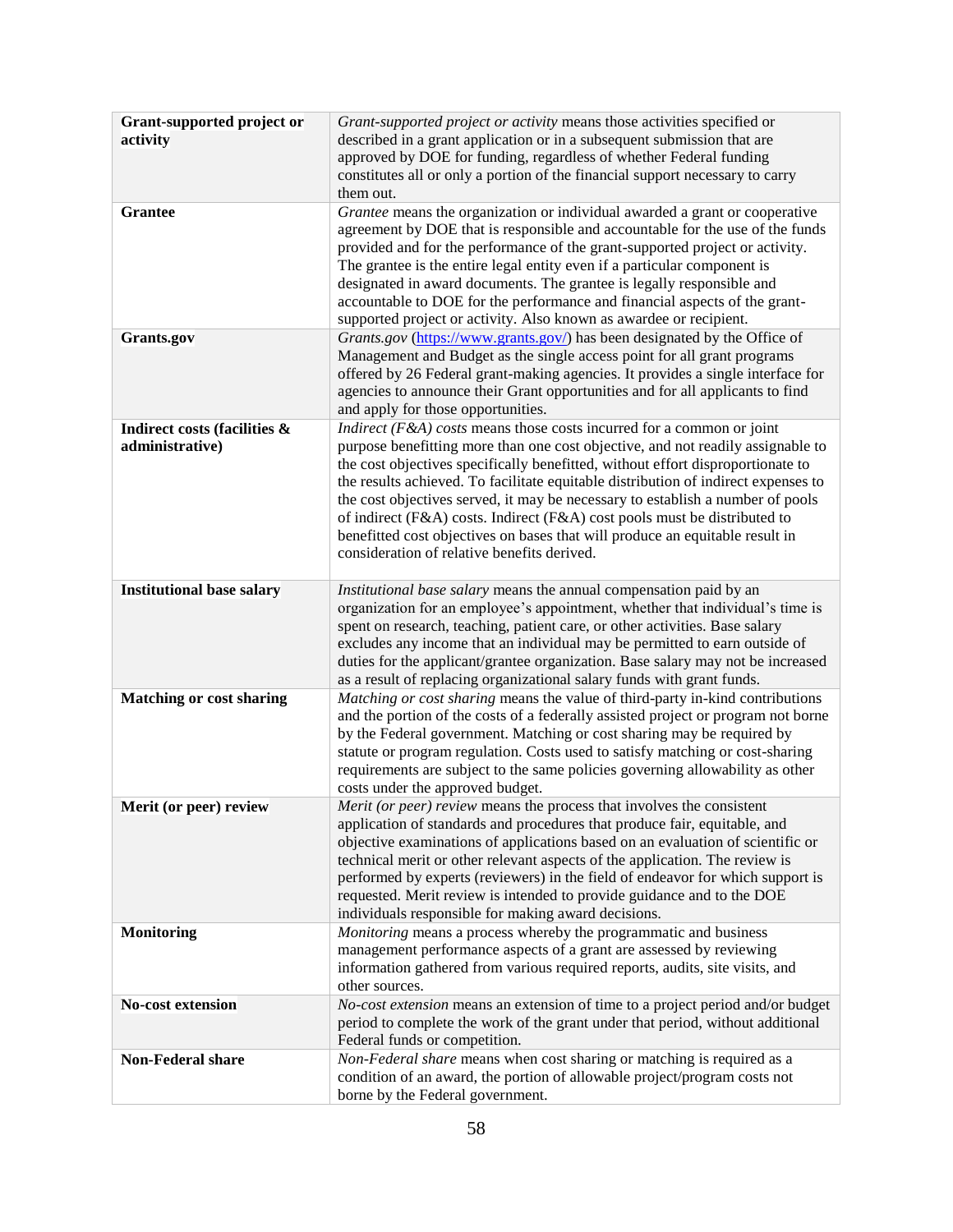| <b>Obligations</b>               | Obligations when used in connection with a non-Federal entity's utilization of                                                                                 |
|----------------------------------|----------------------------------------------------------------------------------------------------------------------------------------------------------------|
|                                  | funds under a Federal award, <i>obligations</i> means orders placed for property and                                                                           |
|                                  | services, contracts and sub-awards made, and similar transactions during a                                                                                     |
|                                  | given period that require payment by the non-Federal entity during the same or                                                                                 |
|                                  | a future period.                                                                                                                                               |
| <b>OMB</b> circulars             | OMB circulars means government-wide guidance issued to Heads of Federal                                                                                        |
|                                  | agencies by the Director of OMB. OMB Circulars directly pertinent to grants                                                                                    |
|                                  | include the following:                                                                                                                                         |
|                                  | cost principles (OMB Circular A-21, OMB Circular A-87, and OMB                                                                                                 |
|                                  | Circular A-122);                                                                                                                                               |
|                                  | uniform administrative requirements (OMB Circular A-102 and OMB<br>$\bullet$<br>Circular A-110);                                                               |
|                                  | audit requirements for non-profit organizations (OMB Circular A-133).                                                                                          |
|                                  | Some (but not all) of these OMB Circulars have been reissued in Title 2 of the                                                                                 |
|                                  | Code of Federal Regulations.                                                                                                                                   |
|                                  | DOE administrative regulations are located in Title 10 of the Code of Federal                                                                                  |
|                                  | Regulations.                                                                                                                                                   |
| Other significant contributors   | Other significant contributors means individuals who have committed to                                                                                         |
|                                  | contribute to the scientific development or execution of the project, but are not                                                                              |
|                                  | committing any specified measurable effort (i.e., person months) to the project.                                                                               |
|                                  | These individuals are typically presented at "effort of zero person months" or<br>"as needed." Individuals with measurable effort may not be listed as Other   |
|                                  | Significant Contributors (OSCs). Consultants should be included if they meet                                                                                   |
|                                  | this definition.                                                                                                                                               |
| Program participant              | Program participants are the recipients of service or training provided at a                                                                                   |
|                                  | workshop, conference, seminar, symposium or other short-term instructional                                                                                     |
|                                  | or information-sharing activity funded by an external grant or award, or the                                                                                   |
|                                  | training beneficiaries of the project or program funded by an external grant or                                                                                |
|                                  | award. A participant is not involved in providing any deliverable to the grantee                                                                               |
|                                  | or a third party or would not be terminated or replaced for failure to perform.                                                                                |
| <b>Participant support costs</b> | Participant support costs means direct costs for items such as stipends or                                                                                     |
|                                  | subsistence allowances, travel allowances, and registration fees paid to or on                                                                                 |
|                                  | behalf of participants or trainees (but not employees) in connection with                                                                                      |
|                                  | conferences, or training projects.                                                                                                                             |
| <b>Person months</b>             | Person months is the metric for expressing the effort (amount of time)                                                                                         |
|                                  | PD/PI(s), faculty and other senior/key personnel devote to a specific project.                                                                                 |
|                                  | The effort is based on the type of appointment of the individual with the                                                                                      |
|                                  | organization; e.g., calendar year, academic year, and/or summer term; and the<br>organization's definition of such. For instance, some institutions define the |
|                                  | academic year as a 9-month appointment while others define it as a 10-month                                                                                    |
|                                  | appointment.                                                                                                                                                   |
| Pre-application or pre-          | Pre-application or pre-proposal means a brief outline or narrative of proposed                                                                                 |
| proposal                         | work and sometimes budget, for informal review by a sponsor to determine                                                                                       |
|                                  | whether a full application should be submitted. Three predominant reasons for                                                                                  |
|                                  | requiring submission of a preliminary pre-application are:                                                                                                     |
|                                  | Reduce the applicant's unnecessary effort in proposal preparation when<br>$\bullet$                                                                            |
|                                  | the chance of success is very small. This is particularly true of exploratory                                                                                  |
|                                  | initiatives where the community senses that a major new direction is being                                                                                     |
|                                  | identified, or competitions that will result in a small number of actual                                                                                       |
|                                  | awards.                                                                                                                                                        |
|                                  | Increase the overall quality of the full submission.<br>$\bullet$                                                                                              |
|                                  | Distill the number of applications that will be submitted to the agency and<br>$\bullet$                                                                       |
|                                  | the number of anticipated reviewers needed to review.                                                                                                          |
| Pre-award costs                  | Pre-award costs means any cost incurred prior to the beginning date of the                                                                                     |
|                                  | project period or the initial budget period of a competitive segment (under a                                                                                  |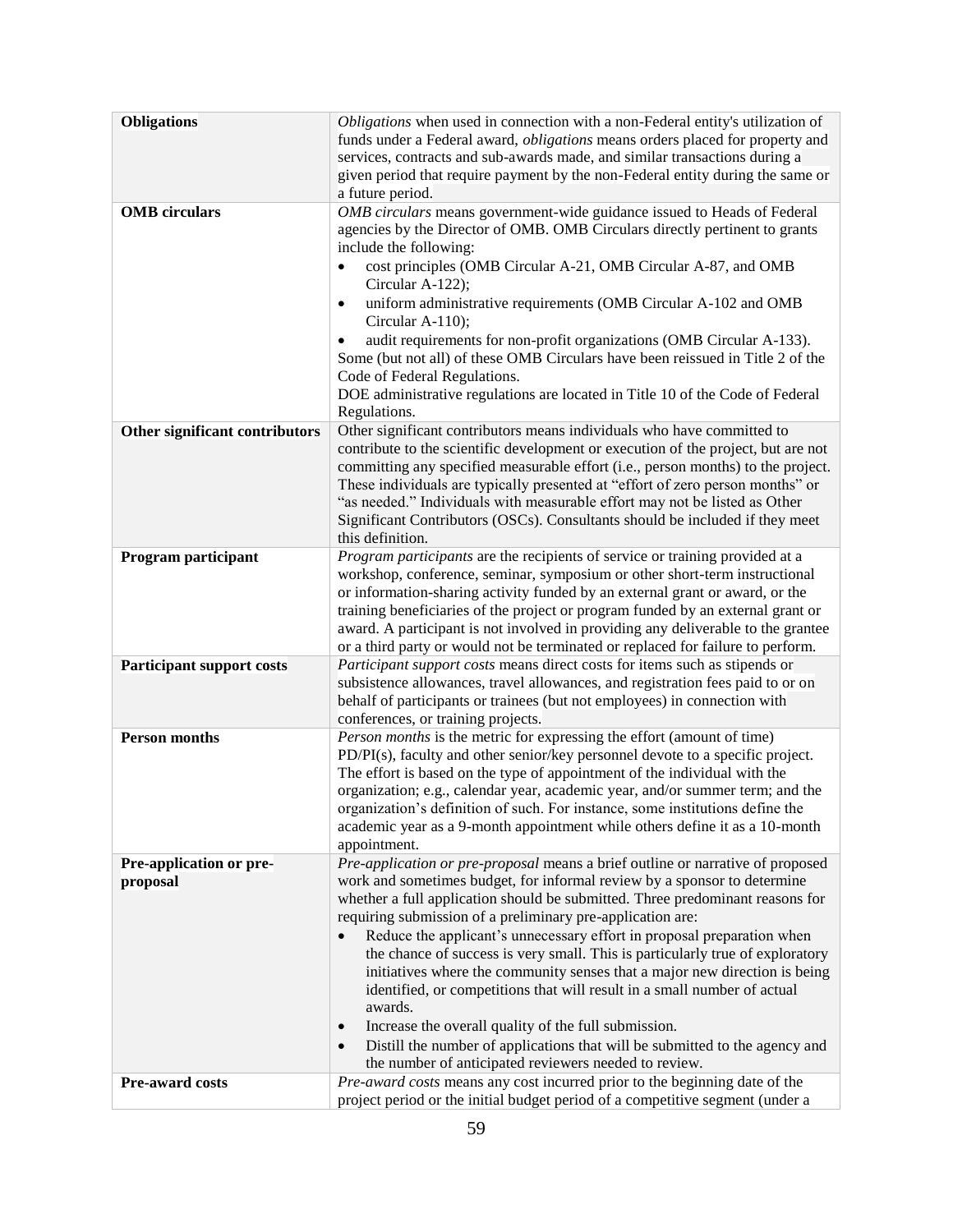|                                    | multi-year award), in anticipation of the award and at the applicant's own risk,<br>for otherwise allowable costs.                                                                                                                                                                                                                                                                                                                                                                                                                                                                                                                                                                                                                                                                                                                                                                                                                                                                                                                                                                                                                                |
|------------------------------------|---------------------------------------------------------------------------------------------------------------------------------------------------------------------------------------------------------------------------------------------------------------------------------------------------------------------------------------------------------------------------------------------------------------------------------------------------------------------------------------------------------------------------------------------------------------------------------------------------------------------------------------------------------------------------------------------------------------------------------------------------------------------------------------------------------------------------------------------------------------------------------------------------------------------------------------------------------------------------------------------------------------------------------------------------------------------------------------------------------------------------------------------------|
| Prior approval                     | Prior approval means written approval from the designated contracting officer<br>required for specified post-award changes in the approved project or budget.                                                                                                                                                                                                                                                                                                                                                                                                                                                                                                                                                                                                                                                                                                                                                                                                                                                                                                                                                                                     |
|                                    | Such approval must be obtained before undertaking the proposed activity or<br>spending DOE funds                                                                                                                                                                                                                                                                                                                                                                                                                                                                                                                                                                                                                                                                                                                                                                                                                                                                                                                                                                                                                                                  |
| <b>Program Director/ Principal</b> | Program Director/ Principal Investigator means the individual(s) designated                                                                                                                                                                                                                                                                                                                                                                                                                                                                                                                                                                                                                                                                                                                                                                                                                                                                                                                                                                                                                                                                       |
| Investigator                       | by the applicant organization to have the appropriate level of authority and<br>responsibility to direct the project or program to be supported by the award.                                                                                                                                                                                                                                                                                                                                                                                                                                                                                                                                                                                                                                                                                                                                                                                                                                                                                                                                                                                     |
|                                    | The applicant organization may designate multiple individuals as program<br>directors/principal investigators (PD/PIs) who share the authority and<br>responsibility for leading and directing the project, intellectually and<br>logistically. When multiple PD/PIs are named, each is responsible and                                                                                                                                                                                                                                                                                                                                                                                                                                                                                                                                                                                                                                                                                                                                                                                                                                           |
|                                    | accountable to the applicant organization, or as appropriate, to a collaborating<br>organization for the proper conduct of the project or program including the<br>submission of all required reports. The presence of more than one PD/PI on an<br>application or award diminishes neither the responsibility nor the<br>accountability of any individual PD/PI.                                                                                                                                                                                                                                                                                                                                                                                                                                                                                                                                                                                                                                                                                                                                                                                 |
| Program income                     | Program income means gross income earned by the non-Federal entity that is<br>directly generated by a supported activity or earned as a result of the Federal<br>award during the period of performance except as provided in §200.307<br>paragraph (f). (See §200.77 Period of performance.) Program income includes<br>but is not limited to income from fees for services performed, the use or rental<br>or real or personal property acquired under Federal awards, the sale of<br>commodities or items fabricated under a Federal award, license fees and<br>royalties on patents and copyrights, and principal and interest on loans made<br>with Federal award funds. Interest earned on advances of Federal funds is not<br>program income. Except as otherwise provided in Federal statutes, regulations,<br>or the terms and conditions of the Federal award, program income does not<br>include rebates, credits, discounts, and interest earned on any of them. See also<br>§200.407 Prior written approval (prior approval). See also 35 U.S.C. 200-212<br>"Disposition of Rights in Educational Awards" applies to inventions made |
|                                    | under Federal awards.                                                                                                                                                                                                                                                                                                                                                                                                                                                                                                                                                                                                                                                                                                                                                                                                                                                                                                                                                                                                                                                                                                                             |
| <b>Program Manager</b>             | Program Manager means the DOE official responsible for the programmatic,<br>scientific, and/or technical aspects of a grant. The same role is filled by<br>Program Directors, Program Officers, or Project Directors at other Federal<br>agencies.                                                                                                                                                                                                                                                                                                                                                                                                                                                                                                                                                                                                                                                                                                                                                                                                                                                                                                |
| <b>Progress report</b>             | Progress report means periodic, frequently annual, report submitted by the<br>grantee and used by DOE to assess progress and to determine whether to<br>provide funding for the budget period subsequent to that covered by the report.                                                                                                                                                                                                                                                                                                                                                                                                                                                                                                                                                                                                                                                                                                                                                                                                                                                                                                           |
| Project/performance site           | <i>Project/ performance site means location(s) of where the work described in the</i><br>research plan will be conducted.                                                                                                                                                                                                                                                                                                                                                                                                                                                                                                                                                                                                                                                                                                                                                                                                                                                                                                                                                                                                                         |
| Project period                     | Project period means the total time for which Federal support of a project has<br>been programmatically approved as shown in the award documents; however,<br>it does not constitute a commitment by the Federal government to fund the<br>entire period. The total project period comprises the initial competitive<br>segment, any subsequent competitive segments resulting from a renewal<br>award(s), and extensions.                                                                                                                                                                                                                                                                                                                                                                                                                                                                                                                                                                                                                                                                                                                        |
| <b>Proposal</b>                    | See application.                                                                                                                                                                                                                                                                                                                                                                                                                                                                                                                                                                                                                                                                                                                                                                                                                                                                                                                                                                                                                                                                                                                                  |
| <b>Re-budgeting</b>                | Re-budgeting means reallocation of funds available for spending between<br>budget categories to allow best use of funds to accomplish the project goals.                                                                                                                                                                                                                                                                                                                                                                                                                                                                                                                                                                                                                                                                                                                                                                                                                                                                                                                                                                                          |
| Recipient                          | Recipient means the organizational entity or individual receiving a grant or<br>cooperative agreement.                                                                                                                                                                                                                                                                                                                                                                                                                                                                                                                                                                                                                                                                                                                                                                                                                                                                                                                                                                                                                                            |
| <b>Renewal application</b>         | Renewal application means an application requesting additional funding for a                                                                                                                                                                                                                                                                                                                                                                                                                                                                                                                                                                                                                                                                                                                                                                                                                                                                                                                                                                                                                                                                      |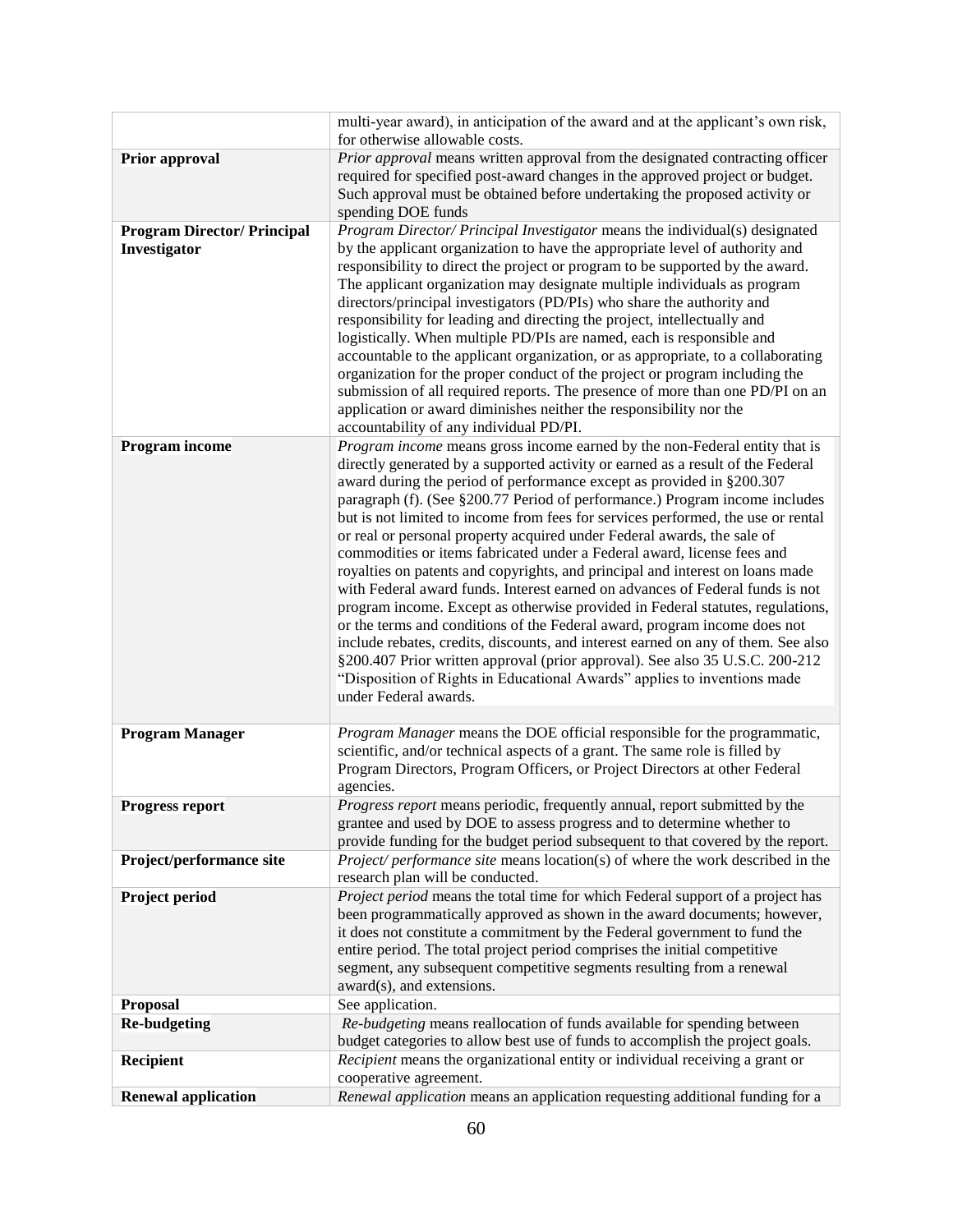|                                 | period subsequent to that provided by a current award. Renewal applications                                                                                          |
|---------------------------------|----------------------------------------------------------------------------------------------------------------------------------------------------------------------|
|                                 | compete for funds with all other peer reviewed applications and must be                                                                                              |
|                                 | developed as fully as though the applicant is applying for the first time.                                                                                           |
| <b>Research</b>                 | Research means a systematic, intensive study intended to increase knowledge                                                                                          |
|                                 | or understanding of the subject studied, a systematic study specifically directed                                                                                    |
|                                 | toward applying new knowledge to meet a recognized need, or a systematic                                                                                             |
|                                 | application of knowledge to the production of useful materials, devices, and                                                                                         |
|                                 | systems or methods, including design, development, and improvement of                                                                                                |
|                                 | prototypes and new processes to meet specific requirements. Also termed                                                                                              |
|                                 | "research and development."                                                                                                                                          |
| <b>Research misconduct</b>      | Research misconduct means fabrication, falsification, plagiarism, or other                                                                                           |
|                                 | practices that seriously deviate from those that are commonly accepted within                                                                                        |
|                                 | the scientific community in proposing, performing, or reporting research, or in                                                                                      |
|                                 | reporting research results; does not include honest error or honest differences                                                                                      |
|                                 | in interpretations or judgments of data.                                                                                                                             |
| SAM.gov                         | SAM.gov is the System for Award Management (SAM) is the Government-                                                                                                  |
|                                 | wide system that consolidated the Central Contractor Registration (CCR), the                                                                                         |
|                                 | Excluded Parties List System (EPLS), the Online Representations and                                                                                                  |
|                                 | Certifications Application (ORCA), and the Federal Agency Registration                                                                                               |
|                                 | (FedReg).                                                                                                                                                            |
| Scope of work                   | Scope of work means the aims, objectives, and purposes of a grant; as well as                                                                                        |
|                                 | the methodology, approach, analyses or other activities; and the tools,                                                                                              |
|                                 | technologies, and timeframes needed to meet the grant's objectives. This                                                                                             |
|                                 | includes the research or training plan included with the original grant                                                                                              |
|                                 | application, along with any approved modifications.                                                                                                                  |
| <b>Senior/Key Personnel</b>     | Senior/Key personnel means the PD/PI and other individuals who contribute to                                                                                         |
|                                 | the scientific development or execution of a project in a substantive,                                                                                               |
|                                 | measurable way, whether or not they receive salaries or compensation under                                                                                           |
|                                 | the grant. Typically, these individuals have doctoral or other professional                                                                                          |
|                                 | degrees, although individuals at the masters or baccalaureate level may be                                                                                           |
|                                 | considered senior/key personnel if their involvement meets this definition.                                                                                          |
|                                 | Consultants and those with a postdoctoral role also may be considered                                                                                                |
|                                 | senior/key personnel if they meet this definition. "Zero percent" effort or "as                                                                                      |
|                                 | needed" is not an acceptable level of involvement for Senior/Key Personnel.                                                                                          |
| <b>Significant re-budgeting</b> | Significant re-budgeting means a threshold that is reached when expenditures                                                                                         |
|                                 | in a single direct cost budget category deviate (increase or decrease) from the                                                                                      |
|                                 | categorical commitment level established for the budget period by more than                                                                                          |
|                                 | 25 percent of the total costs awarded. Significant re-budgeting is one indicator                                                                                     |
|                                 | of change in scope.                                                                                                                                                  |
| <b>Small business concern</b>   | Small business concern means a business that is independently owned and                                                                                              |
|                                 | operated and not dominant in its field of operation; has its principal place of<br>business in the United States and is organized for profit; is at least 51 percent |
|                                 | owned, or in the case of a publicly owned business, at least 51 percent of its                                                                                       |
|                                 | voting stock is owned by U.S. citizens or lawfully admitted permanent resident                                                                                       |
|                                 | aliens; has, including its affiliates, not more than 500 employees; and meets                                                                                        |
|                                 | other regulatory requirements established by the SBA at 13 CFR 121.                                                                                                  |
| Solicitation                    | See Funding Opportunity Announcement                                                                                                                                 |
| Sub-award                       | Sub-award means a legal instrument by which a recipient provides funds (or                                                                                           |
|                                 | property in lieu of funds) to an eligible sub-recipient (or a lower-tier                                                                                             |
|                                 |                                                                                                                                                                      |
|                                 | transaction) to perform a substantive portion of the grant-supported program or<br>project. The term includes such financial assistance when provided by any         |
|                                 | legal agreement (even if the agreement is called a contract) but does not                                                                                            |
|                                 | include any form of assistance which is excluded from the definition of a                                                                                            |
|                                 | grant, including the recipient's procurement of property or services needed to                                                                                       |
|                                 | carry out the project or program. The term includes consortium agreements.                                                                                           |
|                                 |                                                                                                                                                                      |